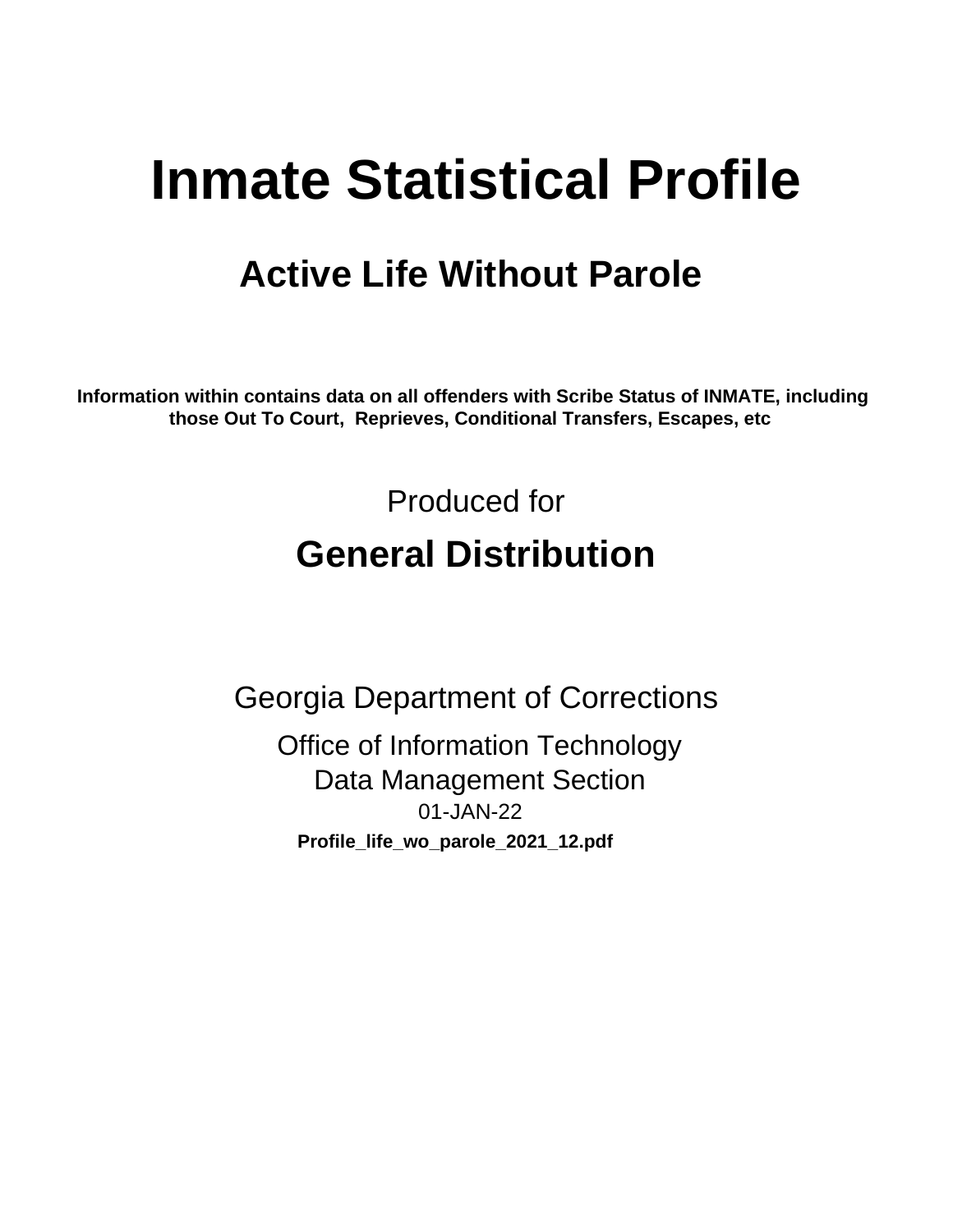## **Inmate Statistical Profile 01-JAN-22**

Contents

**Active Life Without Parole** 

Produced for General Distribution

## **Table of Contents**

|    | <b>Demographic information</b>                                        |
|----|-----------------------------------------------------------------------|
|    | 4 Current age, broken out in ten year age groups                      |
|    | 5 Race group                                                          |
|    | 6 Marital status, self-reported at entry to prison                    |
|    | 7 Number of Inmates with Dependents, self-reported at entry to prison |
|    | 8 Religious affiliation, self-reported at entry to prison             |
|    | 9 Home county - self-reported at entry to prison                      |
|    | 13 Employment status before prison, self-reported at entry to prison  |
|    | 14 Age at admission                                                   |
|    | 16 Height, measured at entry to prison                                |
|    | 17 Weight, measured at entry to prison                                |
|    | 18 Military service                                                   |
|    | <b>Correctional information</b>                                       |
|    | 19 Type of admission to prison                                        |
|    | 20 Current / last supervision level                                   |
|    | 21 Current / last institution type                                    |
|    | 22 Institution type - transitional centers                            |
|    | 23 Institution type - county prisons                                  |
|    | 24 Institution type - state prisons                                   |
|    | 25 Institution type - private prisons                                 |
|    | 26 Institution type - inmate boot camp                                |
|    | 27 Number of disciplinary reports                                     |
|    | 28 Number of transfers                                                |
|    | 29 Number of escapes                                                  |
|    | 30 Time served in current (or last) institution                       |
|    | Educational, psychological and physical information                   |
| 31 | Highest grade level attained                                          |
|    | 32 Culture fair IQ scores                                             |
|    | 33 Wide Range Achievement Test (WRAT) reading score                   |
|    | 34 Wide Range Achievement Test (WRAT) math score                      |
|    | 35 Wide Range Achievement Test (WRAT) spelling score                  |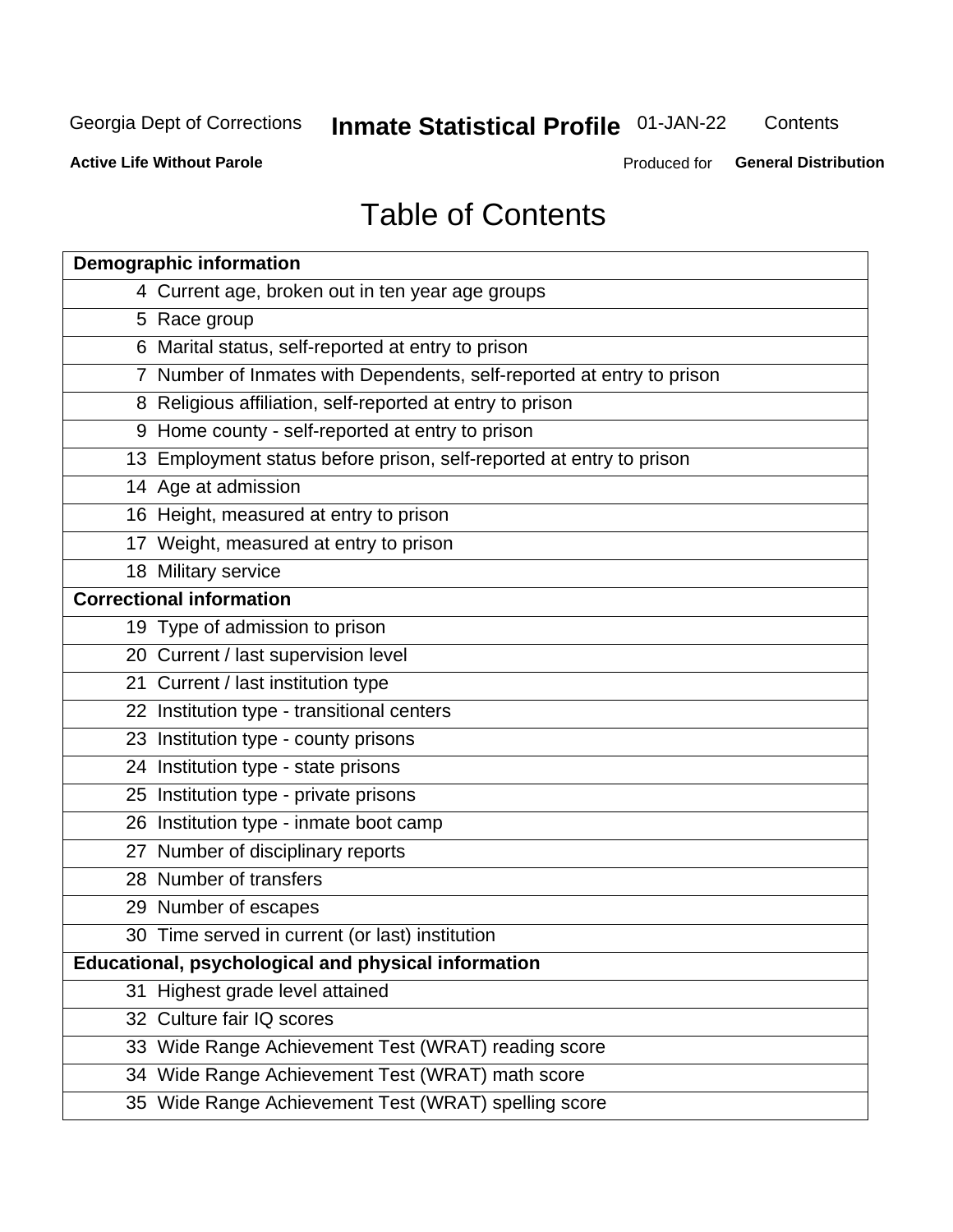## **Inmate Statistical Profile 01-JAN-22**

Contents

**Active Life Without Parole** 

Produced for General Distribution

## **Table of Contents**

| Educational, psychological and physical information              |
|------------------------------------------------------------------|
| 36 Current / last mental health treatment level                  |
| 37 PULHESDWIT medical scale - 'P' overall condition ('P'hysical) |
| 38 PULHESDWIT medical scale - 'U' upper body                     |
| 39 PULHESDWIT medical scale - 'L' lower body                     |
| 40 PULHESDWIT medical scale - 'H' hearing                        |
| 41 PULHESDWIT medical scale - 'E' vision                         |
| 42 PULHESDWIT medical scale -'S' psychiatric                     |
| 43 PULHESDWIT medical scale - 'D' dental                         |
| 44 PULHESDWIT medical scale - 'W' work ability                   |
| 45 PULHESDWIT medical scale - 'I' impairment                     |
| 46 PULHESDWIT medical scale - 'T' transportability               |
| <b>Crimes and criminal history information</b>                   |
| 47 Number of prior Georgia incarcerations                        |
| 48 Prison sentence in years                                      |
| 49 Primary offense, broken out into felonies vs misdemeanors     |
| 50 Primary offense, broken out into six broad crime categories   |
| 51 Primary offense, detailed offense code                        |
| 52 County of conviction of primary offense                       |
| 56 Circuit of conviction of primary offense                      |
| 58 Years served (jail + prison) in this incarceration            |
| <b>Medical information</b>                                       |
| 59 Results of most recent HIV test                               |
| 60 Results of most recent tuberculosis test                      |
| 61 Results of most recent syphilis test                          |
| 62 Results of most recent Hepatitis-C test                       |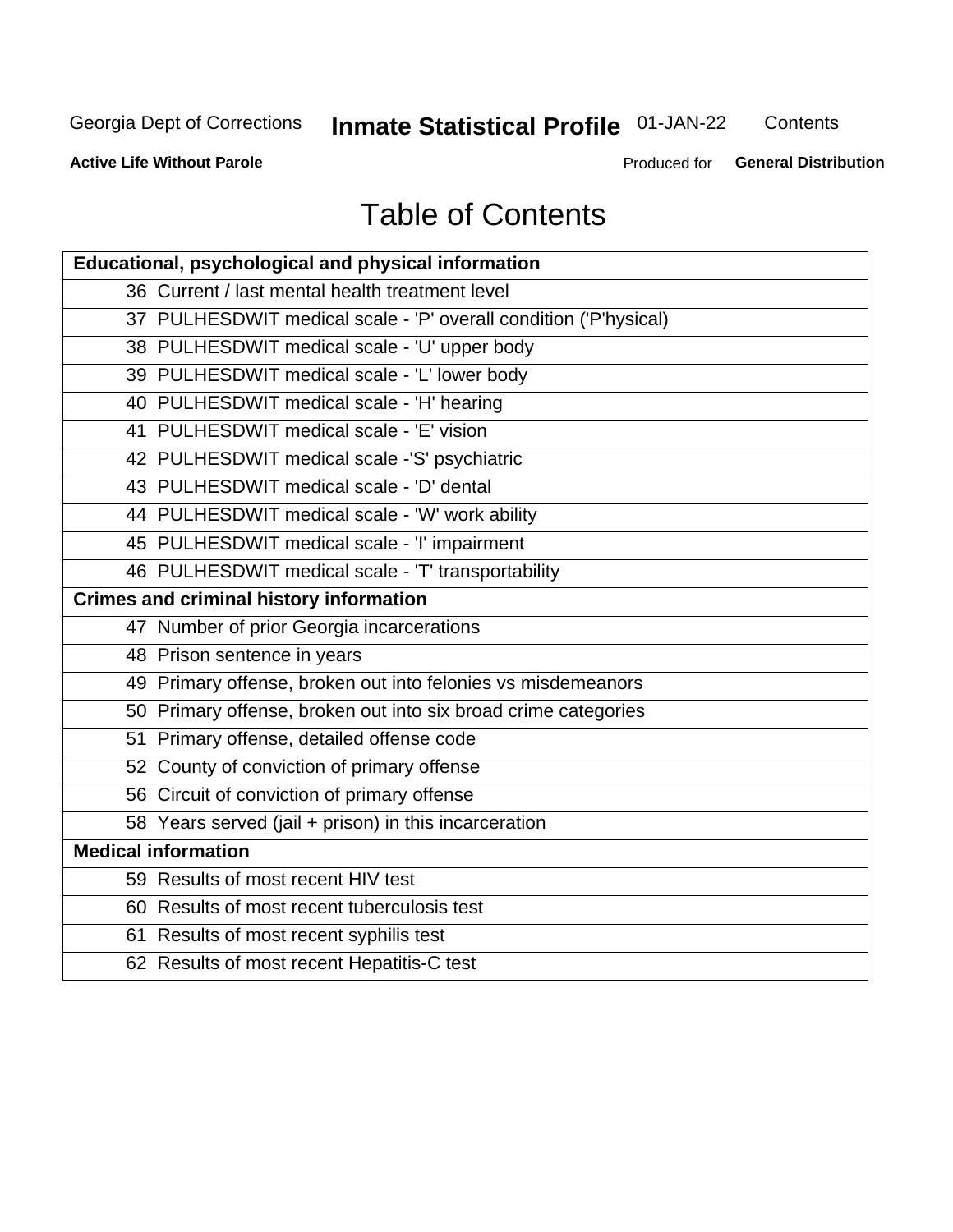### **Active Life Without Parole**

### Produced for General Distribution

## Current age, broken out in ten-year age groups

COL % - percent each COUNT is of its particular column

|                          | <b>Male</b>     |          |         | <b>Female</b> |        |       |              | <b>Total</b> |
|--------------------------|-----------------|----------|---------|---------------|--------|-------|--------------|--------------|
| <b>Current Age</b>       | <b>Count</b>    | Col %    | Row %   | <b>Count</b>  | Col %  | Row % | <b>Total</b> | Col %        |
| <b>Teens (1-19)</b>      |                 | $0.06\%$ | 100.00% |               |        |       |              | 0.06%        |
| <b>Twenties (20-29)</b>  | 188             | 11.48%   | 95.92%  | 8             | 13.56% | 4.08% | 196          | 11.56%       |
| Thirties (30-39)         | 451             | 27.55%   | 95.55%  | 21            | 35.59% | 4.45% | 472          | 27.83%       |
| <b>Forties (40-49)</b>   | 435             | 26.57%   | 96.24%  | 17            | 28.81% | 3.76% | 452          | 26.65%       |
| <b>Fifties (50-59)</b>   | 344             | 21.01%   | 97.45%  | 9             | 15.25% | 2.55% | 353          | 20.81%       |
| <b>Sixties (60-69)</b>   | 180             | 11.00%   | 97.83%  | 4             | 6.78%  | 2.17% | 184          | 10.85%       |
| Seventy + (70 and above) | 38 <sup>1</sup> | 2.32%    | 100.00% |               |        |       | 38           | 2.24%        |
| <b>Total Reported</b>    | 1,637           | 100%     | 96.52%  | 59            | 100%   | 3.48% | 1,696        | 100%         |

| <b>Reported</b><br>NOT.<br>$\sim$ |             |    |      |
|-----------------------------------|-------------|----|------|
| <b>Total</b>                      | 627<br>וכס, | JJ | ,696 |

| Mean (average)         | 44.27 | 41.15 | 44.16 |
|------------------------|-------|-------|-------|
| <b>Median (middle)</b> |       |       | 43    |
| Mode (most frequent)   | 40    | 36    | 40    |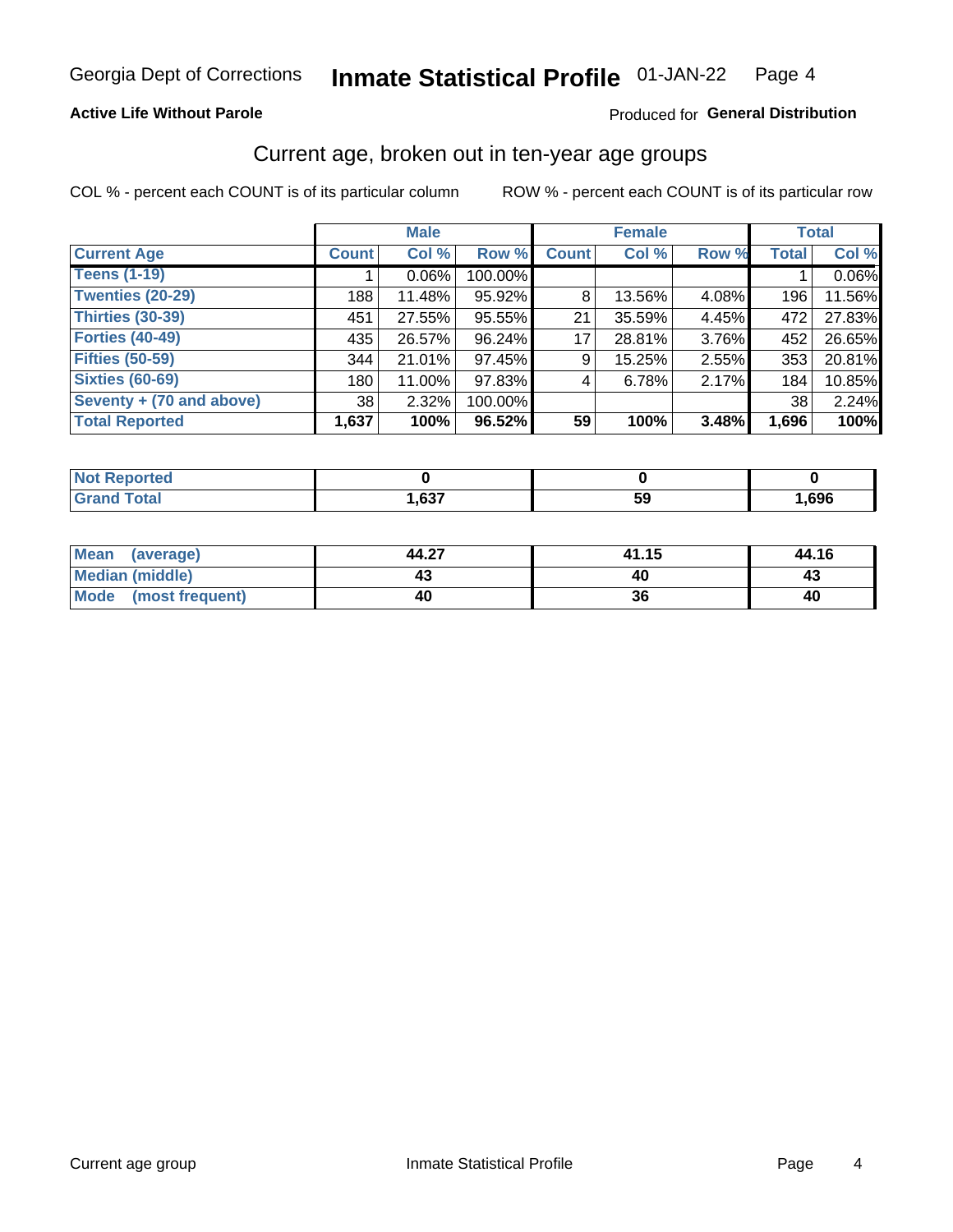#### **Inmate Statistical Profile 01-JAN-22** Page 5

### **Active Life Without Parole**

Produced for General Distribution

## Race group

COL % - percent each COUNT is of its particular column

|                              | <b>Male</b>  |         |                    | <b>Female</b> |        |       | <b>Total</b> |        |
|------------------------------|--------------|---------|--------------------|---------------|--------|-------|--------------|--------|
| <b>Race Group</b>            | <b>Count</b> | Col %   | <b>Row % Count</b> |               | Col %  | Row % | <b>Total</b> | Col %  |
| <b>White</b>                 | 349          | 21.32%  | 93.57%             | 24            | 40.68% | 6.43% | 373          | 21.99% |
| <b>Black</b><br>$\mathbf{2}$ | 1,250        | 76.36%  | 97.43%             | 33            | 55.93% | 2.57% | 1,283        | 75.65% |
| <b>Other</b><br>5.           |              | $.12\%$ | 100.00%            |               |        |       | 2            | .12%   |
| <b>Asian</b><br>6            | 6            | $.37\%$ | 100.00%            |               |        |       | 6            | .35%   |
| <b>Hispanic</b><br>10        | 30           | 1.83%   | 93.75%             | 2             | 3.39%  | 6.25% | 32           | 1.89%  |
| <b>Total Reported</b>        | 1,637        | 100%    | 96.52%             | 59            | 100%   | 3.48% | 1,696        | 100%   |

| <b>rted</b>  |                |     |      |
|--------------|----------------|-----|------|
| <b>Total</b> | 027<br>י כס. י | -59 | ,696 |

| –•••• |  | M |  |  |  |
|-------|--|---|--|--|--|
|-------|--|---|--|--|--|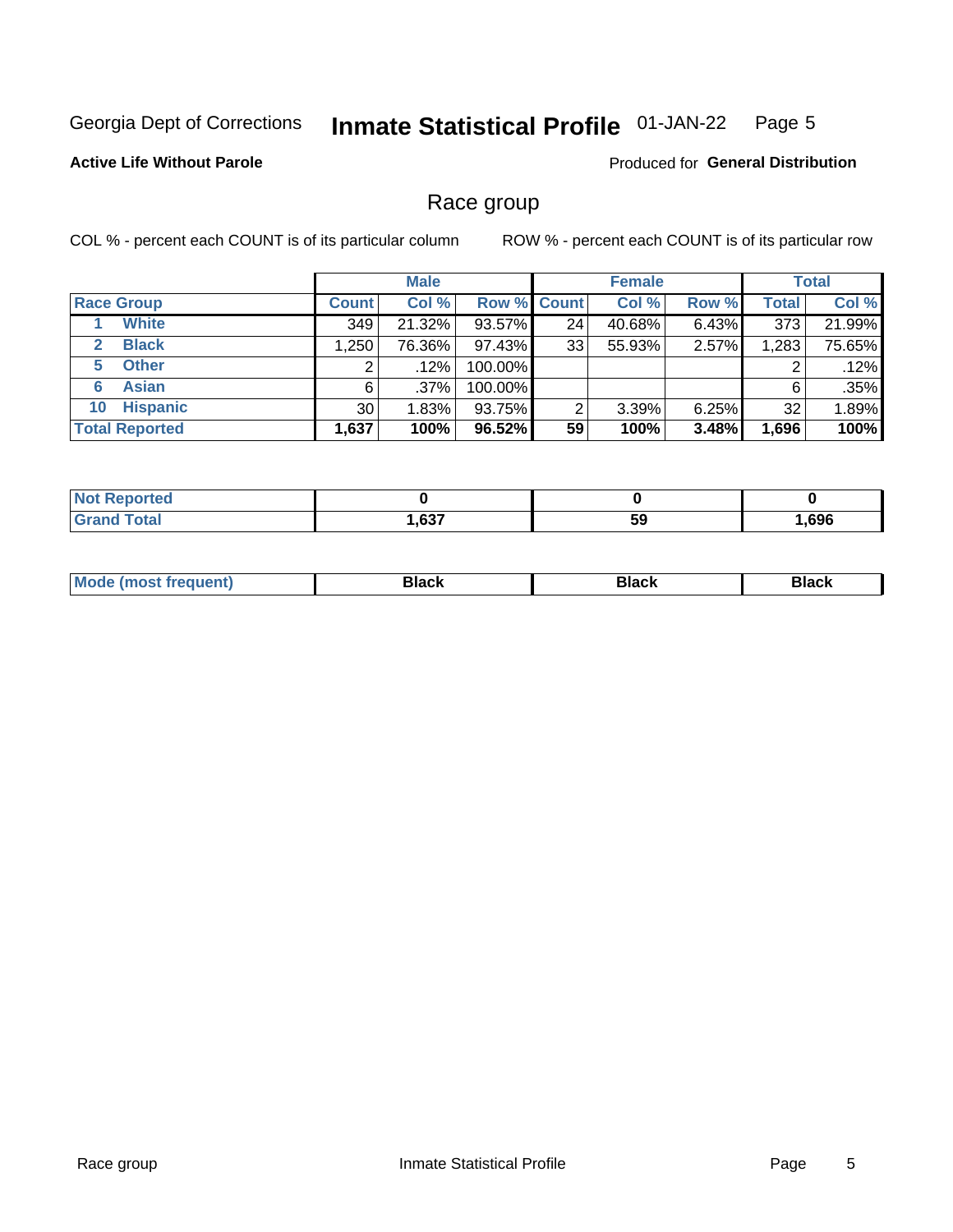#### **Inmate Statistical Profile 01-JAN-22** Page 6

**Active Life Without Parole** 

### Produced for General Distribution

## Marital status, self-reported at entry to prison

COL % - percent each COUNT is of its particular column

| <b>Male</b>                |                 |        |        | <b>Female</b> | <b>Total</b> |        |              |        |
|----------------------------|-----------------|--------|--------|---------------|--------------|--------|--------------|--------|
| <b>Marital Status</b>      | <b>Count</b>    | Col %  | Row %  | <b>Count</b>  | Col %        | Row %  | <b>Total</b> | Col %  |
| <b>Unknown</b><br>$\bf{0}$ | 28 <sub>1</sub> | 1.71%  | 96.55% |               | 1.69%        | 3.45%  | 29           | 1.71%  |
| <b>Divorced</b><br>D       | 124             | 7.57%  | 96.88% | 4             | 6.78%        | 3.13%  | 128          | 7.55%  |
| <b>Married</b><br>М        | 209             | 12.77% | 95.00% | 11            | 18.64%       | 5.00%  | 220          | 12.97% |
| <b>Separated</b><br>S.     | 46              | 2.81%  | 88.46% | 6             | 10.17%       | 11.54% | 52           | 3.07%  |
| <b>Unmarried</b><br>U      | 1,189           | 72.63% | 97.46% | 31            | 52.54%       | 2.54%  | 1,220        | 71.93% |
| <b>Widow</b><br>W          | 41              | 2.50%  | 87.23% | 6             | 10.17%       | 12.77% | 47           | 2.77%  |
| <b>Total Reported</b>      | 1,637           | 100%   | 96.52% | 59            | 100%         | 3.48%  | 1,696        | 100%   |

| orteo<br>NOT |              |    |      |
|--------------|--------------|----|------|
|              | 627<br>וכס,⊧ | 59 | .696 |

|  | M | . | Unmarried | າmarried<br>______ |
|--|---|---|-----------|--------------------|
|--|---|---|-----------|--------------------|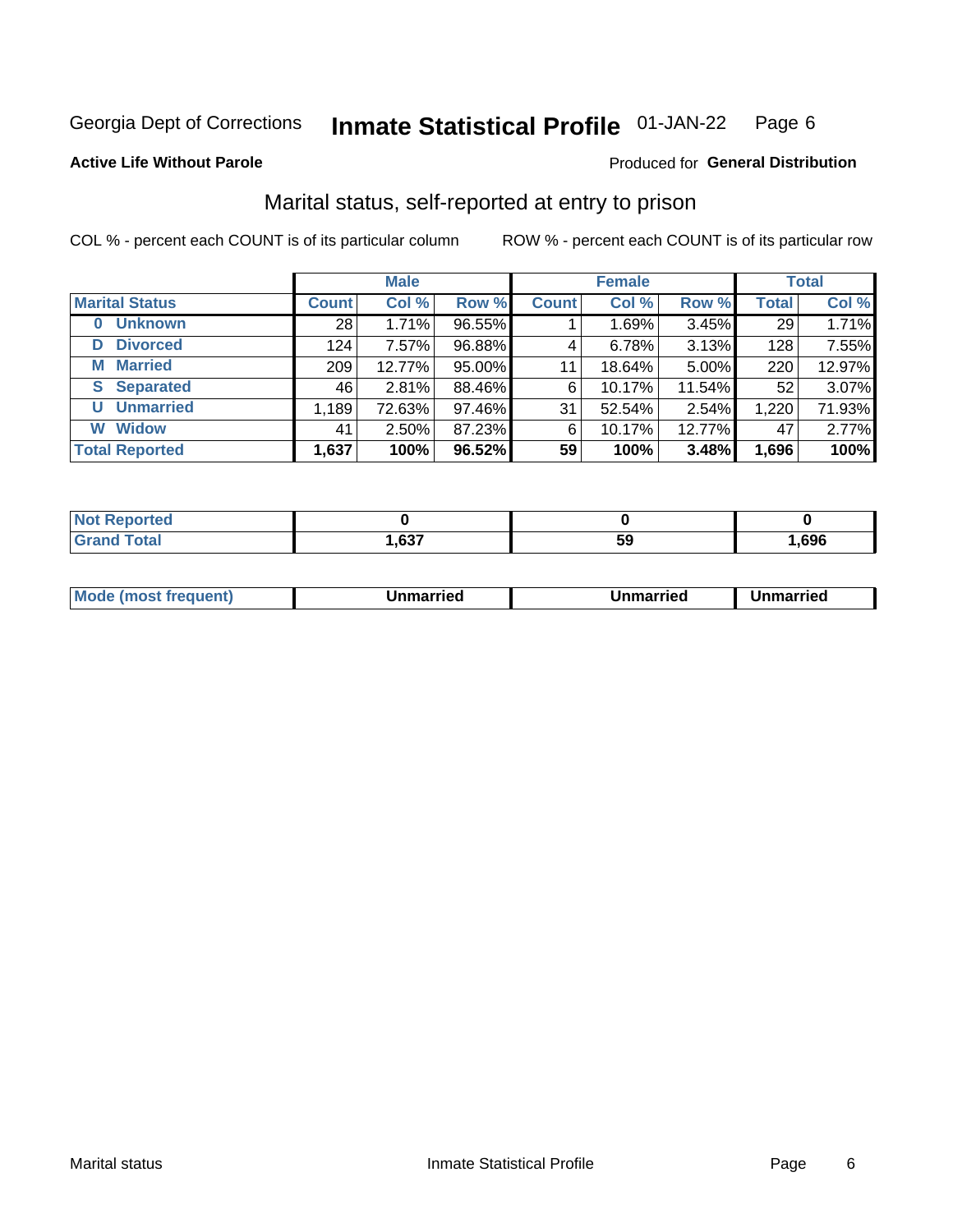#### Inmate Statistical Profile 01-JAN-22 Page 7

### **Active Life Without Parole**

### Produced for General Distribution

## Number of Inmates with Dependents, Self-Reported at Entry to Prison

COL % - percent each COUNT is of its particular column

|                             |              | <b>Male</b> |         |              | <b>Female</b> |       |              | <b>Total</b> |
|-----------------------------|--------------|-------------|---------|--------------|---------------|-------|--------------|--------------|
| <b>Number of dependents</b> | <b>Count</b> | Col %       | Row %   | <b>Count</b> | Col %         | Row % | <b>Total</b> | Col %        |
| $\bf{0}$                    | 401          | 31.98%      | 95.02%  | 21           | 39.62%        | 4.98% | 422          | 32.29%       |
|                             | 293          | 23.37%      | 97.34%  | 8            | 15.09%        | 2.66% | 301          | 23.03%       |
| $\overline{2}$              | 227          | 18.10%      | 97.01%  |              | 13.21%        | 2.99% | 234          | 17.90%       |
| 3                           | 139          | 11.08%      | 93.29%  | 10           | 18.87%        | 6.71% | 149          | 11.40%       |
| 4                           | 94           | 7.50%       | 97.92%  | 2            | 3.77%         | 2.08% | 96           | 7.35%        |
| 5                           | 43           | 3.43%       | 91.49%  | 4            | 7.55%         | 8.51% | 47           | 3.60%        |
| 6                           | 27           | 2.15%       | 96.43%  |              | 1.89%         | 3.57% | 28           | 2.14%        |
| 7                           | 13           | 1.04%       | 100.00% |              |               |       | 13           | 0.99%        |
| 8                           | 7            | 0.56%       | 100.00% |              |               |       | 7            | 0.54%        |
| 9                           | 3            | 0.24%       | 100.00% |              |               |       | 3            | 0.23%        |
| Over 10                     | 7            | 0.56%       | 100.00% |              |               |       | 7            | 0.54%        |
| <b>Total Reported</b>       | 1,254        | 100%        | 95.94%  | 53           | 100%          | 4.06% | 1,307        | 100.0%       |

| 383          |         | 389  |
|--------------|---------|------|
| 0.27<br>. כס | …<br>Ji | .696 |

| <b>Mean</b><br>(average) | 1.62 | .74 |
|--------------------------|------|-----|
| Median (middle)          |      |     |
| Mode<br>(most frequent)  |      |     |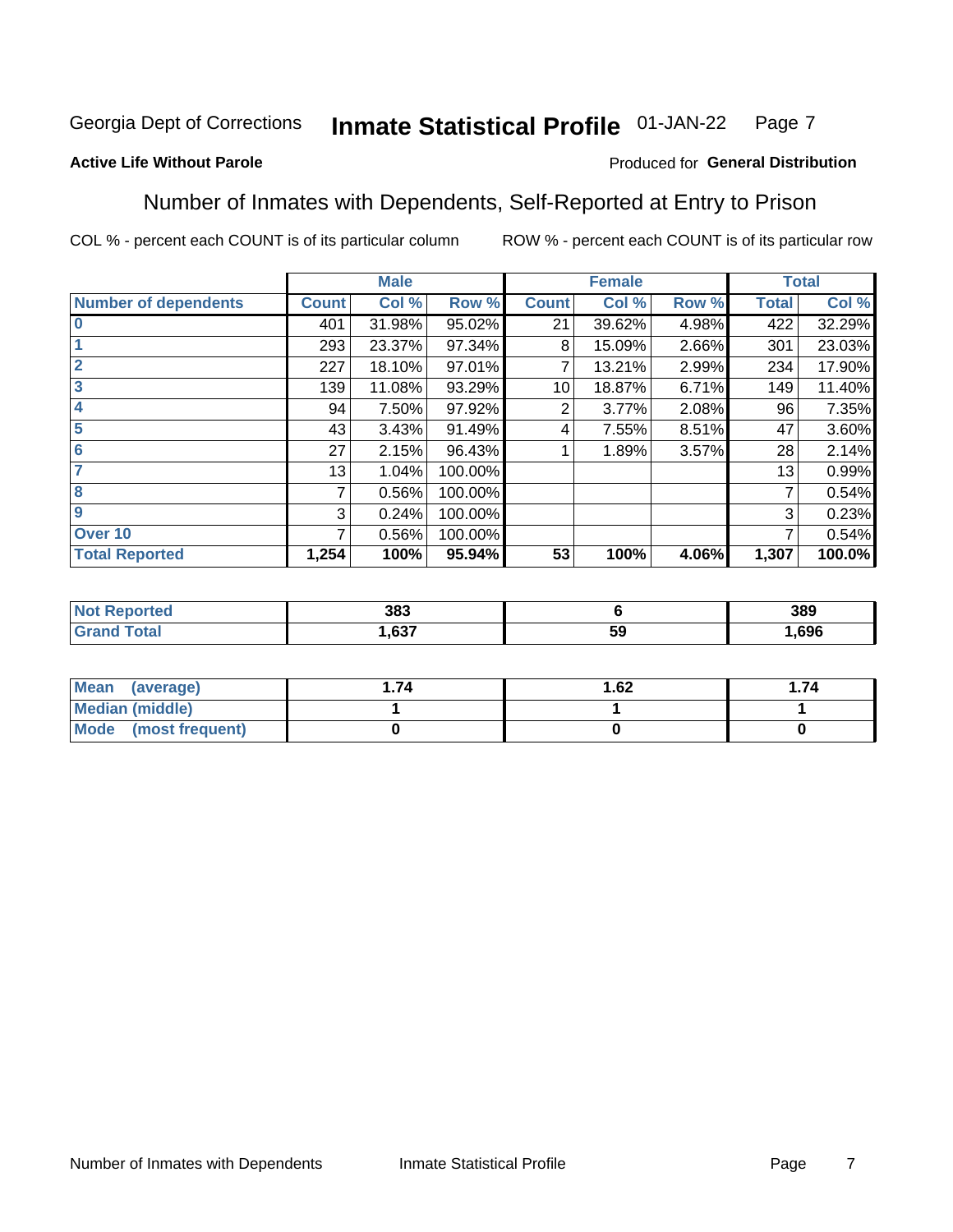#### **Inmate Statistical Profile 01-JAN-22** Page 8

#### **Active Life Without Parole**

### Produced for General Distribution

## Religious affiliation, self-reported at entry to prison

COL % - percent each COUNT is of its particular column

|                         |                              |              | <b>Male</b> |         |                | <b>Female</b> |         |                | <b>Total</b> |
|-------------------------|------------------------------|--------------|-------------|---------|----------------|---------------|---------|----------------|--------------|
|                         | <b>Religious Affiliation</b> | <b>Count</b> | Col %       | Row %   | <b>Count</b>   | Col %         | Row %   | <b>Total</b>   | Col %        |
| 1                       | <b>Islam</b>                 | 92           | 10.82%      | 95.83%  | $\overline{4}$ | 8.33%         | 4.17%   | 96             | 10.69%       |
| $\overline{\mathbf{2}}$ | <b>Catholic</b>              | 23           | 2.71%       | 85.19%  | 4              | 8.33%         | 14.81%  | 27             | 3.01%        |
| $\overline{3}$          | <b>Baptist</b>               | 402          | 47.29%      | 94.81%  | 22             | 45.83%        | 5.19%   | 424            | 47.22%       |
| 4                       | <b>Methodist</b>             | 12           | 1.41%       | 92.31%  |                | 2.08%         | 7.69%   | 13             | 1.45%        |
| 7                       | <b>Church Of God</b>         | 4            | .47%        | 100.00% |                |               |         | 4              | .45%         |
| 8                       | <b>Holiness</b>              | 17           | 2.00%       | 89.47%  | $\overline{2}$ | 4.17%         | 10.53%  | 19             | 2.12%        |
| 9                       | <b>Jewish</b>                | 3            | .35%        | 75.00%  | 1              | 2.08%         | 25.00%  | 4              | .45%         |
| $\overline{12}$         | <b>Hindu</b>                 |              | .12%        | 100.00% |                |               |         | 1              | .11%         |
| 13                      | <b>Buddhist</b>              | 3            | .35%        | 100.00% |                |               |         | 3              | .33%         |
| 16                      | <b>Seventh Day Adventist</b> | 7            | .82%        | 100.00% |                |               |         |                | .78%         |
| 17                      | <b>Jehovah Witness</b>       | 13           | 1.53%       | 92.86%  | 1              | 2.08%         | 7.14%   | 14             | 1.56%        |
| 18                      | <b>Latter Day Saints</b>     |              | .12%        | 100.00% |                |               |         | 1              | .11%         |
| 20                      | <b>Other Prot</b>            | 74           | 8.71%       | 100.00% |                |               |         | 74             | 8.24%        |
| 21                      | <b>Messianic Judaism</b>     |              |             |         | 8              | 16.67%        | 100.00% | 8              | .89%         |
| 23                      | <b>Hebrew Israelite</b>      | 1            | .12%        | 100.00% |                |               |         | 1              | .11%         |
| 25                      | <b>Native American</b>       |              | .12%        | 100.00% |                |               |         |                | .11%         |
| 28                      | <b>Rastafari</b>             |              | .12%        | 50.00%  | 1              | 2.08%         | 50.00%  | $\overline{2}$ | .22%         |
| 30                      | <b>No Religion</b>           | 30           | 3.53%       | 96.77%  | 1              | 2.08%         | 3.23%   | 31             | 3.45%        |
| 31                      | Christian -                  | 63           | 7.41%       | 95.45%  | 3              | 6.25%         | 4.55%   | 66             | 7.35%        |
|                         | <b>Unspecified</b>           |              |             |         |                |               |         |                |              |
| 96                      | <b>None</b>                  | 102          | 12.00%      | 100.00% |                |               |         | 102            | 11.36%       |
|                         | <b>Total Reported</b>        | 850          | 100%        | 94.65%  | 48             | 100%          | 5.35%   | 898            | 100%         |

| τeα | 707           |    | 798  |
|-----|---------------|----|------|
|     | $\sim$<br>.טט | აა | .696 |

| <b>Mode (most frequent)</b><br>Baptist<br><b>Japtist</b><br>Baptist |
|---------------------------------------------------------------------|
|---------------------------------------------------------------------|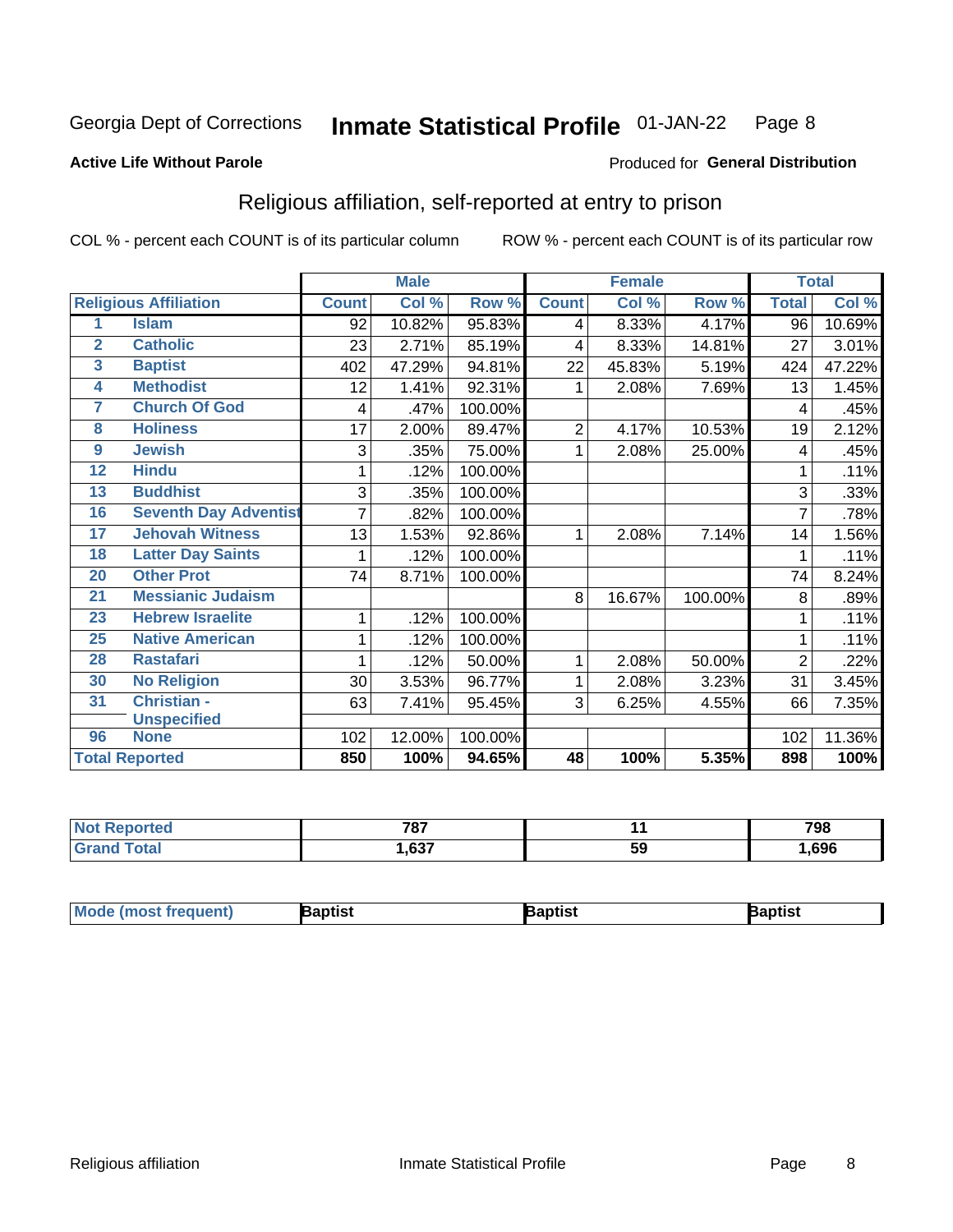#### Inmate Statistical Profile 01-JAN-22 Page 9

Produced for General Distribution

### **Active Life Without Parole**

## Home county, self-reported at entry to prison

COL % - percent each COUNT is of its particular column

|     |                             |                | <b>Male</b> |         |                | <b>Female</b> |        | <b>Total</b>     |        |
|-----|-----------------------------|----------------|-------------|---------|----------------|---------------|--------|------------------|--------|
|     | <b>Home County</b>          | <b>Count</b>   | Col %       | Row %   | <b>Count</b>   | Col %         | Row %  | <b>Total</b>     | Col %  |
| 000 | <b>Unknown</b>              | 328            | 20.04%      | 95.35%  | 16             | 27.12%        | 4.65%  | 344              | 20.28% |
| 001 | <b>Appling County</b>       | 6              | .37%        | 100.00% |                |               |        | 6                | .35%   |
| 002 | <b>Atkinson County</b>      | $\overline{2}$ | .12%        | 100.00% |                |               |        | $\overline{2}$   | .12%   |
| 003 | <b>Bacon County</b>         | $\mathbf 1$    | .06%        | 100.00% |                |               |        | 1                | .06%   |
| 004 | <b>Baker County</b>         | $\overline{2}$ | .12%        | 100.00% |                |               |        | $\overline{2}$   | .12%   |
| 005 | <b>Baldwin County</b>       | 4              | .24%        | 100.00% |                |               |        | 4                | .24%   |
| 006 | <b>Banks County</b>         | 1              | .06%        | 100.00% |                |               |        | 1                | .06%   |
| 007 | <b>Barrow County</b>        | 10             | .61%        | 100.00% |                |               |        | 10               | .59%   |
| 008 | <b>Bartow County</b>        | 12             | .73%        | 100.00% |                |               |        | 12               | .71%   |
| 009 | <b>Ben Hill County</b>      | 6              | .37%        | 100.00% |                |               |        | 6                | .35%   |
| 010 | <b>Berrien County</b>       | 4              | .24%        | 100.00% |                |               |        | 4                | .24%   |
| 011 | <b>Bibb County</b>          | 43             | 2.63%       | 95.56%  | $\overline{2}$ | 3.39%         | 4.44%  | 45               | 2.65%  |
| 012 | <b>Bleckley County</b>      | 1              | .06%        | 100.00% |                |               |        | 1                | .06%   |
| 013 | <b>Brantley County</b>      | $\mathbf 1$    | .06%        | 100.00% |                |               |        | 1                | .06%   |
| 014 | <b>Brooks County</b>        | 3              | .18%        | 100.00% |                |               |        | 3                | .18%   |
| 015 | <b>Bryan County</b>         | $\overline{2}$ | .12%        | 100.00% |                |               |        | $\overline{2}$   | .12%   |
| 016 | <b>Bulloch County</b>       | 4              | .24%        | 100.00% |                |               |        | 4                | .24%   |
| 017 | <b>Burke County</b>         | 11             | .67%        | 100.00% |                |               |        | 11               | .65%   |
| 018 | <b>Butts County</b>         | 4              | .24%        | 100.00% |                |               |        | 4                | .24%   |
| 019 | <b>Calhoun County</b>       | 1              | .06%        | 100.00% |                |               |        | 1                | .06%   |
| 020 | <b>Camden County</b>        | 5              | .31%        | 100.00% |                |               |        | 5                | .29%   |
| 021 | <b>Candler County</b>       | 6              | .37%        | 100.00% |                |               |        | 6                | .35%   |
| 022 | <b>Carroll County</b>       | $\overline{7}$ | .43%        | 87.50%  | 1              | 1.69%         | 12.50% | 8                | .47%   |
| 023 | <b>Catoosa County</b>       | 5              | .31%        | 100.00% |                |               |        | 5                | .29%   |
| 025 | <b>Chatham County</b>       | 59             | 3.60%       | 100.00% |                |               |        | 59               | 3.48%  |
| 026 | <b>Chattahoochee County</b> | 1              | .06%        | 100.00% |                |               |        | 1                | .06%   |
| 027 | <b>Chattooga County</b>     | $\mathbf 1$    | .06%        | 100.00% |                |               |        | 1                | .06%   |
| 028 | <b>Cherokee County</b>      | 7              | .43%        | 100.00% |                |               |        | $\overline{7}$   | .41%   |
| 029 | <b>Clarke County</b>        | 22             | 1.34%       | 95.65%  | 1              | 1.69%         | 4.35%  | 23               | 1.36%  |
| 030 | <b>Clay County</b>          | 1              | .06%        | 100.00% |                |               |        | 1                | .06%   |
| 031 | <b>Clayton County</b>       | 59             | 3.60%       | 95.16%  | 3              | 5.08%         | 4.84%  | 62               | 3.66%  |
| 033 | <b>Cobb County</b>          | 54             | 3.30%       | 98.18%  | 1              | 1.69%         | 1.82%  | 55               | 3.24%  |
| 034 | <b>Coffee County</b>        | $\overline{7}$ | .43%        | 77.78%  | $\overline{2}$ | 3.39%         | 22.22% | $\boldsymbol{9}$ | .53%   |
| 035 | <b>Colquitt County</b>      | 3              | .18%        | 100.00% |                |               |        | 3                | .18%   |
| 036 | <b>Columbia County</b>      | 8              | .49%        | 100.00% |                |               |        | 8                | .47%   |
| 037 | <b>Cook County</b>          | 3              | .18%        | 100.00% |                |               |        | 3                | .18%   |
| 038 | <b>Coweta County</b>        | 6              | .37%        | 100.00% |                |               |        | 6                | .35%   |
| 040 | <b>Crisp County</b>         | 5              | .31%        | 100.00% |                |               |        | 5                | .29%   |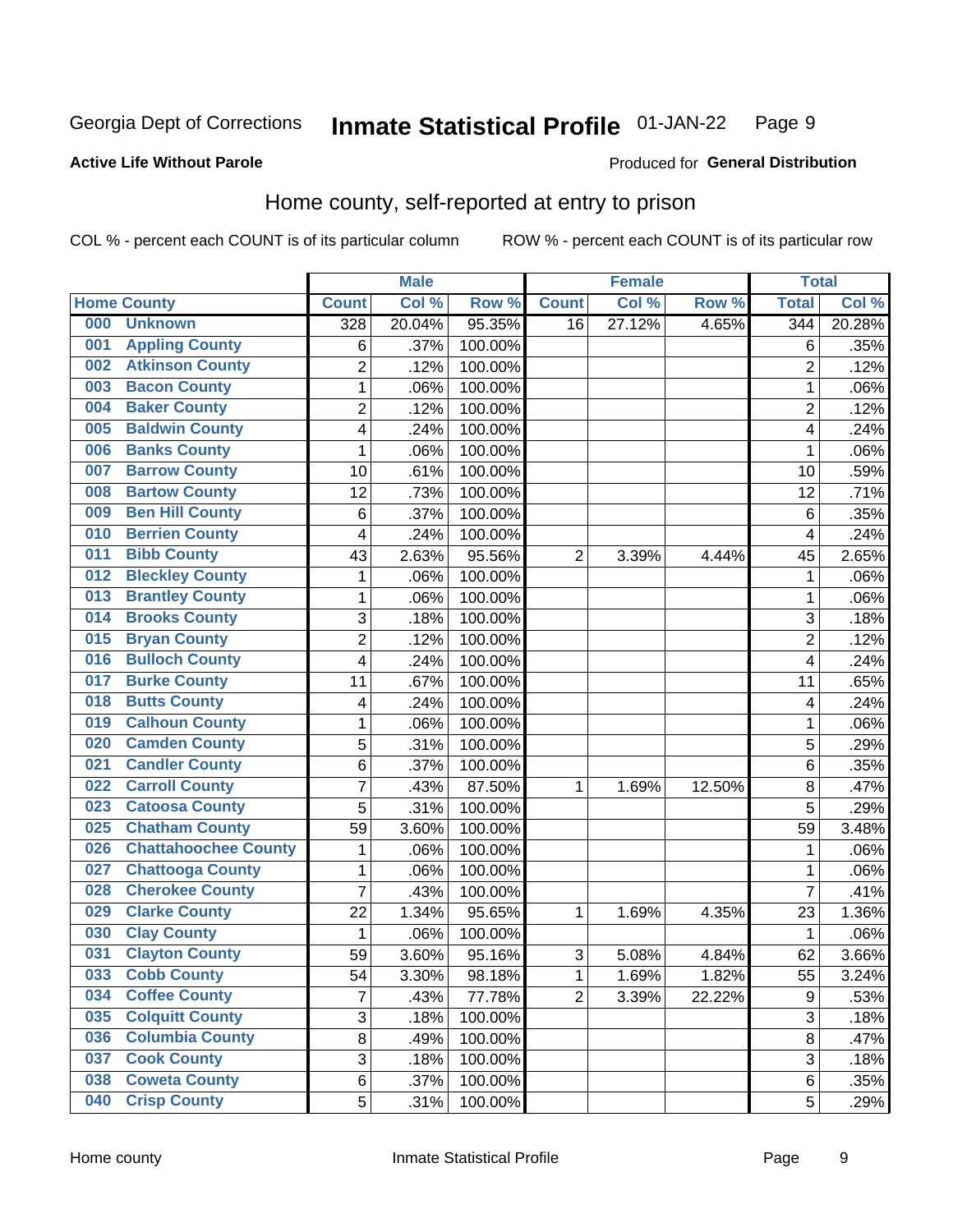#### **Inmate Statistical Profile 01-JAN-22** Page 10

Produced for General Distribution

### **Active Life Without Parole**

## Home county, self-reported at entry to prison

COL % - percent each COUNT is of its particular column

|     |                          |                         | <b>Male</b> |         |                | <b>Female</b> |         | <b>Total</b>            |        |
|-----|--------------------------|-------------------------|-------------|---------|----------------|---------------|---------|-------------------------|--------|
|     | <b>Home County</b>       | <b>Count</b>            | Col %       | Row %   | <b>Count</b>   | Col%          | Row %   | <b>Total</b>            | Col %  |
| 043 | <b>Decatur County</b>    | 7                       | .43%        | 100.00% |                |               |         | 7                       | .41%   |
| 044 | <b>Dekalb County</b>     | 119                     | 7.27%       | 98.35%  | 2              | 3.39%         | 1.65%   | 121                     | 7.13%  |
| 045 | <b>Dodge County</b>      | 1                       | .06%        | 100.00% |                |               |         | 1                       | .06%   |
| 046 | <b>Dooly County</b>      | $\mathbf 1$             | .06%        | 100.00% |                |               |         | 1                       | .06%   |
| 047 | <b>Dougherty County</b>  | 23                      | 1.41%       | 92.00%  | $\overline{2}$ | 3.39%         | 8.00%   | 25                      | 1.47%  |
| 048 | <b>Douglas County</b>    | 19                      | 1.16%       | 100.00% |                |               |         | 19                      | 1.12%  |
| 049 | <b>Early County</b>      | 3                       | .18%        | 100.00% |                |               |         | 3                       | .18%   |
| 051 | <b>Effingham County</b>  | 6                       | .37%        | 85.71%  | 1              | 1.69%         | 14.29%  | $\overline{7}$          | .41%   |
| 052 | <b>Elbert County</b>     | 4                       | .24%        | 100.00% |                |               |         | $\overline{\mathbf{4}}$ | .24%   |
| 053 | <b>Emanuel County</b>    | 6                       | .37%        | 100.00% |                |               |         | 6                       | .35%   |
| 054 | <b>Evans County</b>      |                         |             |         | 1              | 1.69%         | 100.00% | 1                       | .06%   |
| 056 | <b>Fayette County</b>    | $\overline{7}$          | .43%        | 100.00% |                |               |         | $\overline{7}$          | .41%   |
| 057 | <b>Floyd County</b>      | 21                      | 1.28%       | 91.30%  | 2              | 3.39%         | 8.70%   | 23                      | 1.36%  |
| 058 | <b>Forsyth County</b>    | 3                       | .18%        | 60.00%  | $\overline{2}$ | 3.39%         | 40.00%  | 5                       | .29%   |
| 059 | <b>Franklin County</b>   | 3                       | .18%        | 100.00% |                |               |         | 3                       | .18%   |
| 060 | <b>Fulton County</b>     | 187                     | 11.42%      | 98.42%  | 3              | 5.08%         | 1.58%   | 190                     | 11.20% |
| 061 | <b>Gilmer County</b>     | 2                       | .12%        | 100.00% |                |               |         | $\overline{2}$          | .12%   |
| 063 | <b>Glynn County</b>      | 13                      | .79%        | 100.00% |                |               |         | 13                      | .77%   |
| 064 | <b>Gordon County</b>     | 8                       | .49%        | 100.00% |                |               |         | 8                       | .47%   |
| 066 | <b>Greene County</b>     | 3                       | .18%        | 100.00% |                |               |         | 3                       | .18%   |
| 067 | <b>Gwinnett County</b>   | 48                      | 2.93%       | 94.12%  | 3              | 5.08%         | 5.88%   | 51                      | 3.01%  |
| 068 | <b>Habersham County</b>  | $\overline{2}$          | .12%        | 100.00% |                |               |         | $\overline{2}$          | .12%   |
| 069 | <b>Hall County</b>       | 15                      | .92%        | 88.24%  | $\overline{2}$ | 3.39%         | 11.76%  | 17                      | 1.00%  |
| 070 | <b>Hancock County</b>    | $\overline{c}$          | .12%        | 100.00% |                |               |         | $\overline{2}$          | .12%   |
| 071 | <b>Haralson County</b>   | $\overline{\mathbf{c}}$ | .12%        | 100.00% |                |               |         | $\overline{2}$          | .12%   |
| 072 | <b>Harris County</b>     | 5                       | .31%        | 100.00% |                |               |         | 5                       | .29%   |
| 073 | <b>Hart County</b>       | 3                       | .18%        | 100.00% |                |               |         | 3                       | .18%   |
| 074 | <b>Heard County</b>      | $\mathbf 1$             | .06%        | 100.00% |                |               |         | 1                       | .06%   |
| 075 | <b>Henry County</b>      | 17                      | 1.04%       | 94.44%  | 1              | 1.69%         | 5.56%   | 18                      | 1.06%  |
| 076 | <b>Houston County</b>    | 22                      | 1.34%       | 95.65%  | 1              | 1.69%         | 4.35%   | 23                      | 1.36%  |
| 078 | <b>Jackson County</b>    | 11                      | .67%        | 100.00% |                |               |         | 11                      | .65%   |
| 080 | <b>Jeff Davis County</b> | 1                       | .06%        | 100.00% |                |               |         | 1                       | .06%   |
| 081 | <b>Jefferson County</b>  | $\overline{7}$          | .43%        | 87.50%  | $\mathbf{1}$   | 1.69%         | 12.50%  | 8                       | .47%   |
| 082 | <b>Jenkins County</b>    | $\overline{3}$          | .18%        | 100.00% |                |               |         | 3                       | .18%   |
| 083 | <b>Johnson County</b>    | $\mathbf{1}$            | .06%        | 100.00% |                |               |         | 1                       | .06%   |
| 084 | <b>Jones County</b>      | $\mathbf 1$             | .06%        | 100.00% |                |               |         | 1                       | .06%   |
| 087 | <b>Laurens County</b>    | $\overline{\mathbf{4}}$ | .24%        | 100.00% |                |               |         | $\overline{\mathbf{4}}$ | .24%   |
| 088 | <b>Lee County</b>        | 3                       | .18%        | 100.00% |                |               |         | 3                       | .18%   |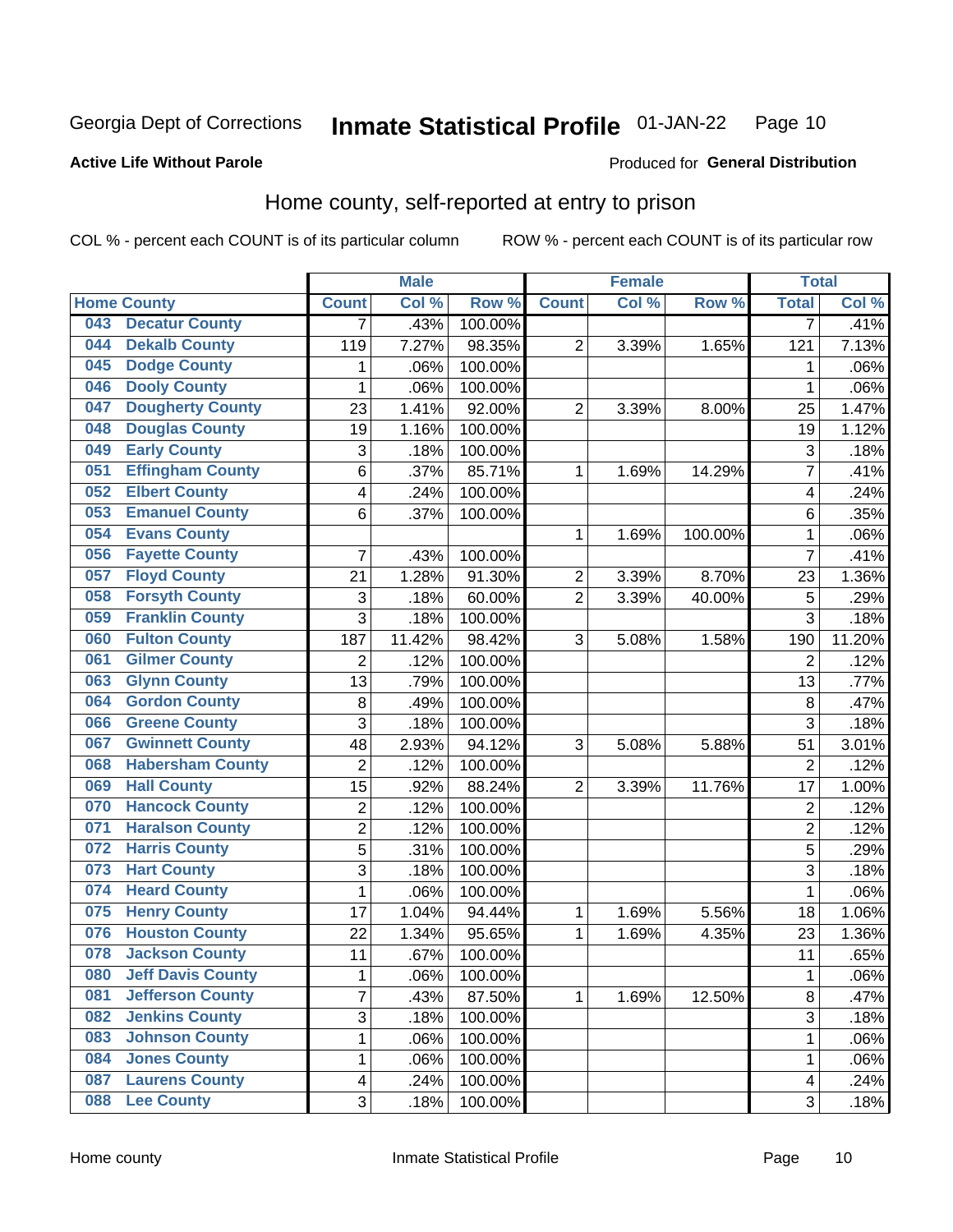#### **Inmate Statistical Profile 01-JAN-22** Page 11

Produced for General Distribution

### **Active Life Without Parole**

## Home county, self-reported at entry to prison

COL % - percent each COUNT is of its particular column

|                  |                          |                | <b>Male</b> |         |                | <b>Female</b> |        | <b>Total</b>    |       |
|------------------|--------------------------|----------------|-------------|---------|----------------|---------------|--------|-----------------|-------|
|                  | <b>Home County</b>       | <b>Count</b>   | Col %       | Row %   | <b>Count</b>   | Col %         | Row %  | <b>Total</b>    | Col % |
| 089              | <b>Liberty County</b>    | 10             | .61%        | 90.91%  | 1.             | 1.69%         | 9.09%  | $\overline{11}$ | .65%  |
| 090              | <b>Lincoln County</b>    | 2              | .12%        | 100.00% |                |               |        | $\overline{2}$  | .12%  |
| 091              | <b>Long County</b>       | $\mathbf{1}$   | .06%        | 100.00% |                |               |        | 1               | .06%  |
| 092              | <b>Lowndes County</b>    | 12             | .73%        | 100.00% |                |               |        | 12              | .71%  |
| 093              | <b>Lumpkin County</b>    | $\mathbf{1}$   | .06%        | 100.00% |                |               |        | 1               | .06%  |
| 094              | <b>Macon County</b>      | $\mathbf 1$    | .06%        | 100.00% |                |               |        | 1               | .06%  |
| 095              | <b>Madison County</b>    | $\mathbf{1}$   | .06%        | 100.00% |                |               |        | 1               | .06%  |
| 096              | <b>Marion County</b>     | 1              | .06%        | 50.00%  | 1              | 1.69%         | 50.00% | $\overline{2}$  | .12%  |
| 097              | <b>Mcduffie County</b>   | 3              | .18%        | 100.00% |                |               |        | 3               | .18%  |
| 098              | <b>Mcintosh County</b>   | $\mathbf 1$    | .06%        | 100.00% |                |               |        | 1               | .06%  |
| 099              | <b>Meriwether County</b> | 3              | .18%        | 100.00% |                |               |        | 3               | .18%  |
| 100              | <b>Miller County</b>     | $\overline{c}$ | .12%        | 100.00% |                |               |        | $\overline{2}$  | .12%  |
| 101              | <b>Mitchell County</b>   | 3              | .18%        | 100.00% |                |               |        | 3               | .18%  |
| 102              | <b>Monroe County</b>     | 6              | .37%        | 100.00% |                |               |        | 6               | .35%  |
| 103              | <b>Montgomery County</b> | $\mathbf{1}$   | .06%        | 100.00% |                |               |        | 1               | .06%  |
| 104              | <b>Morgan County</b>     | $\overline{2}$ | .12%        | 100.00% |                |               |        | $\overline{2}$  | .12%  |
| 106              | <b>Muscogee County</b>   | 35             | 2.14%       | 100.00% |                |               |        | 35              | 2.06% |
| 107              | <b>Newton County</b>     | 7              | .43%        | 77.78%  | $\overline{2}$ | 3.39%         | 22.22% | 9               | .53%  |
| 109              | <b>Oglethorpe County</b> | 4              | .24%        | 100.00% |                |               |        | $\overline{4}$  | .24%  |
| 110              | <b>Paulding County</b>   | 11             | .67%        | 100.00% |                |               |        | 11              | .65%  |
| 111              | <b>Peach County</b>      | $\mathbf 1$    | .06%        | 100.00% |                |               |        | 1               | .06%  |
| $\overline{112}$ | <b>Pickens County</b>    | $\mathbf 1$    | .06%        | 100.00% |                |               |        | 1               | .06%  |
| 113              | <b>Pierce County</b>     | 6              | .37%        | 100.00% |                |               |        | 6               | .35%  |
| 114              | <b>Pike County</b>       | $\overline{2}$ | .12%        | 100.00% |                |               |        | $\overline{2}$  | .12%  |
| $\overline{115}$ | <b>Polk County</b>       | 5              | .31%        | 100.00% |                |               |        | 5               | .29%  |
| 117              | <b>Putnam County</b>     | 5              | .31%        | 83.33%  | 1              | 1.69%         | 16.67% | 6               | .35%  |
| 119              | <b>Rabun County</b>      | $\overline{c}$ | .12%        | 100.00% |                |               |        | $\overline{2}$  | .12%  |
| 120              | <b>Randolph County</b>   | $\overline{2}$ | .12%        | 100.00% |                |               |        | $\overline{2}$  | .12%  |
| 121              | <b>Richmond County</b>   | 57             | 3.48%       | 95.00%  | 3              | 5.08%         | 5.00%  | 60              | 3.54% |
| 122              | <b>Rockdale County</b>   | 8              | .49%        | 100.00% |                |               |        | 8               | .47%  |
| 124              | <b>Screven County</b>    | $\mathbf{1}$   | .06%        | 100.00% |                |               |        | 1               | .06%  |
| 125              | <b>Seminole County</b>   | 2              | .12%        | 100.00% |                |               |        | $\overline{2}$  | .12%  |
| 126              | <b>Spalding County</b>   | 14             | .86%        | 100.00% |                |               |        | 14              | .83%  |
| 127              | <b>Stephens County</b>   | $\overline{2}$ | .12%        | 66.67%  | 1              | 1.69%         | 33.33% | $\overline{3}$  | .18%  |
| 128              | <b>Stewart County</b>    | $\mathbf{1}$   | .06%        | 100.00% |                |               |        | 1               | .06%  |
| 129              | <b>Sumter County</b>     | 7              | .43%        | 100.00% |                |               |        | 7               | .41%  |
| 132              | <b>Tattnall County</b>   | 6              | .37%        | 100.00% |                |               |        | 6               | .35%  |
| 133              | <b>Taylor County</b>     | $\mathbf{1}$   | .06%        | 100.00% |                |               |        | 1               | .06%  |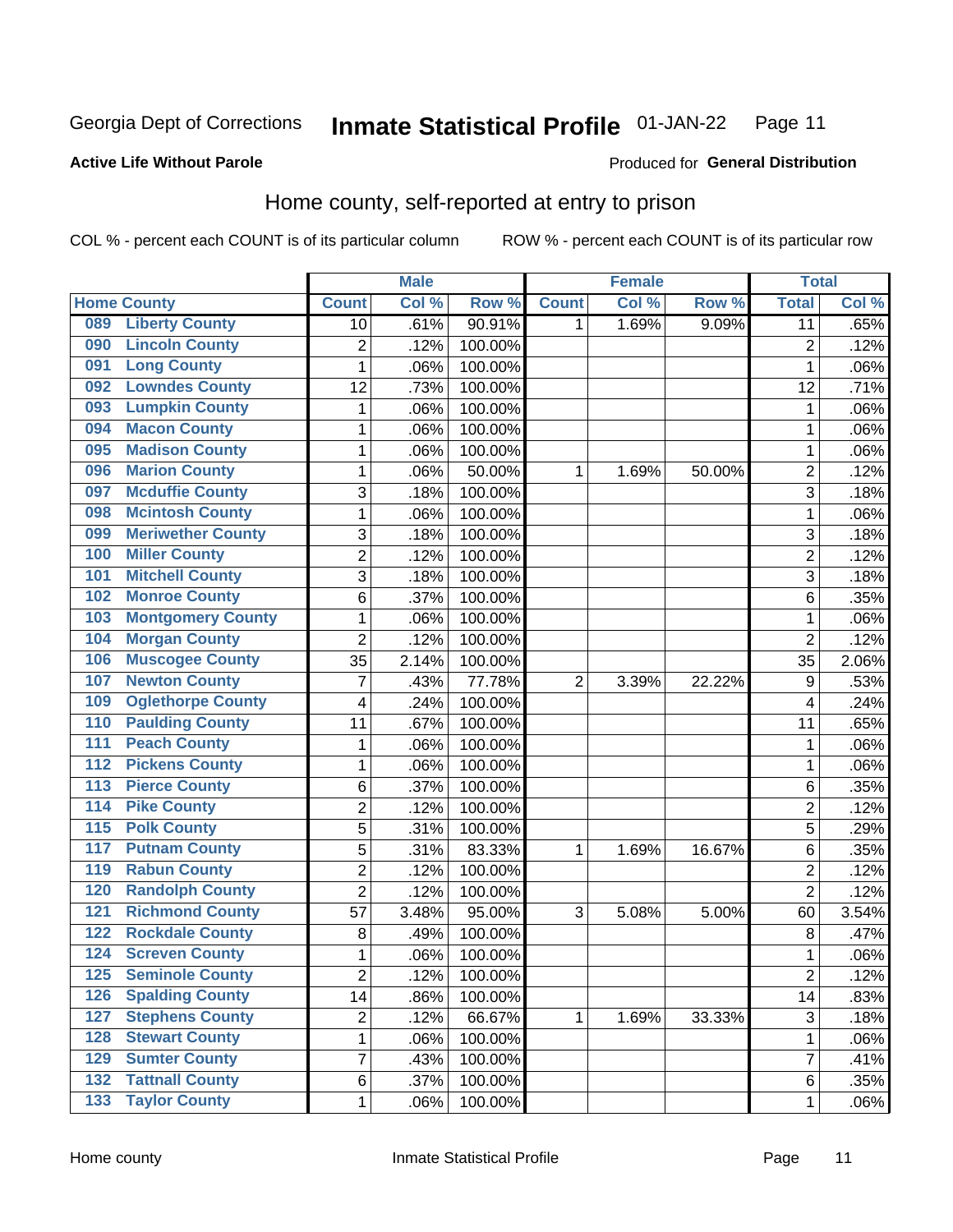#### **Inmate Statistical Profile 01-JAN-22** Page 12

Produced for General Distribution

### **Active Life Without Parole**

## Home county, self-reported at entry to prison

COL % - percent each COUNT is of its particular column

|                                    |                | <b>Male</b> |         |              | <b>Female</b> |        | <b>Total</b>   |       |
|------------------------------------|----------------|-------------|---------|--------------|---------------|--------|----------------|-------|
| <b>Home County</b>                 | <b>Count</b>   | Col %       | Row %   | <b>Count</b> | Col %         | Row %  | <b>Total</b>   | Col % |
| <b>Telfair County</b><br>134       | 2              | .12%        | 100.00% |              |               |        | 2              | .12%  |
| <b>Thomas County</b><br>136        | 5              | .31%        | 100.00% |              |               |        | 5              | .29%  |
| <b>Tift County</b><br>137          | 7              | .43%        | 100.00% |              |               |        | 7              | .41%  |
| <b>Toombs County</b><br>138        | 10             | .61%        | 100.00% |              |               |        | 10             | .59%  |
| <b>Treutlen County</b><br>140      | 5              | .31%        | 100.00% |              |               |        | 5              | .29%  |
| <b>Troup County</b><br>141         | 6              | .37%        | 100.00% |              |               |        | 6              | .35%  |
| <b>Twiggs County</b><br>143        | $\overline{c}$ | .12%        | 100.00% |              |               |        | $\overline{2}$ | .12%  |
| <b>Union County</b><br>144         | 1              | .06%        | 100.00% |              |               |        | 1              | .06%  |
| <b>Upson County</b><br>145         | 5              | .31%        | 100.00% |              |               |        | 5              | .29%  |
| <b>Walker County</b><br>146        | 4              | .24%        | 80.00%  | 1            | 1.69%         | 20.00% | 5              | .29%  |
| <b>Walton County</b><br>147        | 15             | .92%        | 100.00% |              |               |        | 15             | .88%  |
| <b>Ware County</b><br>148          | 12             | .73%        | 100.00% |              |               |        | 12             | .71%  |
| <b>Warren County</b><br>149        | $\overline{c}$ | .12%        | 66.67%  | 1            | 1.69%         | 33.33% | 3              | .18%  |
| <b>Washington County</b><br>150    | 6              | .37%        | 100.00% |              |               |        | 6              | .35%  |
| <b>Wayne County</b><br>151         | 9              | .55%        | 100.00% |              |               |        | 9              | .53%  |
| <b>Wheeler County</b><br>153       | 1              | .06%        | 100.00% |              |               |        |                | .06%  |
| <b>White County</b><br>154         | 1              | .06%        | 50.00%  | 1            | 1.69%         | 50.00% | $\overline{2}$ | .12%  |
| <b>Whitfield County</b><br>155     | 14             | .86%        | 100.00% |              |               |        | 14             | .83%  |
| <b>Wilcox County</b><br>156        | 1              | .06%        | 100.00% |              |               |        | 1              | .06%  |
| <b>Wilkes County</b><br>157        | 4              | .24%        | 100.00% |              |               |        | 4              | .24%  |
| <b>Wilkinson County</b><br>158     | $\overline{2}$ | .12%        | 100.00% |              |               |        | $\overline{2}$ | .12%  |
| <b>Worth County</b><br>159         | 1              | .06%        | 100.00% |              |               |        | 1              | .06%  |
| <b>Other Custody/Out Of</b><br>999 | 3              | .18%        | 100.00% |              |               |        | 3              | .18%  |
| <b>State</b>                       |                |             |         |              |               |        |                |       |
| <b>Total Rported</b>               | 1,637          | 100%        | 96.52%  | 59           | 100%          | 3.48%  | 1,696          | 100%  |

| <b>Not Reported</b> |     |     |      |
|---------------------|-----|-----|------|
| `otal               | 627 | ت ب | .696 |

| Mode (most frequent) | <b>Fulton County</b> | <b>Gwinnett County</b> | <b>Fulton County</b> |
|----------------------|----------------------|------------------------|----------------------|
|----------------------|----------------------|------------------------|----------------------|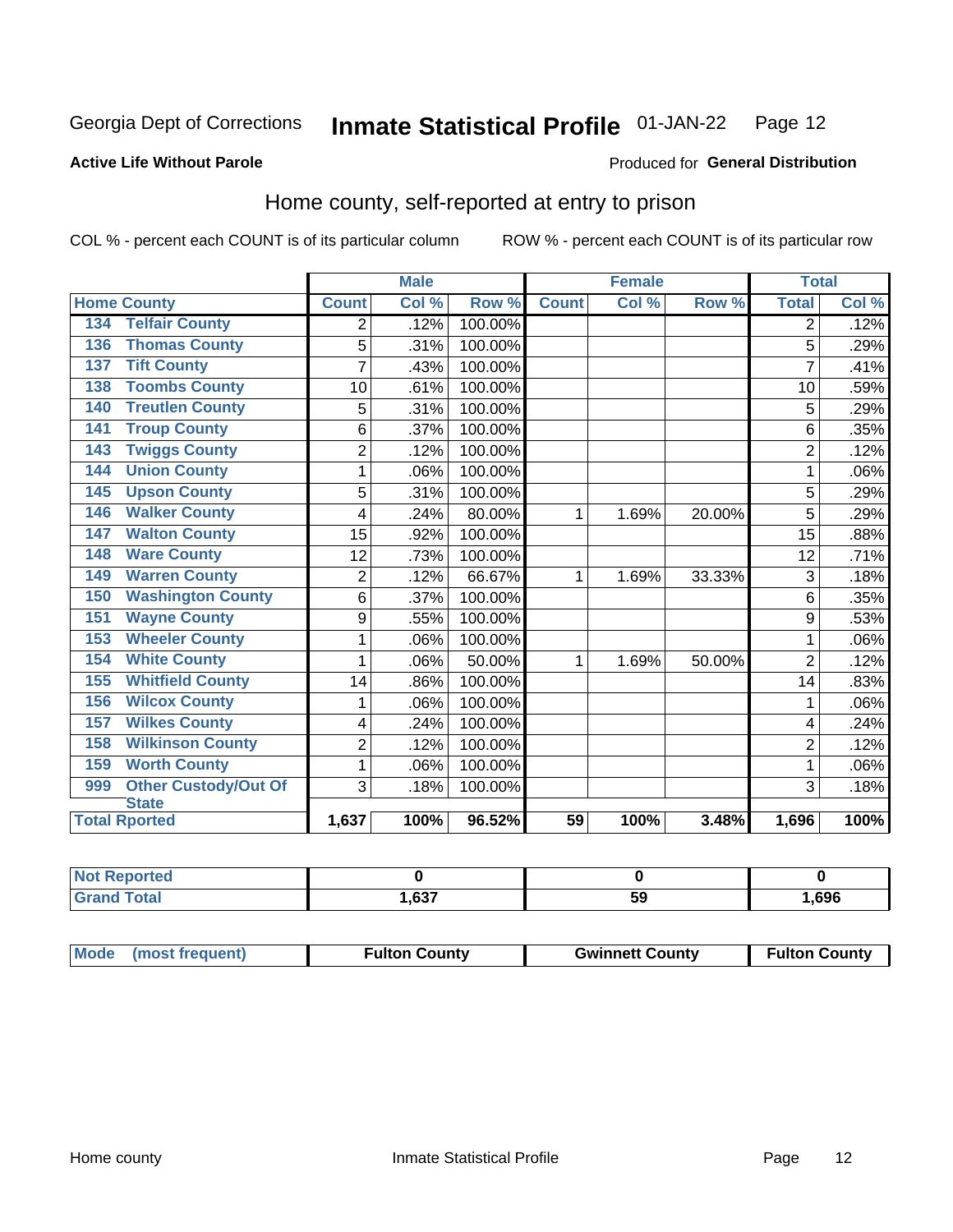#### Inmate Statistical Profile 01-JAN-22 Page 13

### **Active Life Without Parole**

## Produced for General Distribution

## Employment status before prison, self-reported at entry to prison

COL % - percent each COUNT is of its particular column

|                           | <b>Male</b>  |        |         |                 | <b>Female</b> |        |       | <b>Total</b> |  |
|---------------------------|--------------|--------|---------|-----------------|---------------|--------|-------|--------------|--|
| <b>Employment Status</b>  | <b>Count</b> | Col %  | Row %   | <b>Count</b>    | Col %         | Row %  | Total | Col %        |  |
| <b>Full Time</b><br>01    | 515          | 45.14% | 96.26%  | 20 <sub>1</sub> | 47.62%        | 3.74%  | 535   | 45.22%       |  |
| <b>Part Time</b><br>02    | 79           | 6.92%  | 100.00% |                 |               |        | 79    | 6.68%        |  |
| Unempl $<$ 6M<br>03       | 70           | 6.13%  | 98.59%  |                 | 2.38%         | 1.41%  | 71    | 6.00%        |  |
| Unempl > 6M<br>04         | 290          | 25.42% | 95.08%  | 15              | 35.71%        | 4.92%  | 305   | 25.78%       |  |
| <b>Never Worked</b><br>05 | 105          | 9.20%  | 100.00% |                 |               |        | 105   | 8.88%        |  |
| <b>Student</b><br>06      | 33           | 2.89%  | 100.00% |                 |               |        | 33    | 2.79%        |  |
| <b>Incapable</b><br>07    | 49           | 4.29%  | 89.09%  | 6               | 14.29%        | 10.91% | 55    | 4.65%        |  |
| <b>Total Reported</b>     | 1,141        | 100%   | 96.45%  | 42              | 100%          | 3.55%  | 1,183 | 100%         |  |

| лек. | "^^<br>טפו<br>__ |    | EA 2<br>JIJ |
|------|------------------|----|-------------|
|      | 627<br>ו כס.⊦    | 59 | 696         |

| Mc | ----<br>me<br>ш | nc<br>. |
|----|-----------------|---------|
|    |                 |         |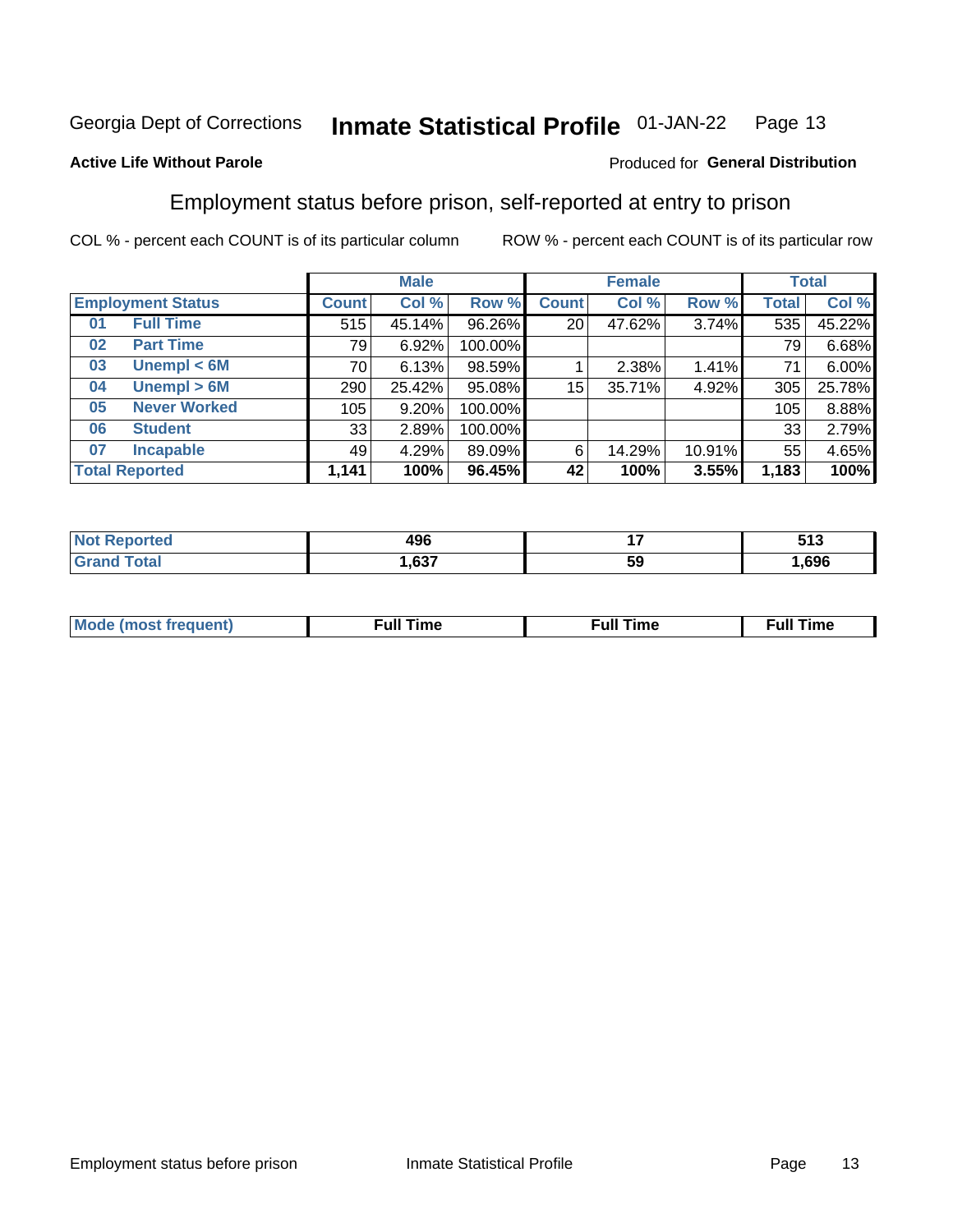### **Active Life Without Parole**

Produced for General Distribution

## Age at admission

COL % - percent each COUNT is of its particular column

|                         |              | <b>Male</b> |         |                | <b>Female</b> |        |              | <b>Total</b> |
|-------------------------|--------------|-------------|---------|----------------|---------------|--------|--------------|--------------|
| <b>Age At Admission</b> | <b>Count</b> | Col %       | Row %   | <b>Count</b>   | Col %         | Row %  | <b>Total</b> | Col %        |
| 15                      | 2            | 0.12%       | 100.00% |                |               |        | 2            | 0.12%        |
| 16                      | 1            | 0.06%       | 100.00% |                |               |        | 1            | 0.06%        |
| $\overline{17}$         | 8            | 0.49%       | 100.00% |                |               |        | 8            | 0.47%        |
| 18                      | 8            | 0.49%       | 100.00% |                |               |        | 8            | 0.47%        |
| 19                      | 24           | 1.47%       | 100.00% |                |               |        | 24           | 1.42%        |
| $\overline{20}$         | 42           | 2.57%       | 97.67%  | 1              | 1.69%         | 2.33%  | 43           | 2.54%        |
| $\overline{21}$         | 39           | 2.38%       | 95.12%  | $\overline{2}$ | 3.39%         | 4.88%  | 41           | 2.42%        |
| 22                      | 64           | 3.91%       | 96.97%  | $\overline{2}$ | 3.39%         | 3.03%  | 66           | 3.89%        |
| 23                      | 58           | 3.54%       | 98.31%  | 1              | 1.69%         | 1.69%  | 59           | 3.48%        |
| 24                      | 61           | 3.73%       | 93.85%  | 4              | 6.78%         | 6.15%  | 65           | 3.83%        |
| $\overline{25}$         | 72           | 4.40%       | 94.74%  | 4              | 6.78%         | 5.26%  | 76           | 4.48%        |
| 26                      | 75           | 4.58%       | 96.15%  | 3              | 5.08%         | 3.85%  | 78           | 4.60%        |
| $\overline{27}$         | 62           | 3.79%       | 93.94%  | 4              | 6.78%         | 6.06%  | 66           | 3.89%        |
| 28                      | 70           | 4.28%       | 97.22%  | $\overline{2}$ | 3.39%         | 2.78%  | 72           | 4.25%        |
| 29                      | 71           | 4.34%       | 98.61%  | 1              | 1.69%         | 1.39%  | 72           | 4.25%        |
| 30                      | 57           | 3.48%       | 100.00% |                |               |        | 57           | 3.36%        |
| 31                      | 70           | 4.28%       | 98.59%  | 1              | 1.69%         | 1.41%  | 71           | 4.19%        |
| 32                      | 67           | 4.09%       | 95.71%  | 3              | 5.08%         | 4.29%  | 70           | 4.13%        |
| 33                      | 54           | 3.30%       | 94.74%  | 3              | 5.08%         | 5.26%  | 57           | 3.36%        |
| 34                      | 39           | 2.38%       | 92.86%  | 3              | 5.08%         | 7.14%  | 42           | 2.48%        |
| 35                      | 47           | 2.87%       | 95.92%  | $\overline{2}$ | 3.39%         | 4.08%  | 49           | 2.89%        |
| 36                      | 55           | 3.36%       | 98.21%  | 1              | 1.69%         | 1.79%  | 56           | 3.30%        |
| $\overline{37}$         | 44           | 2.69%       | 97.78%  | 1              | 1.69%         | 2.22%  | 45           | 2.65%        |
| 38                      | 52           | 3.18%       | 100.00% |                |               |        | 52           | 3.07%        |
| 39                      | 41           | 2.50%       | 87.23%  | 6              | 10.17%        | 12.77% | 47           | 2.77%        |
| 40                      | 37           | 2.26%       | 94.87%  | $\overline{2}$ | 3.39%         | 5.13%  | 39           | 2.30%        |
| 41                      | 44           | 2.69%       | 95.65%  | $\overline{2}$ | 3.39%         | 4.35%  | 46           | 2.71%        |
| 42                      | 37           | 2.26%       | 100.00% |                |               |        | 37           | 2.18%        |
| 43                      | 31           | 1.89%       | 93.94%  | $\overline{2}$ | 3.39%         | 6.06%  | 33           | 1.95%        |
| 44                      | 24           | 1.47%       | 92.31%  | $\overline{2}$ | 3.39%         | 7.69%  | 26           | 1.53%        |
| 45                      | 34           | 2.08%       | 97.14%  | 1              | 1.69%         | 2.86%  | 35           | 2.06%        |
| 46                      | 26           | 1.59%       | 92.86%  | $\overline{2}$ | 3.39%         | 7.14%  | 28           | 1.65%        |
| 47                      | 29           | 1.77%       | 100.00% |                |               |        | 29           | 1.71%        |
| 48                      | 23           | 1.41%       | 88.46%  | 3              | 5.08%         | 11.54% | 26           | 1.53%        |
| 49                      | 26           | 1.59%       | 100.00% |                |               |        | 26           | 1.53%        |
| 50                      | 26           | 1.59%       | 100.00% |                |               |        | 26           | 1.53%        |
| $\overline{51}$         | 13           | 0.79%       | 100.00% |                |               |        | 13           | 0.77%        |
| 52                      | 13           | 0.79%       | 100.00% |                |               |        | 13           | 0.77%        |
| 53                      | 16           | 0.98%       | 100.00% |                |               |        | 16           | 0.94%        |
| 54                      | 13           | 0.79%       | 100.00% |                |               |        | 13           | 0.77%        |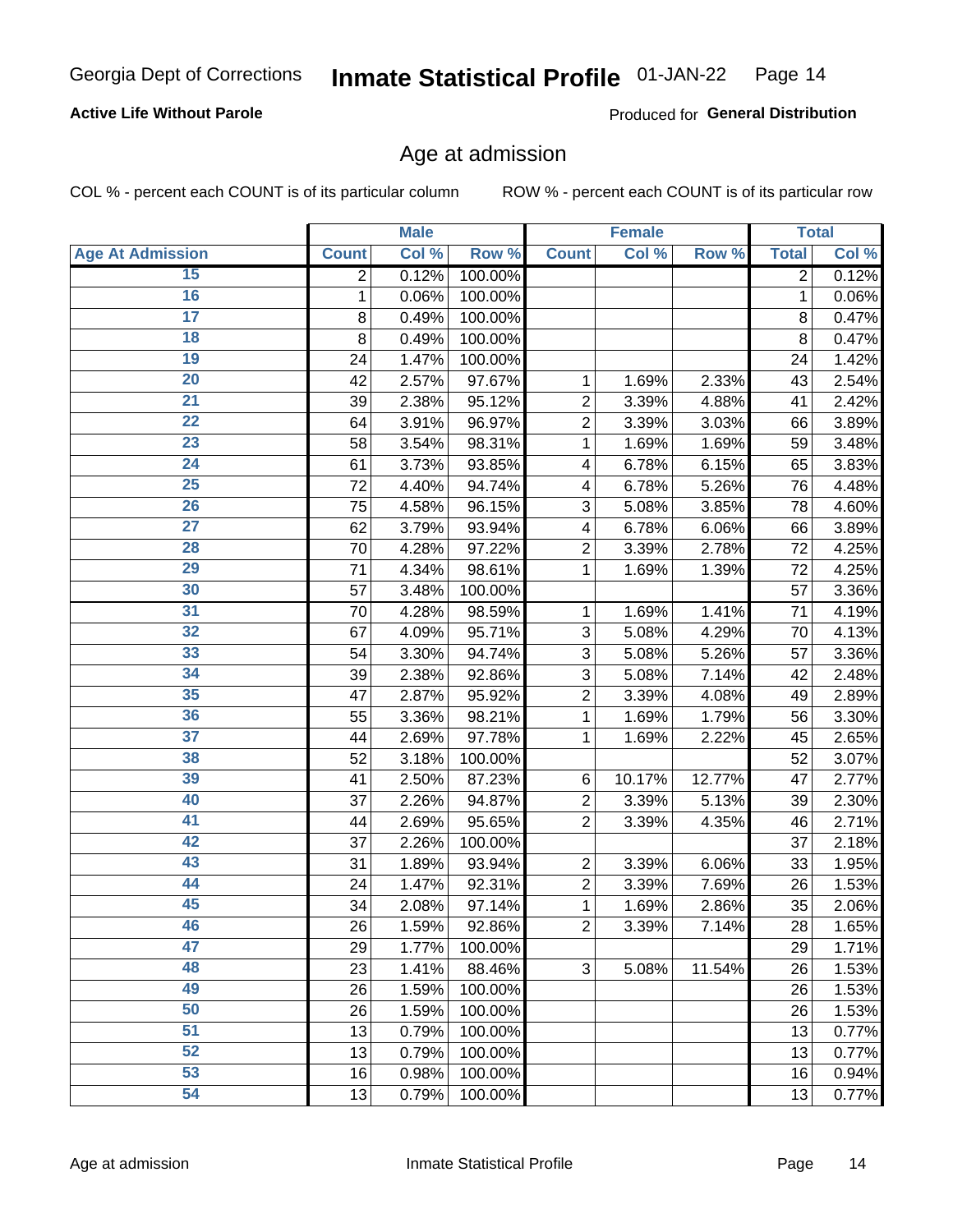#### Inmate Statistical Profile 01-JAN-22 Page 15

### **Active Life Without Parole**

Produced for General Distribution

## Age at admission

COL % - percent each COUNT is of its particular column

|                         |              | <b>Male</b> |         |              | <b>Female</b> |       |                | <b>Total</b> |
|-------------------------|--------------|-------------|---------|--------------|---------------|-------|----------------|--------------|
| <b>Age At Admission</b> | <b>Count</b> | Col %       | Row %   | <b>Count</b> | Col %         | Row % | <b>Total</b>   | Col %        |
| 55                      | 13           | 0.79%       | 92.86%  |              | 1.69%         | 7.14% | 14             | 0.83%        |
| 56                      | 8            | 0.49%       | 100.00% |              |               |       | 8              | 0.47%        |
| 57                      | 10           | 0.61%       | 100.00% |              |               |       | 10             | 0.59%        |
| 58                      | 5            | 0.31%       | 100.00% |              |               |       | 5              | 0.29%        |
| 59                      | 5            | 0.31%       | 100.00% |              |               |       | 5              | 0.29%        |
| 60                      | 5            | 0.31%       | 100.00% |              |               |       | 5              | 0.29%        |
| 61                      | 3            | 0.18%       | 100.00% |              |               |       | 3              | 0.18%        |
| 62                      | 2            | 0.12%       | 100.00% |              |               |       | 2              | 0.12%        |
| 63                      |              | 0.06%       | 100.00% |              |               |       |                | 0.06%        |
| 64                      | 2            | 0.12%       | 100.00% |              |               |       | 2              | 0.12%        |
| 65                      |              | 0.06%       | 100.00% |              |               |       |                | 0.06%        |
| 66                      | 2            | 0.12%       | 100.00% |              |               |       | 2              | 0.12%        |
| 67                      | 2            | 0.12%       | 100.00% |              |               |       | 2              | 0.12%        |
| 69                      | 2            | 0.12%       | 100.00% |              |               |       | $\overline{2}$ | 0.12%        |
| 74                      |              | 0.06%       | 100.00% |              |               |       |                | 0.06%        |
| <b>Total Reported</b>   | 1,637        | 100%        | 96.52%  | 59           | 100%          | 3.48% | 1,696          | 100%         |

| <b>Not Reported</b> |       |    |        |
|---------------------|-------|----|--------|
| <b>cotal</b>        | .,637 | 59 | 696, ا |

| Mean<br>(average)              | 33.96    | 33.44 | 33.94    |
|--------------------------------|----------|-------|----------|
| <b>Median (middle)</b>         | ^^<br>JZ | 33    | ົ<br>-52 |
| <b>Mode</b><br>(most frequent) | 26       | 39    | 26       |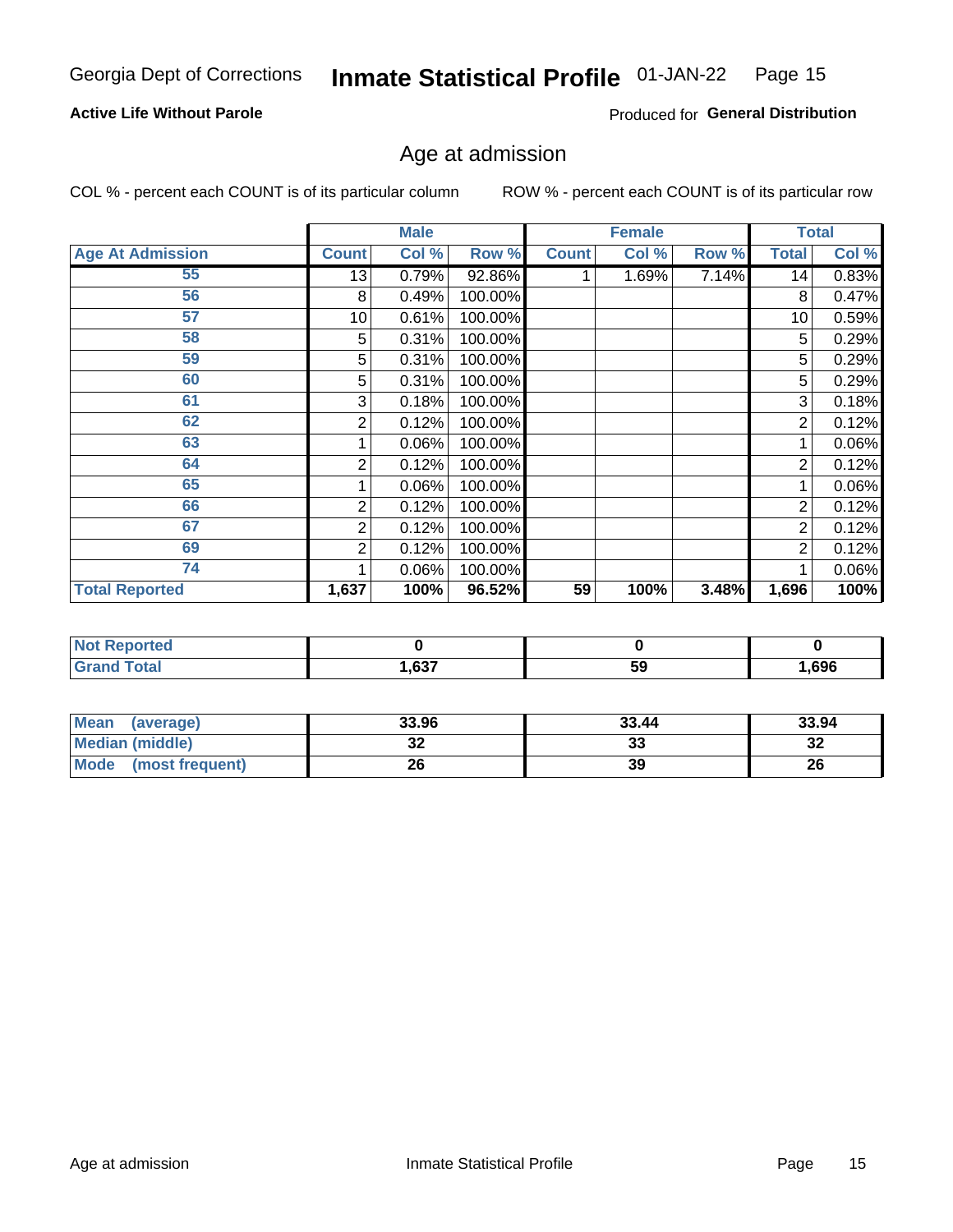## **Active Life Without Parole**

### Produced for General Distribution

## Height, measured at entry to prison

COL % - percent each COUNT is of its particular column

|                       |                         | <b>Male</b> |         |                 | <b>Female</b>              |         |                | <b>Total</b>               |
|-----------------------|-------------------------|-------------|---------|-----------------|----------------------------|---------|----------------|----------------------------|
| <b>Height</b>         | <b>Count</b>            | Col %       | Row %   | <b>Count</b>    | $\overline{\text{Col }^9}$ | Row %   | <b>Total</b>   | $\overline{\text{Col }\%}$ |
| $\bf{0}$              | 6                       | 0.37%       | 100.00% |                 |                            |         | 6              | 0.35%                      |
| 4'10"                 |                         |             |         | 1               | 1.69%                      | 100.00% | 1              | 0.06%                      |
| 4'11''                |                         |             |         | $\mathbf{1}$    | 1.69%                      | 100.00% | 1              | 0.06%                      |
| 5'00''                | $\overline{\mathbf{4}}$ | 0.24%       | 100.00% |                 |                            |         | 4              | 0.24%                      |
| 5'01"                 | 4                       | 0.24%       | 80.00%  | 1.              | 1.69%                      | 20.00%  | 5              | 0.29%                      |
| 5'02"                 | 8                       | 0.49%       | 72.73%  | 3               | 5.08%                      | 27.27%  | 11             | 0.65%                      |
| 5'03''                | 15                      | 0.92%       | 55.56%  | 12              | 20.34%                     | 44.44%  | 27             | 1.59%                      |
| 5'04"                 | 18                      | 1.10%       | 62.07%  | 11              | 18.64%                     | 37.93%  | 29             | 1.71%                      |
| 5'05"                 | 43                      | 2.63%       | 81.13%  | 10              | 16.95%                     | 18.87%  | 53             | 3.13%                      |
| 5'06''                | 104                     | 6.35%       | 95.41%  | 5               | 8.47%                      | 4.59%   | 109            | 6.43%                      |
| 5'07''                | 116                     | 7.09%       | 94.31%  | $\overline{7}$  | 11.86%                     | 5.69%   | 123            | 7.25%                      |
| 5'08''                | 161                     | 9.84%       | 98.77%  | $\overline{2}$  | 3.39%                      | 1.23%   | 163            | 9.61%                      |
| 5'09''                | 217                     | 13.26%      | 99.09%  | $\overline{2}$  | 3.39%                      | 0.91%   | 219            | 12.91%                     |
| 5'10''                | 197                     | 12.03%      | 98.99%  | $\overline{2}$  | 3.39%                      | 1.01%   | 199            | 11.73%                     |
| 5'11"                 | 199                     | 12.16%      | 100.00% |                 |                            |         | 199            | 11.73%                     |
| 6'00''                | 183                     | 11.18%      | 99.46%  | $\mathbf{1}$    | 1.69%                      | 0.54%   | 184            | 10.85%                     |
| 6'01''                | 137                     | 8.37%       | 99.28%  | 1               | 1.69%                      | 0.72%   | 138            | 8.14%                      |
| 6'02"                 | 106                     | 6.48%       | 100.00% |                 |                            |         | 106            | 6.25%                      |
| 6'03''                | 53                      | 3.24%       | 100.00% |                 |                            |         | 53             | 3.13%                      |
| 6'04"                 | 38                      | 2.32%       | 100.00% |                 |                            |         | 38             | 2.24%                      |
| 6'05"                 | 16                      | 0.98%       | 100.00% |                 |                            |         | 16             | 0.94%                      |
| 6'06''                | 8                       | 0.49%       | 100.00% |                 |                            |         | 8              | 0.47%                      |
| 6'07''                | $\overline{2}$          | 0.12%       | 100.00% |                 |                            |         | $\overline{2}$ | 0.12%                      |
| 6'08''                | $\overline{2}$          | 0.12%       | 100.00% |                 |                            |         | $\overline{2}$ | 0.12%                      |
| <b>Total Reported</b> | 1,637                   | 100%        | 96.52%  | $\overline{59}$ | 100%                       | 3.48%   | 1,696          | 100%                       |

| <b>orted</b><br>NOT |       |    |      |
|---------------------|-------|----|------|
| <b>Total</b>        | 1,637 | 59 | ,696 |

| <b>Mean</b> | (average)       | 5'10" | 5'05"           | 5'10" |
|-------------|-----------------|-------|-----------------|-------|
|             |                 |       |                 |       |
| <b>Mode</b> | (most frequent) | 5'09" | EINO !!<br>ა სა | 5'09" |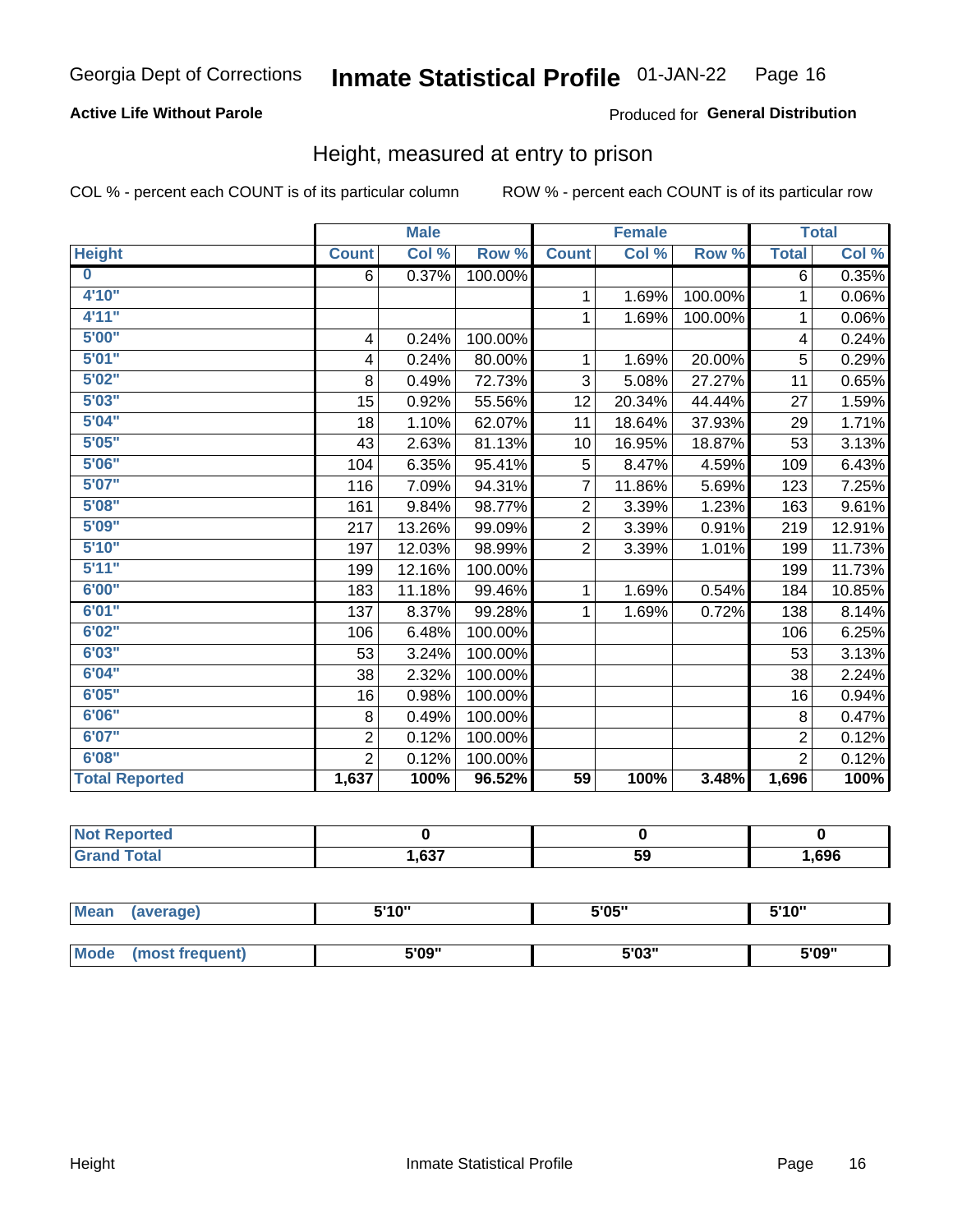**Active Life Without Parole** 

Produced for General Distribution

## Weight, measured at entry to prison

COL % - percent each COUNT is of its particular column

|                          |                | <b>Male</b>             |                  |                  | <b>Female</b>   |         |                | <b>Total</b>         |
|--------------------------|----------------|-------------------------|------------------|------------------|-----------------|---------|----------------|----------------------|
| <b>Weight</b>            | <b>Count</b>   | Col %                   | Row <sup>%</sup> | <b>Count</b>     | Col %           | Row %   | <b>Total</b>   | Col %                |
| 100 - 109 pounds         | 1              | 0.06%                   | 50.00%           | 1                | 1.69%           | 50.00%  | $\overline{2}$ | 0.12%                |
| 110 - 119 pounds         | 4              | 0.24%                   | 66.67%           | $\overline{2}$   | 3.39%           | 33.33%  | 6              | 0.35%                |
| 120 - 129 pounds         | 9              | 0.55%                   | 75.00%           | 3                | 5.08%           | 25.00%  | 12             | 0.71%                |
| 130 - 139 pounds         | 46             | 2.82%                   | 95.83%           | $\overline{c}$   | 3.39%           | 4.17%   | 48             | 2.84%                |
| 140 - 149 pounds         | 100            | 6.12%                   | 96.15%           | 4                | 6.78%           | 3.85%   | 104            | 6.14%                |
| 150 - 159 pounds         | 145            | 8.87%                   | 94.16%           | $\boldsymbol{9}$ | 15.25%          | 5.84%   | 154            | 9.10%                |
| 160 - 169 pounds         | 203            | 12.42%                  | 96.67%           | 7                | 11.86%          | 3.33%   | 210            | 12.40%               |
| 170 - 179 pounds         | 210            | 12.85%                  | 98.59%           | 3                | 5.08%           | 1.41%   | 213            | 12.58%               |
| 180 - 189 pounds         | 209            | 12.79%                  | 98.12%           | 4                | 6.78%           | 1.88%   | 213            | 12.58%               |
| 190 - 199 pounds         | 141            | 8.63%                   | 95.27%           | 7                | 11.86%          | 4.73%   | 148            | 8.74%                |
| 200 - 209 pounds         | 150            | 9.18%                   | 95.54%           | 7                | 11.86%          | 4.46%   | 157            | 9.27%                |
| 210 - 219 pounds         | 101            | 6.18%                   | 97.12%           | 3                | 5.08%           | 2.88%   | 104            | 6.14%                |
| 220 - 229 pounds         | 100            | 6.12%                   | 100.00%          |                  |                 |         | 100            | 5.91%                |
| 230 - 239 pounds         | 59             | 3.61%                   | 96.72%           | $\overline{2}$   | 3.39%           | 3.28%   | 61             | 3.60%                |
| 240 - 249 pounds         | 51             | 3.12%                   | 100.00%          |                  |                 |         | 51             | 3.01%                |
| 250 - 259 pounds         | 31             | 1.90%                   | 96.88%           | 1                | 1.69%           | 3.13%   | 32             | 1.89%                |
| 260 - 269 pounds         | 18             | 1.10%                   | 100.00%          |                  |                 |         | 18             | 1.06%                |
| 270 - 279 pounds         | 15             | 0.92%                   | 93.75%           | 1                | 1.69%           | 6.25%   | 16             | 0.95%                |
| 280 - 289 pounds         | 15             | 0.92%                   | 93.75%           | 1                | 1.69%           | 6.25%   | 16             | 0.95%                |
| 290 - 299 pounds         | 4              | 0.24%                   | 80.00%           | 1                | 1.69%           | 20.00%  | 5              | 0.30%                |
| 300 - 309 pounds         | 5              | 0.31%                   | 100.00%          |                  |                 |         | 5              | 0.30%                |
| 310 - 319 pounds         | $\overline{2}$ | 0.12%                   | 100.00%          |                  |                 |         | $\overline{c}$ | 0.12%                |
| 320 - 329 pounds         | 3              | 0.18%                   | 100.00%          |                  |                 |         | 3              | 0.18%                |
| 330 - 339 pounds         | 5              | 0.31%                   | 100.00%          |                  |                 |         | 5              | 0.30%                |
| 340 - 349 pounds         | 1              | 0.06%                   | 100.00%          |                  |                 |         | $\mathbf{1}$   | 0.06%                |
| 350 - 359 pounds         | $\overline{2}$ | 0.12%                   | 100.00%          |                  |                 |         | $\overline{2}$ | 0.12%                |
| 360 - 369 pounds         | 1              | 0.06%                   | 100.00%          |                  |                 |         | $\mathbf 1$    | 0.06%                |
| 370 - 379 pounds         | 1              | 0.06%                   | 100.00%          |                  |                 |         | $\mathbf 1$    | 0.06%                |
| 390 - 399 pounds         |                |                         |                  | $\mathbf{1}$     | 1.69%           | 100.00% | $\mathbf 1$    | 0.06%                |
| 400 pounds and over      | $\overline{2}$ | 0.12%                   | 100.00%          |                  |                 |         | $\overline{2}$ | 0.12%                |
| <b>Total Reported</b>    | 1,634          | 100%                    | 96.52%           | 59               | 100%            | 3.48%   | 1,693          | $\overline{100.0\%}$ |
|                          |                |                         |                  |                  |                 |         |                |                      |
| <b>Not Reported</b>      |                | $\overline{\mathbf{3}}$ |                  |                  | $\bf{0}$        |         |                | $\overline{3}$       |
| <b>Grand Total</b>       |                | 1,637                   |                  |                  | $\overline{59}$ |         |                | 1,696                |
| <b>Mean</b><br>(average) |                | 189                     |                  |                  | 181             |         |                | 189                  |
| <b>Median (middle)</b>   |                | 181.5                   |                  |                  | 175             |         |                | 181                  |
| Mode (most frequent)     |                | 180                     |                  | 200              |                 |         | <b>180</b>     |                      |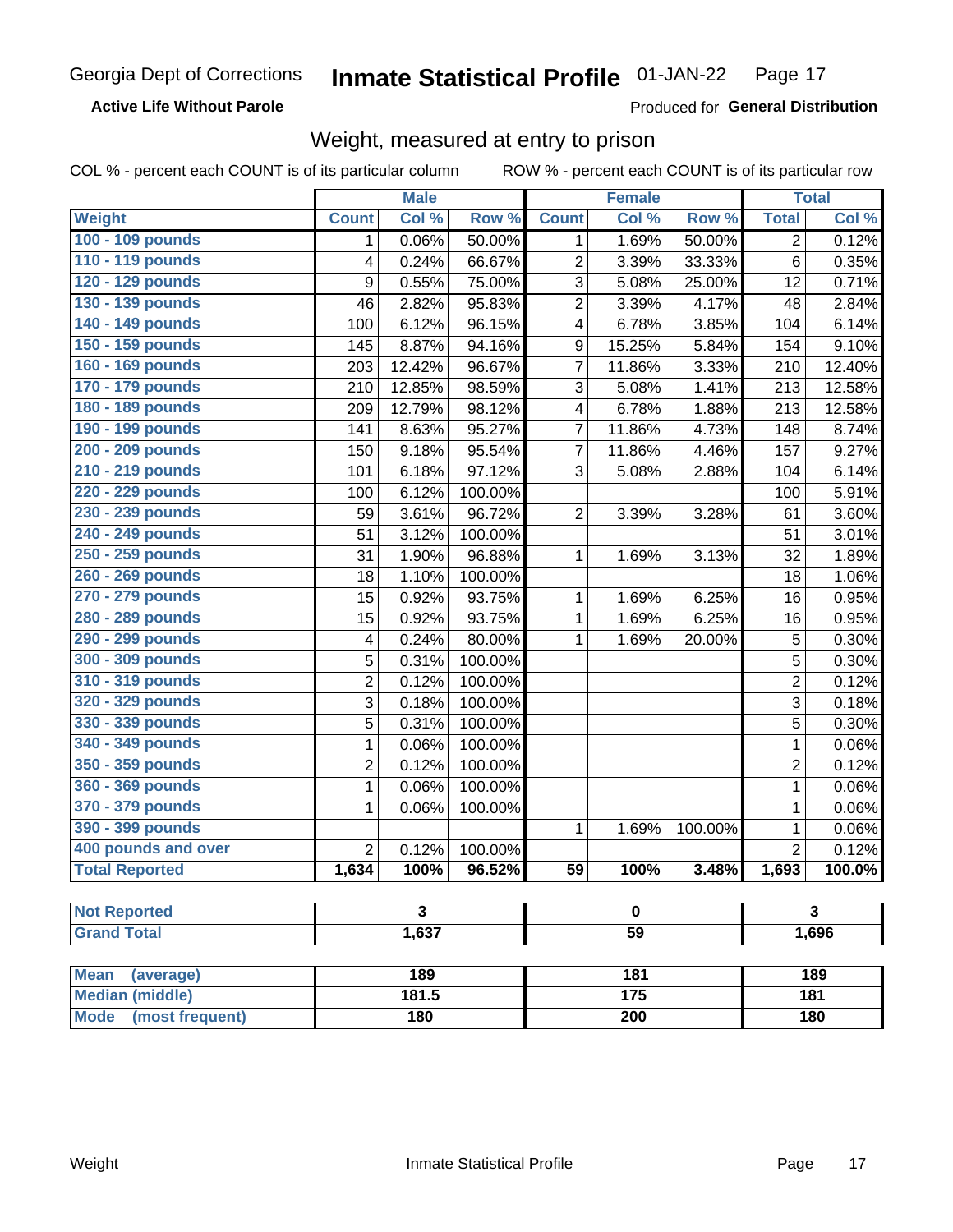#### **Inmate Statistical Profile 01-JAN-22** Page 18

### **Active Life Without Parole**

### Produced for General Distribution

## Veterans validated by Veteran's Administration

COL % - percent each COUNT is of its particular column

|                         |              | <b>Male</b> |                    | <b>Female</b> |       |             | Total   |
|-------------------------|--------------|-------------|--------------------|---------------|-------|-------------|---------|
| <b>Military service</b> | <b>Count</b> | Col%        | <b>Row % Count</b> | Col %         | Row % | $\tau$ otal | Col %   |
| <b>Air Force</b>        |              | 100.00%     | 100.00%            |               |       |             | 100.00% |
| <b>Total Reported</b>   |              | 100%        | 100.00%            |               | .00%  |             | $100\%$ |

| тео | .636 | 59 | ,695 |
|-----|------|----|------|
|     | ,637 | 59 | .696 |

| Mc | <b>Orco</b> | Nui. | $\cdots$<br>nce |
|----|-------------|------|-----------------|
|----|-------------|------|-----------------|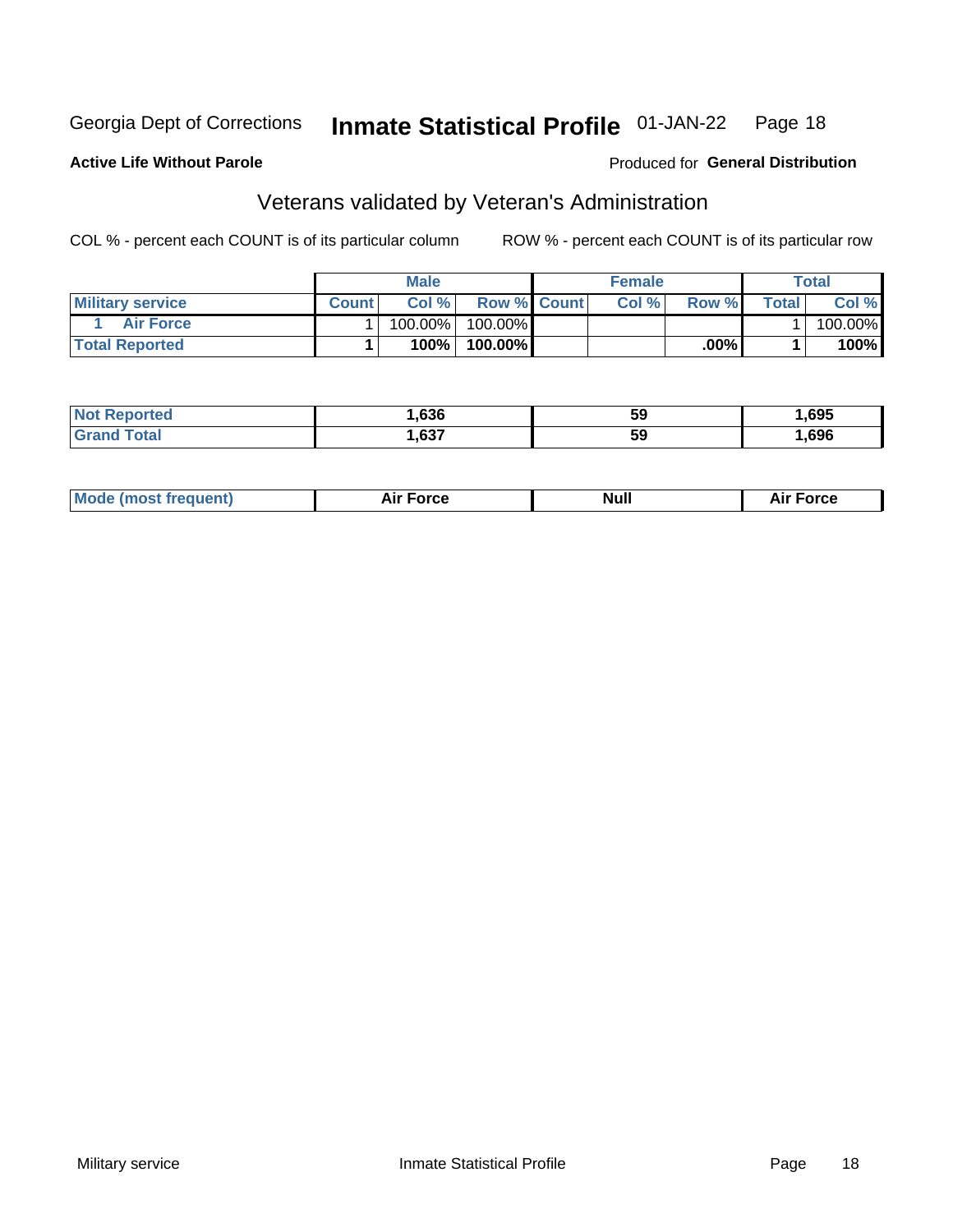#### **Inmate Statistical Profile 01-JAN-22** Page 19

**Active Life Without Parole** 

Produced for General Distribution

## Type of admission to prison

COL % - percent each COUNT is of its particular column

|                                      |              | <b>Male</b> |                    |    | <b>Female</b> |       |              | <b>Total</b> |
|--------------------------------------|--------------|-------------|--------------------|----|---------------|-------|--------------|--------------|
| <b>Type of Admission</b>             | <b>Count</b> | Col %       | <b>Row % Count</b> |    | Col %         | Row % | <b>Total</b> | Col %        |
| <b>New Sentence</b><br>52            | 1,552        | 94.81%      | 96.34%             | 59 | 100.00%       | 3.66% | 1,611        | 94.99%       |
| <b>Probation Rev Partial</b><br>53   | 9            | .55%        | 100.00%            |    |               |       | 9            | .53%         |
| <b>Probation Rev Remainder</b><br>54 | 24           | 1.47%       | 100.00%            |    |               |       | 24           | 1.42%        |
| <b>Parole Rev New Sentence</b><br>55 | 22           | 1.34%       | 100.00%            |    |               |       | 22           | 1.30%        |
| <b>Parole Rev No New</b><br>56       | 18           | 1.10%       | 100.00%            |    |               |       | 18           | 1.06%        |
| <b>Sentence</b>                      |              |             |                    |    |               |       |              |              |
| <b>Life W/O Parole</b><br>70         | 11           | .67%        | 100.00%            |    |               |       | 11           | .65%         |
| <b>Unknown</b><br>82                 |              | $.06\%$     | 100.00%            |    |               |       |              | .06%         |
| <b>Total Reported</b>                | 1,637        | 100%        | 96.52%             | 59 | 100%          | 3.48% | 1,696        | 100%         |

| <b>Not Reported</b>   |       |    |      |
|-----------------------|-------|----|------|
| <b>Total</b><br>Grand | .,637 | 59 | ,696 |

| <b>Mode (most frequent)</b> | <b>New Sentence</b> | <b>New Sentence</b> | <b>New Sentence</b> |
|-----------------------------|---------------------|---------------------|---------------------|
|                             |                     |                     |                     |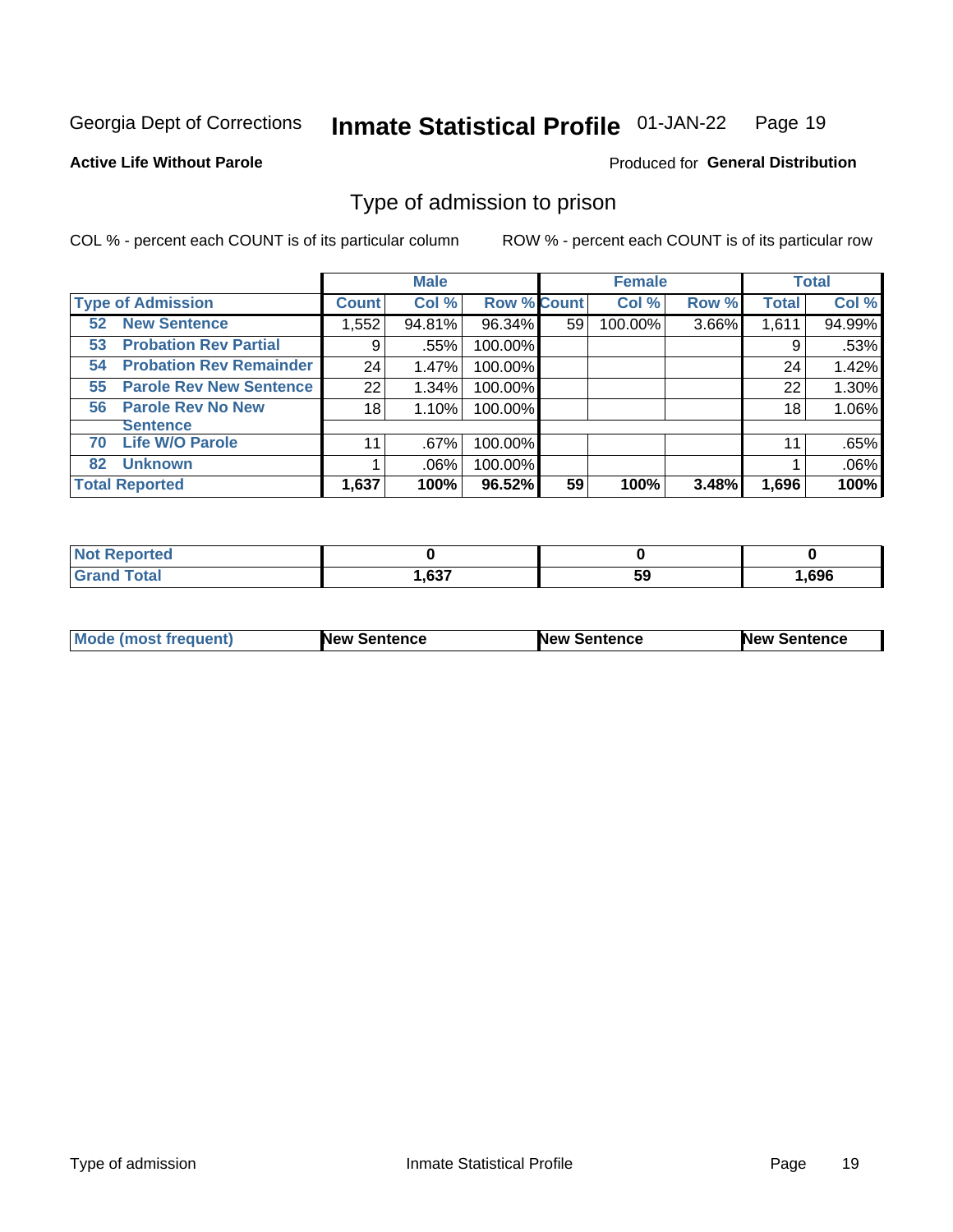#### Inmate Statistical Profile 01-JAN-22 Page 20

**Active Life Without Parole** 

Produced for General Distribution

## Current / last supervision level

COL % - percent each COUNT is of its particular column

|                        |              | <b>Male</b> |                    |    | <b>Female</b> |       |       | <b>Total</b> |
|------------------------|--------------|-------------|--------------------|----|---------------|-------|-------|--------------|
| <b>Security Status</b> | <b>Count</b> | Col%        | <b>Row % Count</b> |    | Col %         | Row % | Total | Col %        |
| 4 Medium               | 8            | .49%        | 100.00%            |    | .00%          |       |       | .47%         |
| 5 Close                | .629         | 99.51%      | 96.50%             | 59 | 100.00%       | 3.50% | .688  | 99.53%       |
| <b>Total Reported</b>  | ٰ 637، ،     | 100%        | $96.52\%$          | 59 | 100%          | 3.48% | .696  | 100%         |

| <b>Still being diagnosed</b> |      |    |       |
|------------------------------|------|----|-------|
| <b>Not Reported</b>          |      |    |       |
| <b>Grand Total</b>           | .637 | 59 | 1,696 |

| <b>AhoM</b><br>rreauent) | <b>Close</b> | Close | Close |
|--------------------------|--------------|-------|-------|
|                          |              |       |       |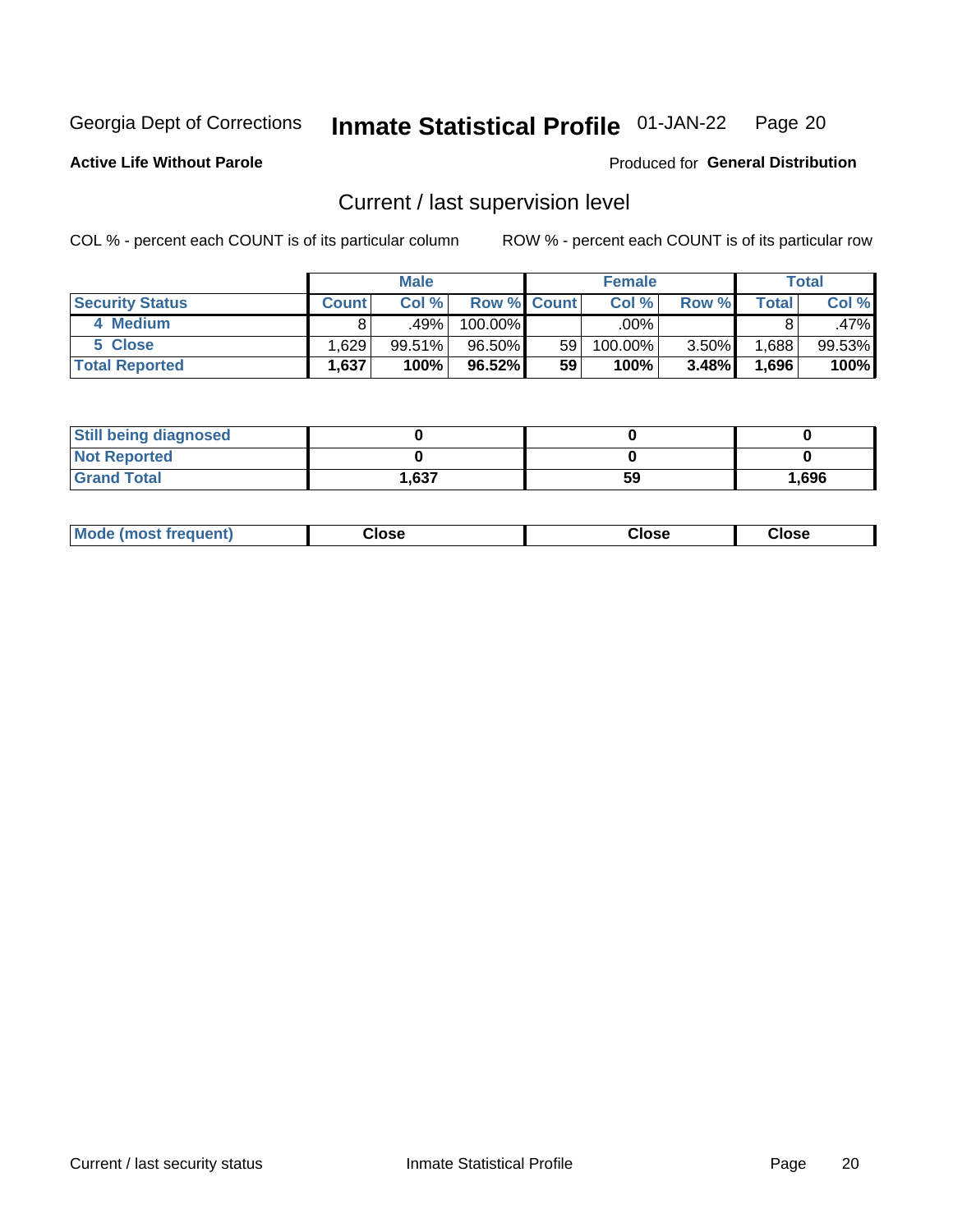#### Inmate Statistical Profile 01-JAN-22 Page 21

**Active Life Without Parole** 

Produced for General Distribution

## Current / last type of institution

COL % - percent each COUNT is of its particular column

|                            |              | <b>Male</b> |                    |    | <b>Female</b> |          |         | Total   |
|----------------------------|--------------|-------------|--------------------|----|---------------|----------|---------|---------|
| <b>Type of Institution</b> | <b>Count</b> | Col %       | <b>Row % Count</b> |    | Col %         | Row %    | Total I | Col %   |
| <b>State Prison</b>        | 1,637        | 100.00%     | 96.52%             | 59 | 100.00%       | $3.48\%$ | ا 696.  | 100.00% |
| <b>Total Reported</b>      | 1,637        | 100%        | 96.52%             | 59 | 100%          | $3.48\%$ | 1,696   | 100%    |

| τeα<br>$\sim$ |             |    |      |
|---------------|-------------|----|------|
|               | 0.27<br>vv. | 59 | .696 |

|  | <b>Mode (most frequent)</b> | State Prison | <b>State Prison</b> | <b>State Prison</b> |
|--|-----------------------------|--------------|---------------------|---------------------|
|--|-----------------------------|--------------|---------------------|---------------------|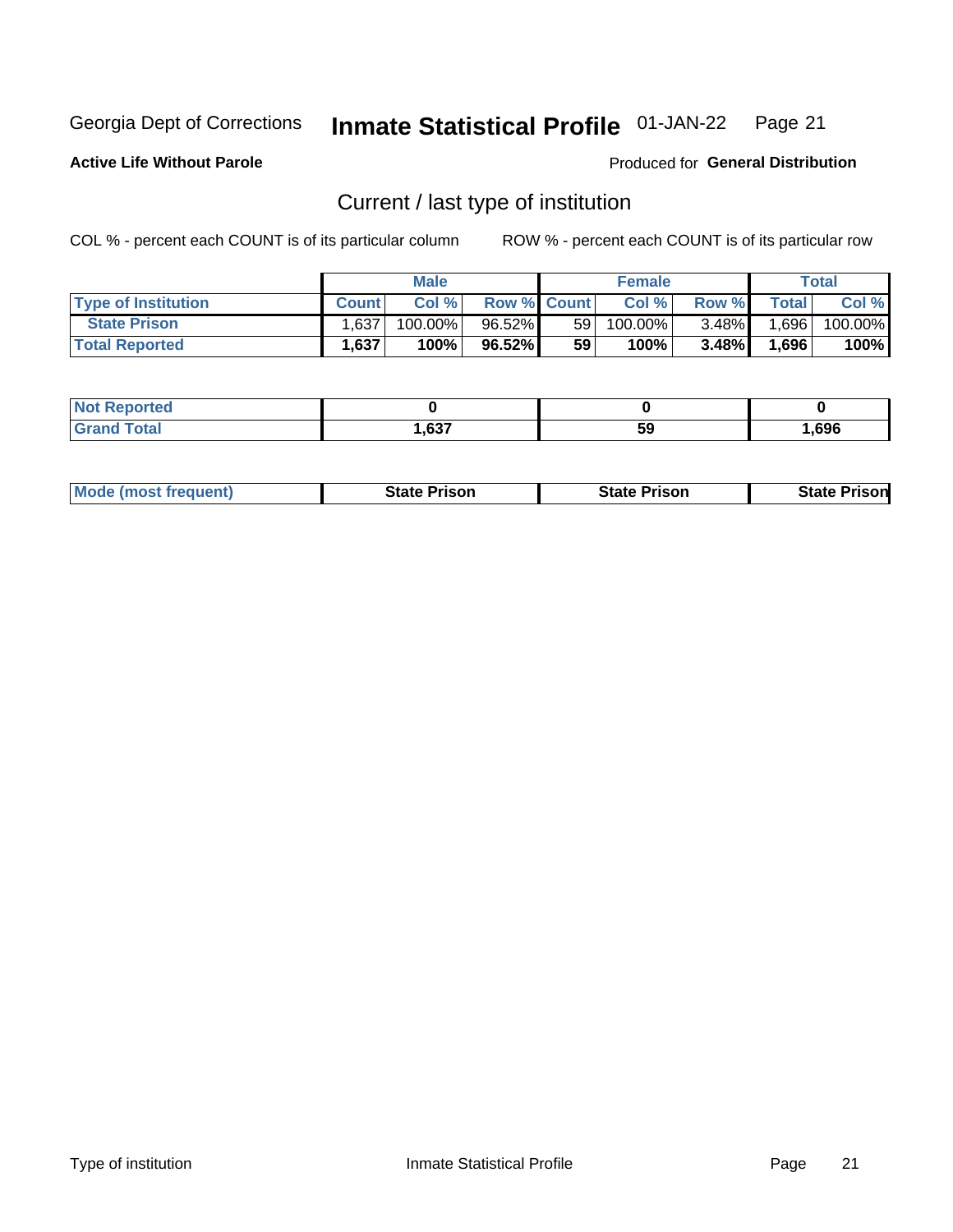#### **Inmate Statistical Profile 01-JAN-22** Page 22

### **Active Life Without Parole**

## Produced for General Distribution

## Institution type - transitional centers

COL % - percent each COUNT is of its particular column

|                                                | Male  |                    | <b>Female</b> |                   | Total |
|------------------------------------------------|-------|--------------------|---------------|-------------------|-------|
| <b>Institution Type - Trans. Centers Count</b> | Col % | <b>Row % Count</b> |               | Col % Row % Total | Col % |
| <b>Total Reported</b>                          |       |                    |               |                   |       |

| <b>Reported</b><br><b>NOT</b><br>$\sim$            |  |  |
|----------------------------------------------------|--|--|
| $f$ $f \circ f \circ f$<br>$C = 1$<br><b>TULAI</b> |  |  |

| Mode (most frequent) | <b>Null</b> | <b>Null</b> | <b>Null</b> |
|----------------------|-------------|-------------|-------------|
|                      |             |             |             |
|                      |             |             |             |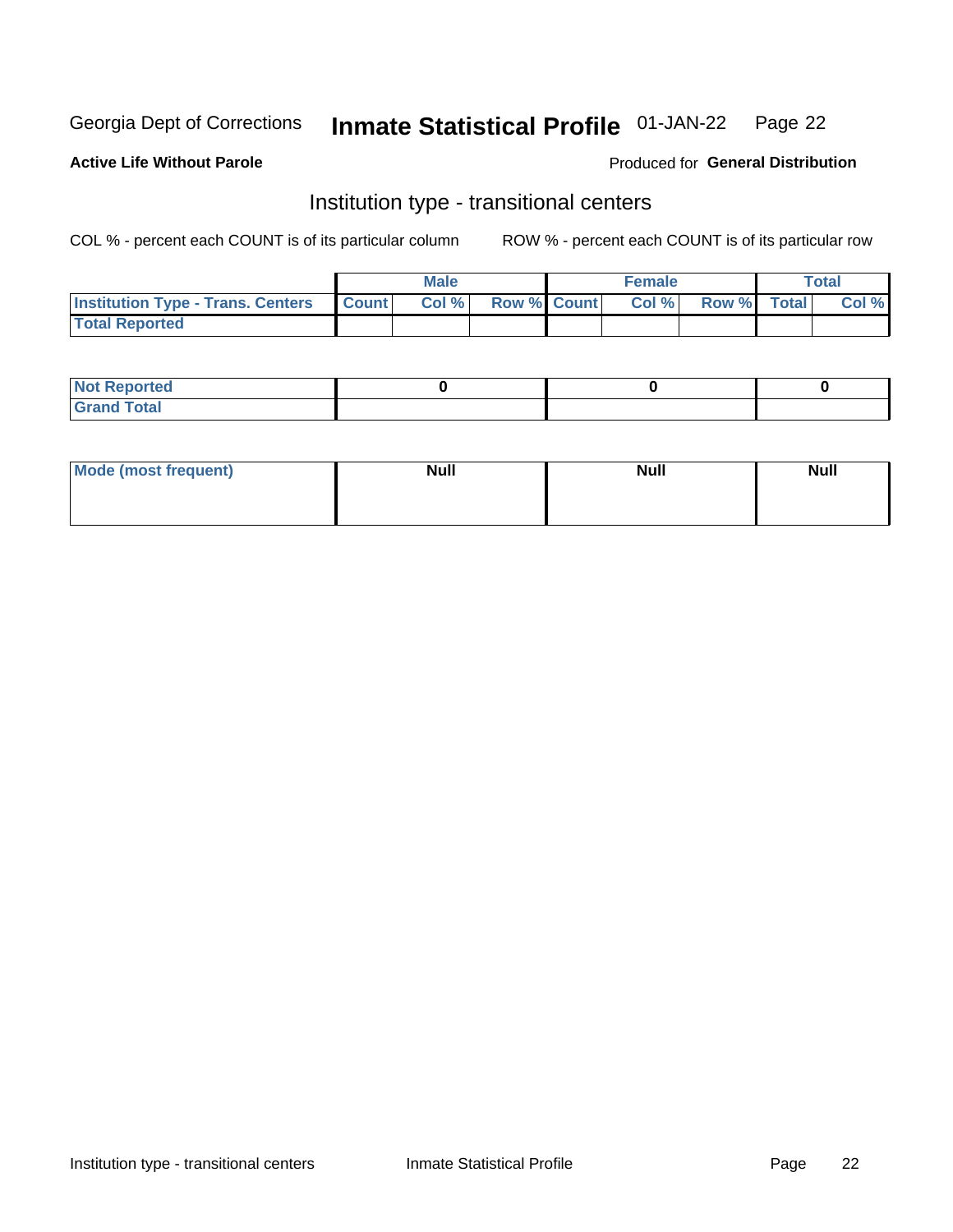#### **Inmate Statistical Profile 01-JAN-22** Page 23

**Active Life Without Parole** 

Produced for General Distribution

## Institution type - county prisons

COL % - percent each COUNT is of its particular column

|                                                    | <b>Male</b> |       |                          | <b>Female</b> |  |             | <b>Total</b> |       |
|----------------------------------------------------|-------------|-------|--------------------------|---------------|--|-------------|--------------|-------|
| <b>Institution Type - County Prisons   Count  </b> |             | Col % | <b>Row % Count Col %</b> |               |  | Row % Total |              | Col % |
| <b>Total Reported</b>                              |             |       |                          |               |  |             |              |       |

| <b>Not Reported</b>   |  |  |
|-----------------------|--|--|
| <b>Total</b><br>Granc |  |  |

| Mode (most frequent) | <b>Null</b> | <b>Null</b><br><b>Null</b> |
|----------------------|-------------|----------------------------|
|                      |             |                            |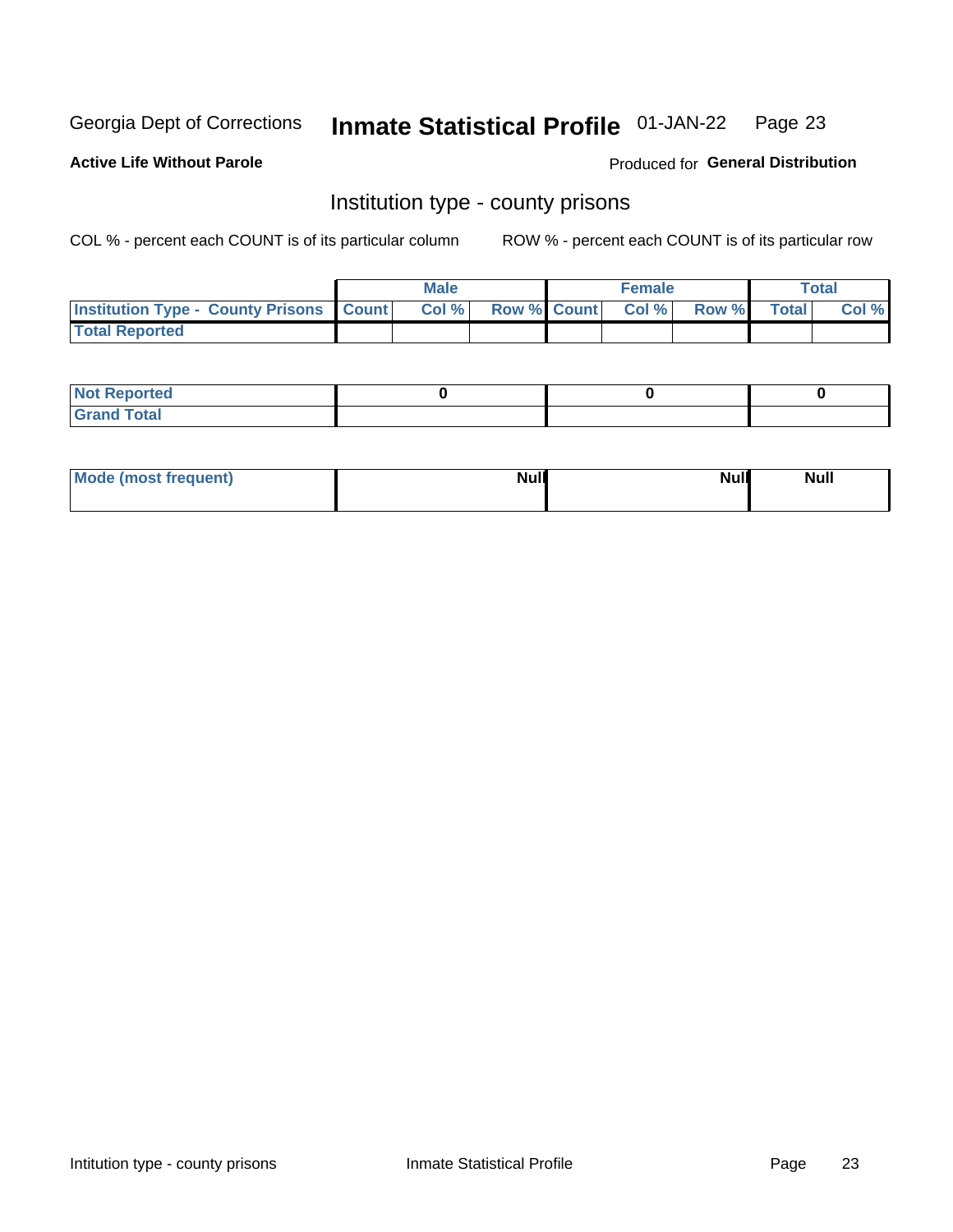#### Inmate Statistical Profile 01-JAN-22 Page 24

### **Active Life Without Parole**

### Produced for General Distribution

## Institution type - state prisons

COL % - percent each COUNT is of its particular column

|                                           | <b>Male</b><br><b>Female</b> |                           |         | <b>Total</b> |                             |         |              |                                     |
|-------------------------------------------|------------------------------|---------------------------|---------|--------------|-----------------------------|---------|--------------|-------------------------------------|
| <b>Institution Type - State Prisons</b>   | <b>Count</b>                 | Col %                     | Row %   | <b>Count</b> | Col %                       | Row %   | <b>Total</b> | Col %                               |
| <b>Arrendale State Prison</b>             |                              |                           |         | 26           | 44.07%                      | 100.00% | 26           | 1.53%                               |
| <b>Augusta State Med. Prison</b>          | 91                           | 5.56%                     | 100.00% |              |                             |         | 91           | 5.37%                               |
| <b>Baldwin State Prison</b>               | 49                           | 2.99%                     | 100.00% |              |                             |         | 49           | 2.89%                               |
| <b>Calhoun State Prison</b>               | 3                            | .18%                      | 100.00% |              |                             |         | 3            | .18%                                |
| <b>Central State Prison</b>               | 4                            | .24%                      | 100.00% |              |                             |         | 4            | .24%                                |
| <b>Coastal State Prison</b>               | $\overline{2}$               | .12%                      | 100.00% |              |                             |         | 2            | .12%                                |
| <b>Dooly State Prison</b>                 | $\overline{2}$               | .12%                      | 100.00% |              |                             |         | 2            | .12%                                |
| <b>Ga Diag Class Prison</b>               | 35                           | 2.14%                     | 100.00% |              |                             |         | 35           | 2.06%                               |
| <b>Ga State Prison</b>                    | 16                           | .98%                      | 100.00% |              |                             |         | 16           | $.94\%$                             |
| <b>Hancock State Prison</b>               | 159                          | 9.71%                     | 100.00% |              |                             |         | 159          | 9.38%                               |
| <b>Hays State Prison</b>                  | 153                          | 9.35%                     | 100.00% |              |                             |         | 153          | 9.02%                               |
| <b>Johnson State Prison</b>               | 3                            | .18%                      | 100.00% |              |                             |         | 3            | .18%                                |
| <b>Macon State Prison</b>                 | 316                          | 19.30%                    | 100.00% |              |                             |         | 316          | 18.63%                              |
| <b>Phillips State Prison</b>              | 33                           | 2.02%                     | 100.00% |              |                             |         | 33           | 1.95%                               |
| <b>Pulaski State Prison</b>               |                              |                           |         | 33           | 55.93%                      | 100.00% | 33           | 1.95%                               |
| <b>Smith State Prison</b>                 | 225                          | 13.74%                    | 100.00% |              |                             |         | 225          | 13.27%                              |
| <b>Special Management Unit</b>            | 24                           | 1.47%                     | 100.00% |              |                             |         | 24           | 1.42%                               |
| <b>Telfair State Prison</b>               | 254                          | 15.52%                    | 100.00% |              |                             |         | 254          | 14.98%                              |
| <b>Valdosta State Prison</b>              | 140                          | 8.55%                     | 100.00% |              |                             |         | 140          | 8.25%                               |
| <b>Ware State Prison</b>                  | 128                          | 7.82%                     | 100.00% |              |                             |         | 128          | 7.55%                               |
| <b>Total Reported</b>                     | 1,637                        | 100%                      | 96.52%  | 59           | 100%                        | 3.48%   | 1,696        | 100%                                |
|                                           |                              | $\mathbf 0$               |         |              | 0                           |         |              | $\bf{0}$                            |
| <b>Not Reported</b><br><b>Grand Total</b> |                              | 1,637                     |         |              | $\overline{59}$             |         |              | 1,696                               |
|                                           |                              |                           |         |              |                             |         |              |                                     |
| <b>Mode (most frequent)</b>               |                              | <b>Macon State Prison</b> |         |              | <b>Pulaski State Prison</b> |         |              | <b>Macon State</b><br><b>Prison</b> |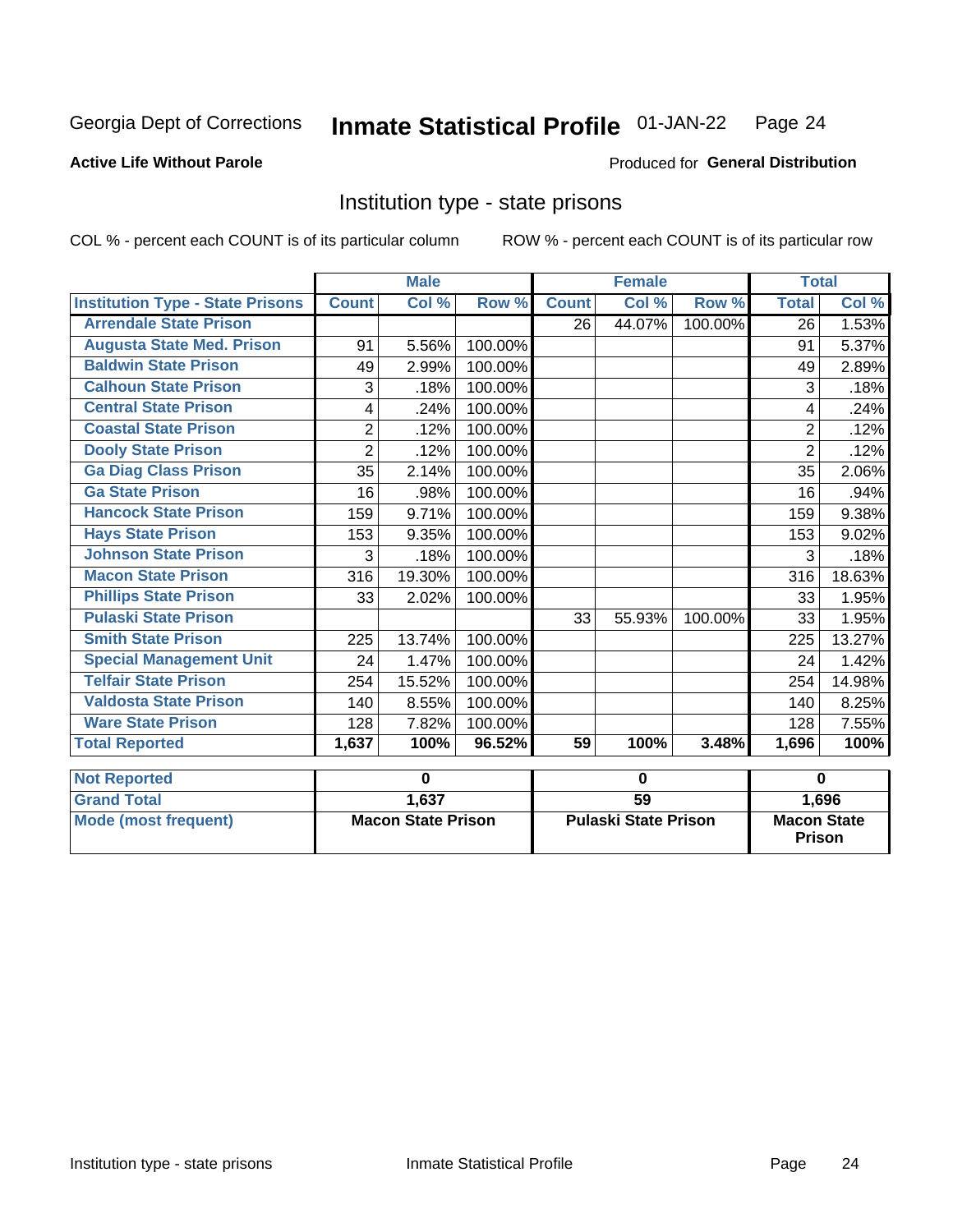#### Inmate Statistical Profile 01-JAN-22 Page 25

### **Active Life Without Parole**

### Produced for General Distribution

## Institution type - private prisons

COL % - percent each COUNT is of its particular column

|                                                     | <b>Male</b> |       |                    | <b>Female</b> |      |             | Total |       |
|-----------------------------------------------------|-------------|-------|--------------------|---------------|------|-------------|-------|-------|
| <b>Institution Type - Private Prisons   Count  </b> |             | Col % | <b>Row % Count</b> |               | Col% | Row % Total |       | Col % |
| <b>Total Reported</b>                               |             |       |                    |               |      |             |       |       |

| Reported<br>I NOT<br>$\sim$ |  |  |
|-----------------------------|--|--|
| <b>c</b> otal<br>.          |  |  |

| <b>Mo</b><br>frequent) | <b>Null</b> | <b>Null</b> | . . I *<br><b>IVUII</b> |
|------------------------|-------------|-------------|-------------------------|
|                        |             |             |                         |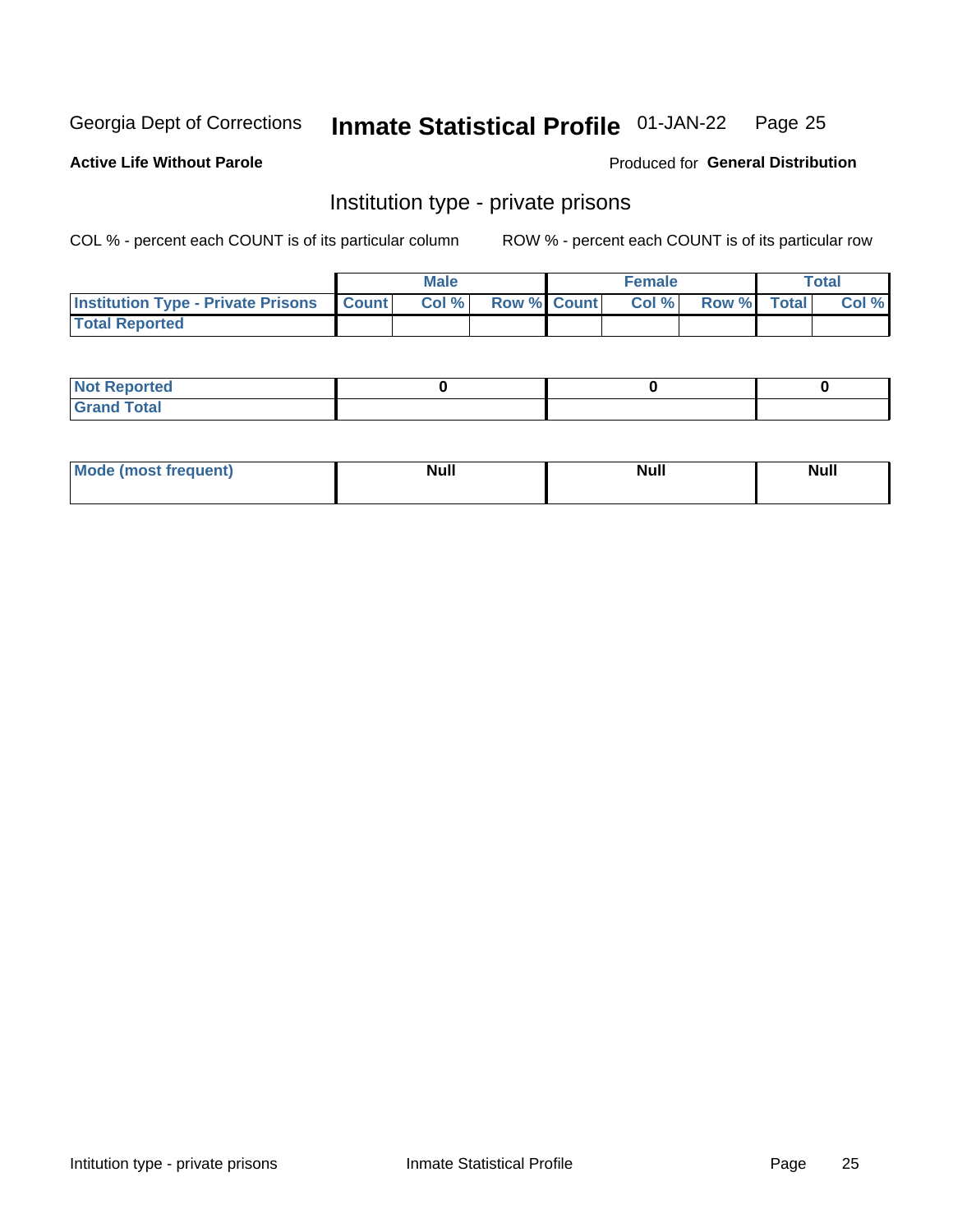#### Inmate Statistical Profile 01-JAN-22 Page 26

### **Active Life Without Parole**

### Produced for General Distribution

## Institution type - inmate boot camp

COL % - percent each COUNT is of its particular column

|                                      | <b>Male</b>     |       |              | <b>Female</b> |       |             | <b>Total</b> |       |
|--------------------------------------|-----------------|-------|--------------|---------------|-------|-------------|--------------|-------|
| <b>Institution Type - Boot Camps</b> | <b>I</b> Count⊥ | Col % | <b>Row %</b> | <b>Count</b>  | Col % | Row % Total |              | Col % |
| <b>Total Rported</b>                 |                 |       |              |               |       |             |              |       |

| <b>Not Reported</b>            |  |  |
|--------------------------------|--|--|
| <b>Total</b><br>C <sub>r</sub> |  |  |

| Mod<br>uamo | Nul.<br>$- - - - - -$ | <b>Null</b> | . .<br>uu.<br>------ |
|-------------|-----------------------|-------------|----------------------|
|             |                       |             |                      |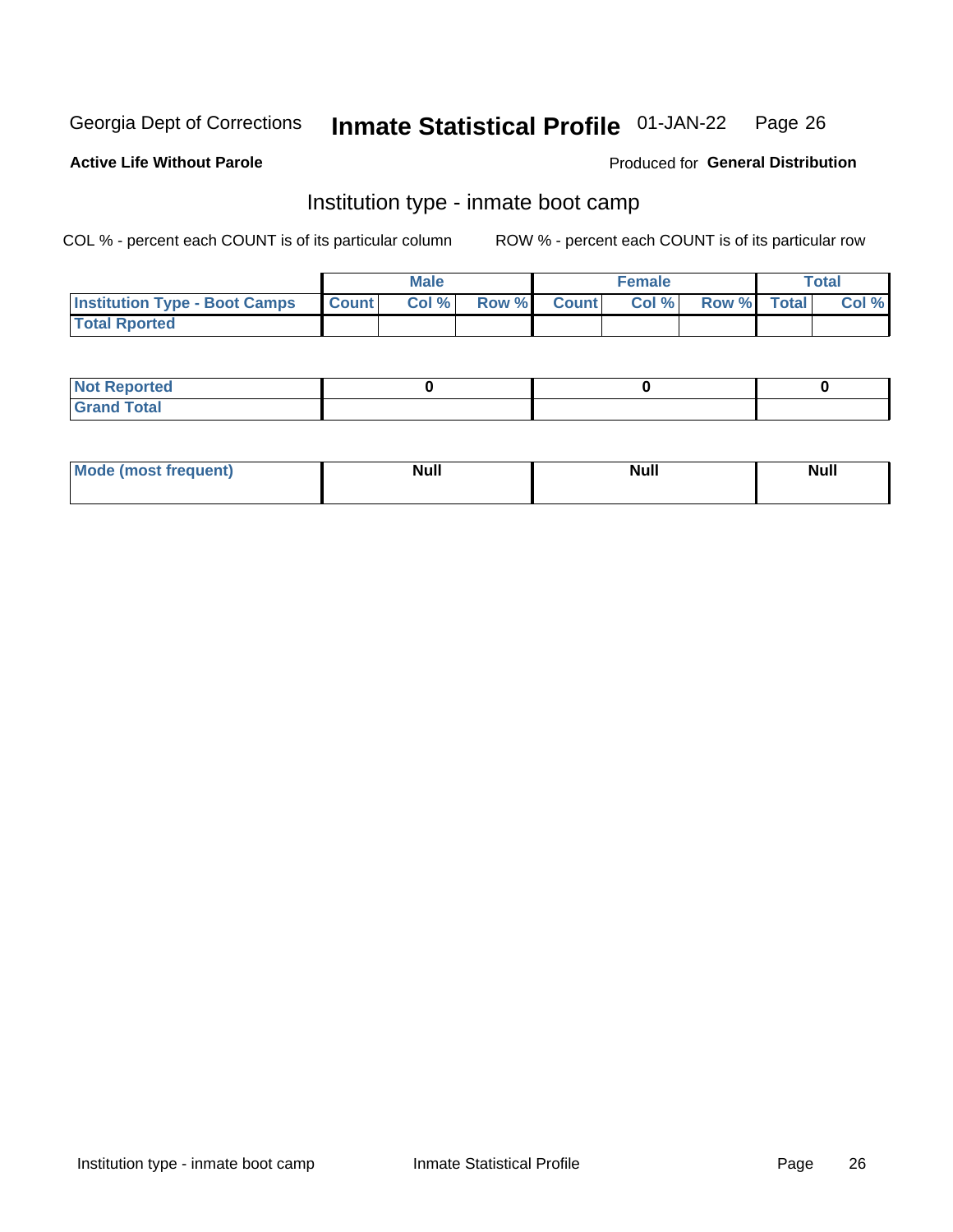#### Inmate Statistical Profile 01-JAN-22 Page 27

**Active Life Without Parole** 

Produced for General Distribution

## Number of disciplinary reports

COL % - percent each COUNT is of its particular column

|                                       | <b>Male</b>  |          |                    |    | <b>Female</b> | <b>Total</b> |       |        |
|---------------------------------------|--------------|----------|--------------------|----|---------------|--------------|-------|--------|
| <b>Number of Disciplinary Reports</b> | <b>Count</b> | Col %    | <b>Row % Count</b> |    | Col %         | Row %        | Total | Col %  |
|                                       | 454          | 27.73%   | 94.98%             | 24 | 40.68%        | 5.02%        | 478   | 28.18% |
|                                       | 219          | 13.38%   | 96.90%             |    | 11.86%        | 3.10%        | 226   | 13.33% |
|                                       | 136          | $8.31\%$ | 93.15%             | 10 | 16.95%        | 6.85%        | 146   | 8.61%  |
| 3                                     | 139          | 8.49%    | 97.20%             | 4  | 6.78%         | 2.80%        | 143   | 8.43%  |
|                                       | 85           | 5.19%    | 95.51%             | 4  | 6.78%         | 4.49%        | 89    | 5.25%  |
| 5                                     | 75           | 4.58%    | 100.00%            |    |               |              | 75    | 4.42%  |
| <b>More Than 5</b>                    | 529          | 32.32%   | 98.14%             | 10 | 16.95%        | $1.86\%$     | 539   | 31.78% |
| <b>Total Reported</b>                 | 1,637        | 100%     | 96.52%             | 59 | 100%          | 3.48%        | 1,696 | 100%   |

| NO<br>тео    |      |    |      |
|--------------|------|----|------|
| <b>Total</b> | ,637 | ວະ | .696 |

| Mean (average)       | 6.56 | 3.92 | 6.47 |
|----------------------|------|------|------|
| Median (middle)      |      |      |      |
| Mode (most frequent) |      |      |      |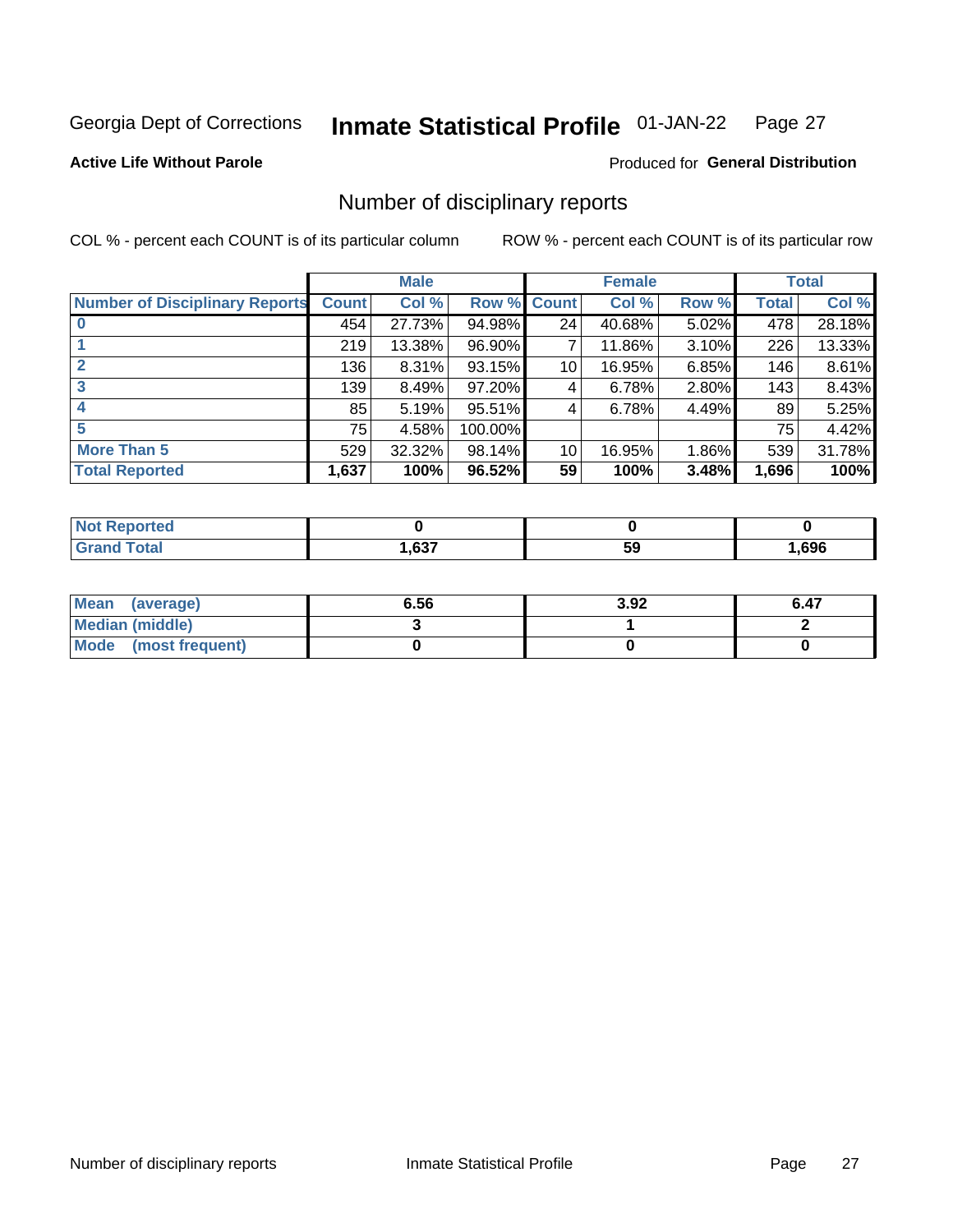#### **Inmate Statistical Profile 01-JAN-22** Page 28

### **Active Life Without Parole**

### **Produced for General Distribution**

## Number of transfers

COL % - percent each COUNT is of its particular column

|                            |         | <b>Male</b> |        |              | <b>Female</b> |          |              | <b>Total</b> |
|----------------------------|---------|-------------|--------|--------------|---------------|----------|--------------|--------------|
| <b>Number of Transfers</b> | Count l | Col %       | Row %  | <b>Count</b> | Col %         | Row %    | <b>Total</b> | Col %        |
|                            | 27      | 1.65%       | 79.41% | 7            | 11.86%        | 20.59%   | 34           | 2.00%        |
|                            | 429     | 26.21%      | 94.70% | 24           | 40.68%        | $5.30\%$ | 453          | 26.71%       |
| $\mathbf{2}$               | 215     | 13.13%      | 94.30% | 13           | 22.03%        | 5.70%    | 228          | 13.44%       |
| 3                          | 187     | 11.42%      | 95.90% | 8            | 13.56%        | $4.10\%$ | 195          | 11.50%       |
|                            | 134     | 8.19%       | 98.53% | 2            | 3.39%         | 1.47%    | 136          | 8.02%        |
| 5                          | 106     | 6.48%       | 99.07% |              | 1.69%         | 0.93%    | 107          | 6.31%        |
| <b>More Than 5</b>         | 539     | 32.93%      | 99.26% | 4            | 6.78%         | 0.74%    | 543          | 32.02%       |
| <b>Total Reported</b>      | 1,637   | 100%        | 96.52% | 59           | 100%          | 3.48%    | 1,696        | 100%         |

| prtea<br>NOT F    |      |    |      |
|-------------------|------|----|------|
| <sup>-</sup> otal | ,637 | 59 | .696 |

| Mean (average)       | 5.97 | 1.98 | 5.83 |
|----------------------|------|------|------|
| Median (middle)      |      |      |      |
| Mode (most frequent) |      |      |      |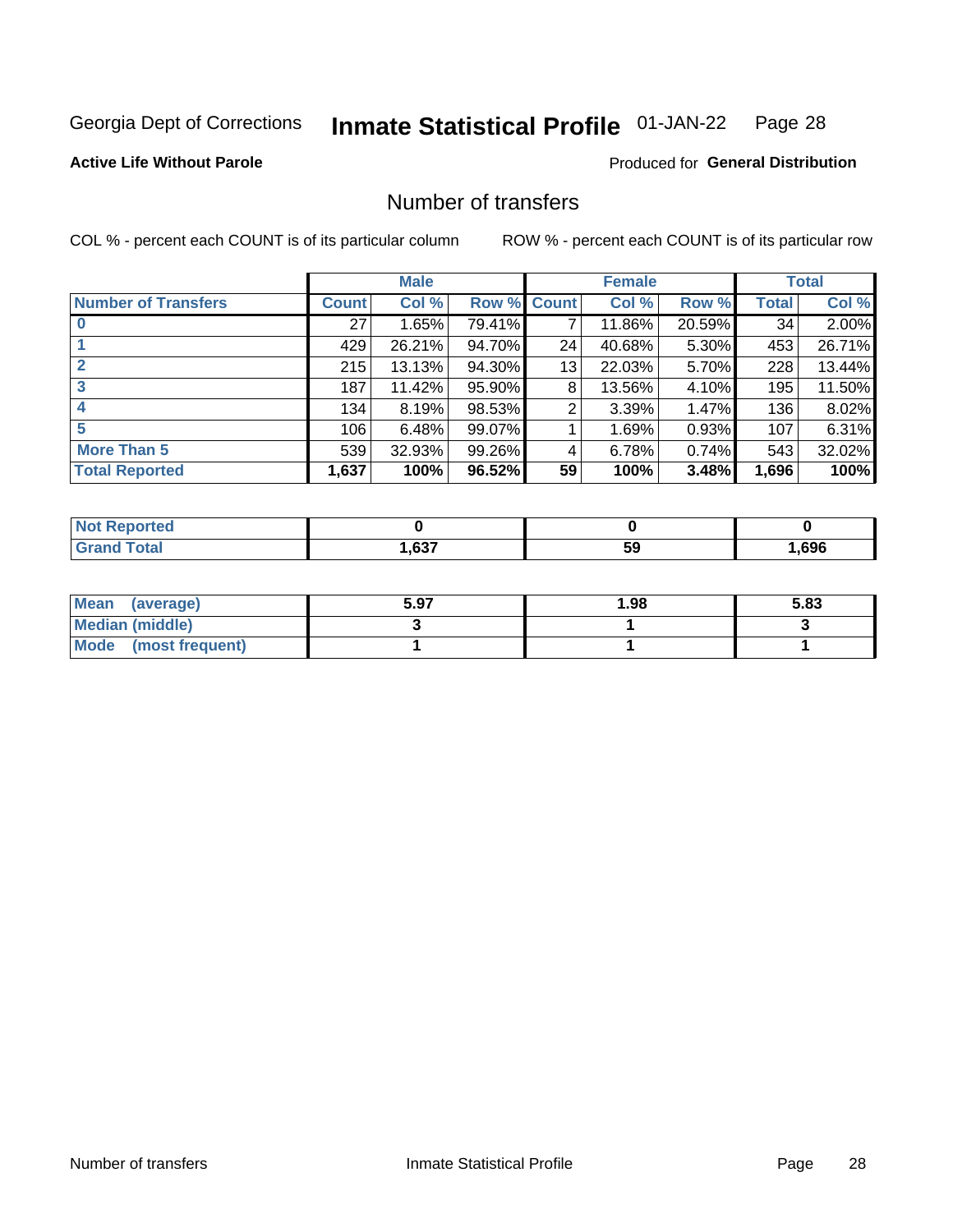#### **Inmate Statistical Profile 01-JAN-22** Page 29

**Active Life Without Parole** 

Produced for General Distribution

## Number of escapes

COL % - percent each COUNT is of its particular column

|                          |         | <b>Male</b> |                    |    | <b>Female</b> |       |       | <b>Total</b> |
|--------------------------|---------|-------------|--------------------|----|---------------|-------|-------|--------------|
| <b>Number of Escapes</b> | Count l | Col %       | <b>Row % Count</b> |    | Col %         | Row % | Total | Col %        |
|                          | ا 633.  | 99.76%      | 96.51%I            | 59 | 100.00%       | 3.49% | .692  | 99.76%       |
|                          |         | 0.12%       | 100.00%            |    |               |       |       | 0.12%        |
|                          |         | 0.12%       | $100.00\%$         |    |               |       |       | 0.12%        |
| <b>Total Reported</b>    | .637    | 100%        | 96.52%             | 59 | 100%          | 3.48% | 1,696 | 100%         |

| <b>Not Reported</b> |      |    |      |
|---------------------|------|----|------|
| <b>Grand Total</b>  | ,637 | 59 | ,696 |

| Mean (average)         |  |  |
|------------------------|--|--|
| <b>Median (middle)</b> |  |  |
| Mode (most frequent)   |  |  |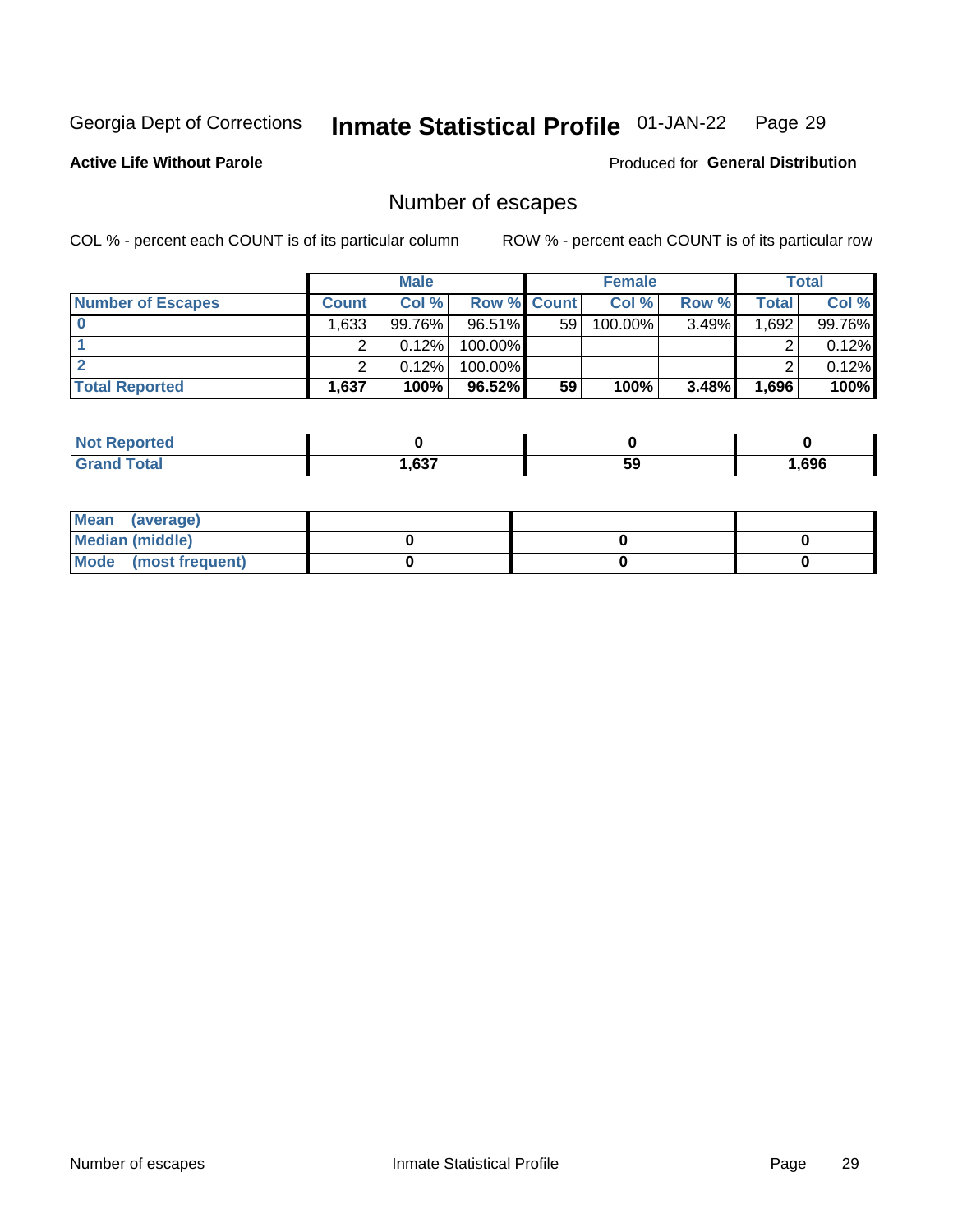## **Active Life Without Parole**

## **Produced for General Distribution**

## Time served in current (or last) institution

COL % - percent each COUNT is of its particular column

|                            |              | <b>Male</b> |         |              | <b>Female</b> |        |              | <b>Total</b> |
|----------------------------|--------------|-------------|---------|--------------|---------------|--------|--------------|--------------|
| <b>Time In Institution</b> | <b>Count</b> | Col %       | Row %   | <b>Count</b> | Col %         | Row %  | <b>Total</b> | Col %        |
| 0 to 3 months              | 132          | 8.06%       | 93.62%  | 9            | 15.25%        | 6.38%  | 141          | 8.31%        |
| <b>3.01 to 6 months</b>    | 83           | 5.07%       | 96.51%  | 3            | 5.08%         | 3.49%  | 86           | 5.07%        |
| 6.01 to 9 months           | 48           | 2.93%       | 100.00% |              |               |        | 48           | 2.83%        |
| 9.01 to 12 months          | 61           | 3.73%       | 100.00% |              |               |        | 61           | 3.60%        |
| 12.01 to 18 months         | 87           | 5.31%       | 100.00% |              |               |        | 87           | 5.13%        |
| <b>18.01 to 24 months</b>  | 107          | 6.54%       | 100.00% |              |               |        | 107          | 6.31%        |
| $2.01$ to 3 years          | 290          | 17.72%      | 96.67%  | 10           | 16.95%        | 3.33%  | 300          | 17.69%       |
| $3.01$ to 4 years          | 264          | 16.13%      | 97.06%  | 8            | 13.56%        | 2.94%  | 272          | 16.04%       |
| 4.01 to 5 years            | 156          | 9.53%       | 98.11%  | 3            | 5.08%         | 1.89%  | 159          | 9.38%        |
| 5.01 to 6 years            | 104          | 6.35%       | 91.23%  | 10           | 16.95%        | 8.77%  | 114          | 6.72%        |
| 6.01 to 7 years            | 82           | 5.01%       | 95.35%  | 4            | 6.78%         | 4.65%  | 86           | 5.07%        |
| 7.01 to 8 years            | 48           | 2.93%       | 94.12%  | 3            | 5.08%         | 5.88%  | 51           | 3.01%        |
| 8.01 to 9 years            | 42           | 2.57%       | 89.36%  | 5            | 8.47%         | 10.64% | 47           | 2.77%        |
| 9.01 to 10 years           | 36           | 2.20%       | 100.00% |              |               |        | 36           | 2.12%        |
| Over 10 years              | 97           | 5.93%       | 96.04%  | 4            | 6.78%         | 3.96%  | 101          | 5.96%        |
| <b>Total Reported</b>      | 1,637        | 100%        | 96.52%  | 59           | 100%          | 3.48%  | 1,696        | 100.0%       |

| <b>roorted</b><br>NOT |      |    |      |
|-----------------------|------|----|------|
| $C0+0$                | ,637 | ჯა | ,696 |

| <b>Mean</b><br>(average) | 46 months | 53 months | 46 months |
|--------------------------|-----------|-----------|-----------|
| Median (middle)          | 37 months | 48 months | 37 months |
| Mode (most frequent)     | 17 months | 5 months  | 1 months  |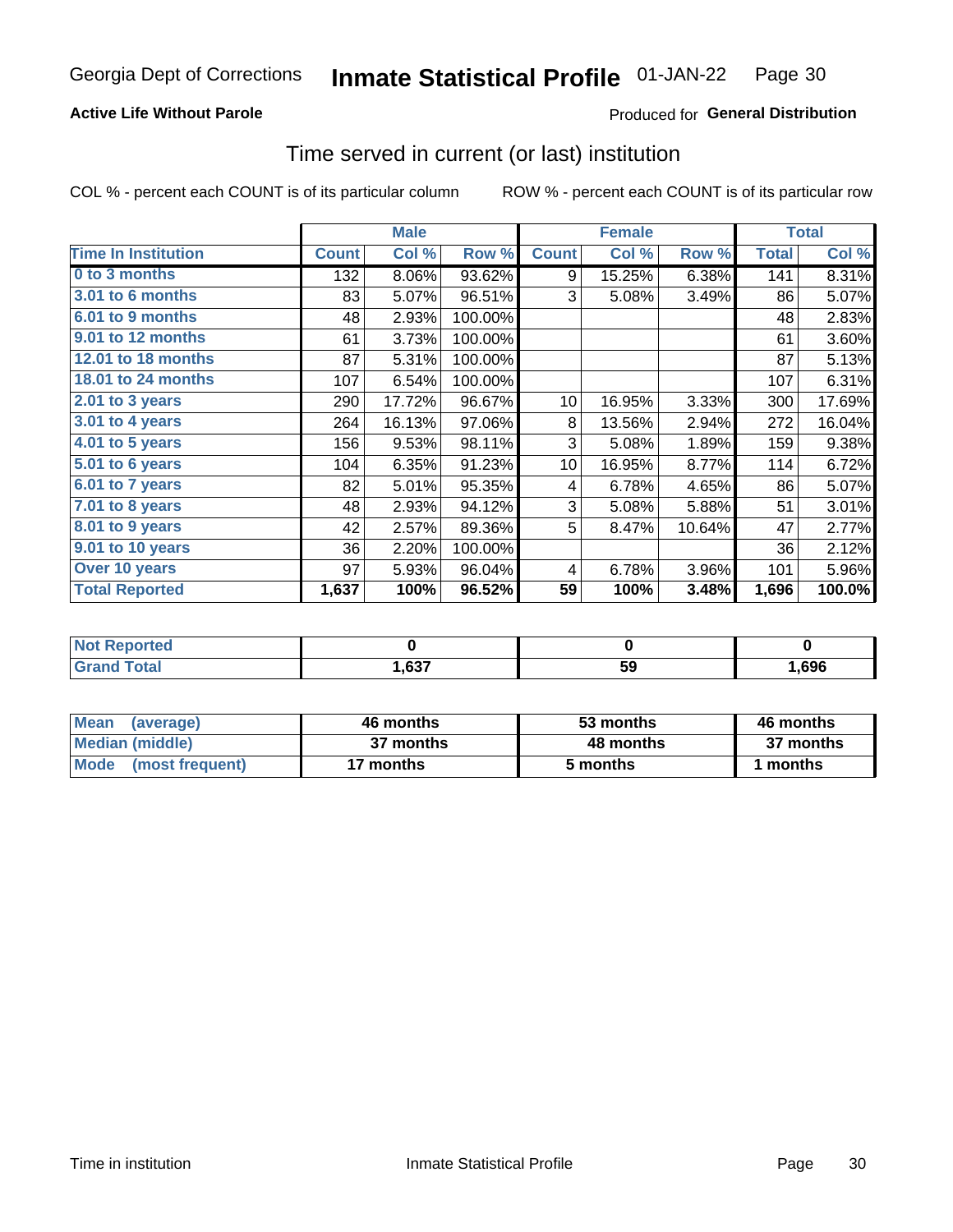#### Inmate Statistical Profile 01-JAN-22 Page 31

#### **Active Life Without Parole**

#### Produced for General Distribution

## Highest grade level attained

COL % - percent each COUNT is of its particular column

|                              |                | <b>Male</b> |         |                 | <b>Female</b> |        |                | <b>Total</b> |
|------------------------------|----------------|-------------|---------|-----------------|---------------|--------|----------------|--------------|
| <b>Grade Level</b>           | <b>Count</b>   | Col %       | Row %   | <b>Count</b>    | Col %         | Row %  | <b>Total</b>   | Col %        |
| No school at all             | 2              | 0.17%       | 100.00% |                 |               |        | $\overline{2}$ | 0.16%        |
| <b>Grade 1</b>               | 1              | 0.08%       | 100.00% |                 |               |        | 1              | 0.08%        |
| <b>Grade 2</b>               | 1              | 0.08%       | 100.00% |                 |               |        | 1              | 0.08%        |
| <b>Grade 3</b>               | $\overline{2}$ | 0.17%       | 100.00% |                 |               |        | $\overline{2}$ | 0.16%        |
| <b>Grade 4</b>               | 4              | 0.33%       | 100.00% |                 |               |        | 4              | 0.33%        |
| Grade 5                      | 1              | 0.08%       | 100.00% |                 |               |        | 1              | 0.08%        |
| Grade 6                      | 9              | 0.75%       | 100.00% |                 |               |        | 9              | 0.73%        |
| Grade 7                      | 33             | 2.75%       | 100.00% |                 |               |        | 33             | 2.69%        |
| <b>Grade 8</b>               | 80             | 6.66%       | 100.00% |                 |               |        | 80             | 6.53%        |
| Grade 9                      | 145            | 12.07%      | 97.97%  | 3               | 12.00%        | 2.03%  | 148            | 12.07%       |
| Grade 10                     | 232            | 19.32%      | 97.89%  | 5               | 20.00%        | 2.11%  | 237            | 19.33%       |
| Grade 11                     | 217            | 18.07%      | 98.64%  | 3               | 12.00%        | 1.36%  | 220            | 17.94%       |
| <b>Grade 12 or GED</b>       | 319            | 26.56%      | 97.26%  | 9               | 36.00%        | 2.74%  | 328            | 26.75%       |
| Some tech school             | 14             | 1.17%       | 93.33%  | 1               | 4.00%         | 6.67%  | 15             | 1.22%        |
| <b>Completed tech school</b> | 17             | 1.42%       | 100.00% |                 |               |        | 17             | 1.39%        |
| College, 1 year              | 38             | 3.16%       | 97.44%  | 1               | 4.00%         | 2.56%  | 39             | 3.18%        |
| College, 2 year              | 42             | 3.50%       | 97.67%  | 1               | 4.00%         | 2.33%  | 43             | 3.51%        |
| College, 3 year              | 18             | 1.50%       | 100.00% |                 |               |        | 18             | 1.47%        |
| <b>Bachelor's degree</b>     | 20             | 1.67%       | 100.00% |                 |               |        | 20             | 1.63%        |
| <b>Master's degree</b>       | 4              | 0.33%       | 80.00%  | 1               | 4.00%         | 20.00% | 5              | 0.41%        |
| Ph.D. degree                 | 1              | 0.08%       | 50.00%  | 1               | 4.00%         | 50.00% | $\overline{2}$ | 0.16%        |
| Law degree                   | 1              | 0.08%       | 100.00% |                 |               |        | 1              | 0.08%        |
| <b>Total Reported</b>        | 1,201          | 100%        | 97.96%  | $\overline{25}$ | 100%          | 2.04%  | 1,226          | 100%         |

| rted<br>NO | .<br>łЈU | ٥4  | $\rightarrow$ |
|------------|----------|-----|---------------|
|            | .637     | -59 | .696          |

| <b>Mean</b><br>(average) | 10.82           | 11.84           | 10.84                    |  |
|--------------------------|-----------------|-----------------|--------------------------|--|
| Median (middle)          | Grade 11        | Grade 12 or GED | Grade 11                 |  |
| Mode (most frequent)     | Grade 12 or GED | Grade 12 or GED | <b>I</b> Grade 12 or GED |  |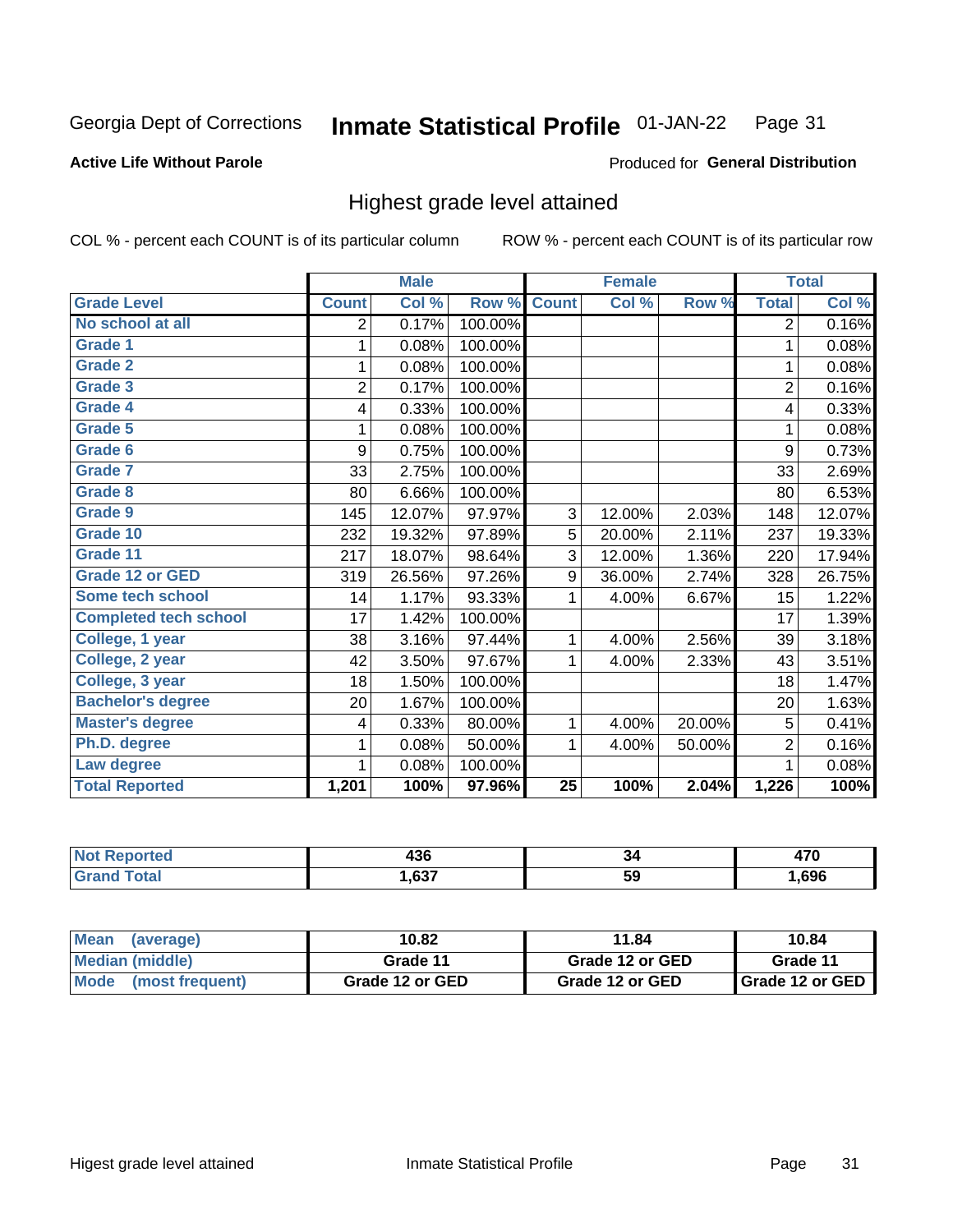#### **Inmate Statistical Profile 01-JAN-22** Page 32

#### **Active Life Without Parole**

### **Produced for General Distribution**

## Culture fair IQ scores

COL % - percent each COUNT is of its particular column

|                       |              | <b>Male</b> |                    |                | <b>Female</b> |          |              | <b>Total</b> |
|-----------------------|--------------|-------------|--------------------|----------------|---------------|----------|--------------|--------------|
| <b>IQ Scores</b>      | <b>Count</b> | Col %       | <b>Row % Count</b> |                | Col %         | Row %    | <b>Total</b> | Col %        |
| $60 - 69$             | 46           | 3.27%       | 100.00%            |                |               |          | 46           | 3.17%        |
| $70 - 79$             | 105          | 7.46%       | 97.22%             | 3              | 6.52%         | $2.78\%$ | 108          | 7.43%        |
| $80 - 89$             | 193          | 13.72%      | 96.50%             | 7              | 15.22%        | 3.50%    | 200          | 13.76%       |
| $90 - 99$             | 368          | 26.15%      | 95.09%             | 19             | 41.30%        | 4.91%    | 387          | 26.63%       |
| $100 - 109$           | 388          | 27.58%      | 97.73%             | 9              | 19.57%        | 2.27%    | 397          | 27.32%       |
| $110 - 119$           | 257          | 18.27%      | 98.09%             | 5              | 10.87%        | 1.91%    | 262          | 18.03%       |
| $120 - 129$           | 48           | 3.41%       | 96.00%             | $\overline{2}$ | 4.35%         | $4.00\%$ | 50           | 3.44%        |
| $130 - 139$           | 2            | 0.14%       | 66.67%             | 1              | 2.17%         | 33.33%   | 3            | 0.21%        |
| <b>Total Reported</b> | 1,407        | 100%        | 96.83%             | 46             | 100%          | 3.17%    | 1,453        | 100%         |

| <b>Not Reported</b>  | 944  |    | 218   |
|----------------------|------|----|-------|
| Not Valid (under 60) | 19   |    | 25    |
| <b>Grand Total</b>   | .637 | 59 | 1,696 |

| <b>Mean</b><br>(average) | 98 | 98  | 98 |
|--------------------------|----|-----|----|
| Median (middle)          | 99 | 96  | 99 |
| Mode (most frequent)     | 99 | 102 | 99 |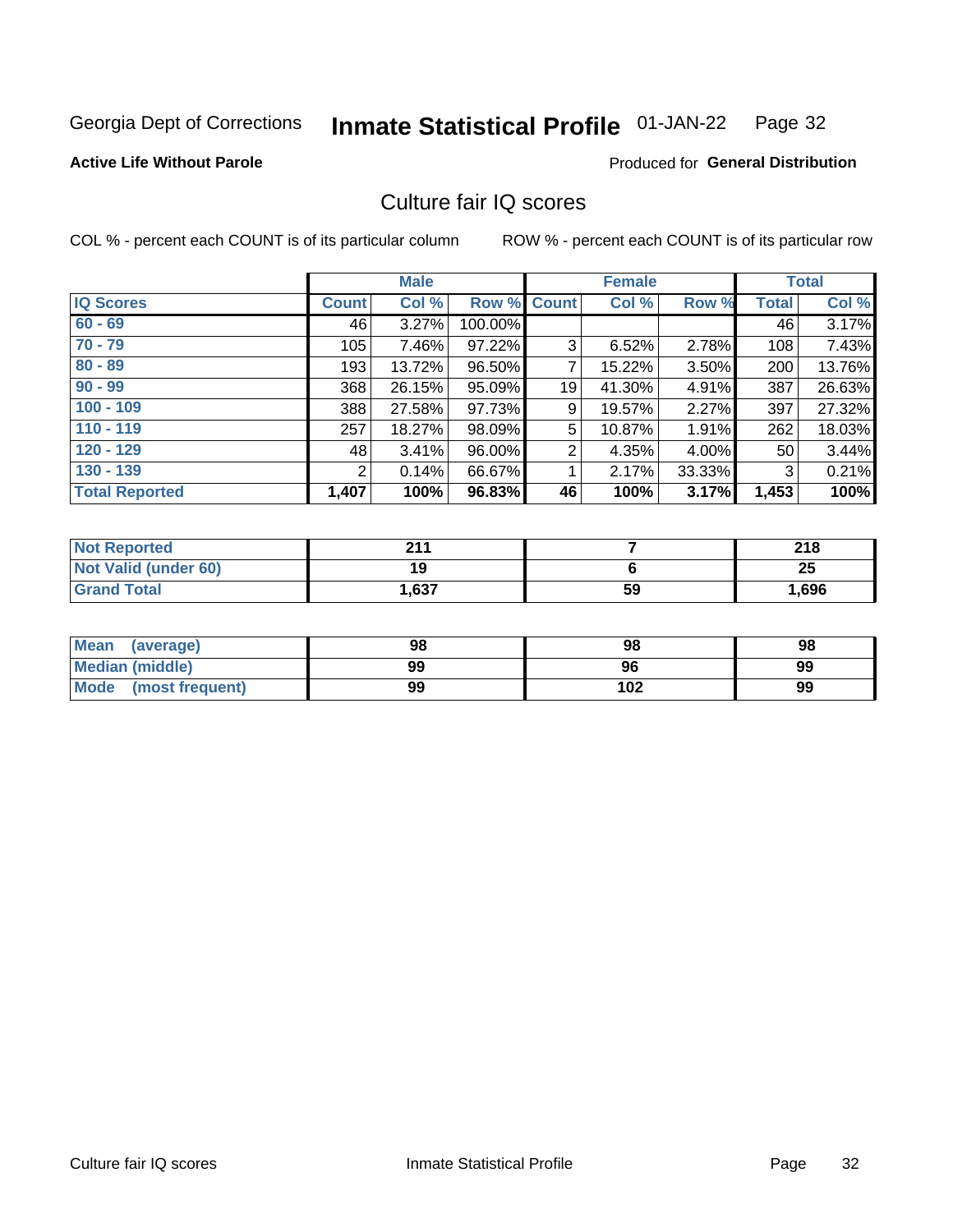#### **Inmate Statistical Profile 01-JAN-22** Page 33

#### **Active Life Without Parole**

## Produced for General Distribution

## Wide Range Achievement Test (WRAT) reading score

COL % - percent each COUNT is of its particular column

| Col %<br>1.99%<br>1.59%<br>3.32%<br>5.91%<br>7.24%<br>9.50%<br>8.37% | Row %<br>96.77%<br>100.00%<br>98.04%<br>95.70%<br>96.46%<br>98.62% | <b>Count</b><br>1<br>1<br>4<br>4<br>$\overline{2}$ | Col %<br>1.92%<br>1.92%<br>7.69%<br>7.69%<br>3.85% | Row %<br>3.23%<br>1.96%<br>4.30%<br>3.54% | <b>Total</b><br>31<br>24<br>51<br>93<br>113 | Col %<br>1.99%<br>1.54%<br>3.27%<br>5.97%<br>7.25% |
|----------------------------------------------------------------------|--------------------------------------------------------------------|----------------------------------------------------|----------------------------------------------------|-------------------------------------------|---------------------------------------------|----------------------------------------------------|
|                                                                      |                                                                    |                                                    |                                                    |                                           |                                             |                                                    |
|                                                                      |                                                                    |                                                    |                                                    |                                           |                                             |                                                    |
|                                                                      |                                                                    |                                                    |                                                    |                                           |                                             |                                                    |
|                                                                      |                                                                    |                                                    |                                                    |                                           |                                             |                                                    |
|                                                                      |                                                                    |                                                    |                                                    |                                           |                                             |                                                    |
|                                                                      |                                                                    |                                                    |                                                    |                                           |                                             |                                                    |
|                                                                      |                                                                    |                                                    |                                                    | 1.38%                                     | 145                                         | 9.31%                                              |
|                                                                      | 98.44%                                                             | $\overline{2}$                                     | 3.85%                                              | 1.56%                                     | 128                                         | 8.22%                                              |
| 3.39%                                                                | 100.00%                                                            |                                                    |                                                    |                                           | 51                                          | 3.27%                                              |
| 8.63%                                                                | 97.74%                                                             | 3                                                  | 5.77%                                              | 2.26%                                     | 133                                         | 8.54%                                              |
| 4.71%                                                                | 97.26%                                                             | $\overline{2}$                                     | 3.85%                                              | 2.74%                                     | 73                                          | 4.69%                                              |
| 5.98%                                                                | 98.90%                                                             | 1                                                  | 1.92%                                              | 1.10%                                     | 91                                          | 5.84%                                              |
| 9.36%                                                                | 95.27%                                                             | 7                                                  | 13.46%                                             | 4.73%                                     | 148                                         | 9.50%                                              |
| 26.56%                                                               | 94.79%                                                             | 22                                                 | 42.31%                                             | 5.21%                                     | 422                                         | 27.09%                                             |
| 3.45%                                                                | 94.55%                                                             | 3                                                  | 5.77%                                              | 5.45%                                     | 55                                          | 3.53%                                              |
| 100%                                                                 | 96.66%                                                             | 52                                                 | 100%                                               | 3.34%                                     | 1,558                                       | 100.0%                                             |
|                                                                      |                                                                    |                                                    |                                                    |                                           |                                             |                                                    |

| <b>Not Reported</b>   | ، د ا<br>וטו |    | 190<br>סט ו |
|-----------------------|--------------|----|-------------|
| <b>Total</b><br>Grand | 1,637        | 59 | ,696        |

| Mean (average)         | 8.68 | 9.86 | 8.72 |
|------------------------|------|------|------|
| <b>Median (middle)</b> |      | 11.9 | 9.2  |
| Mode (most frequent)   | 12.9 | 12.9 | 12.9 |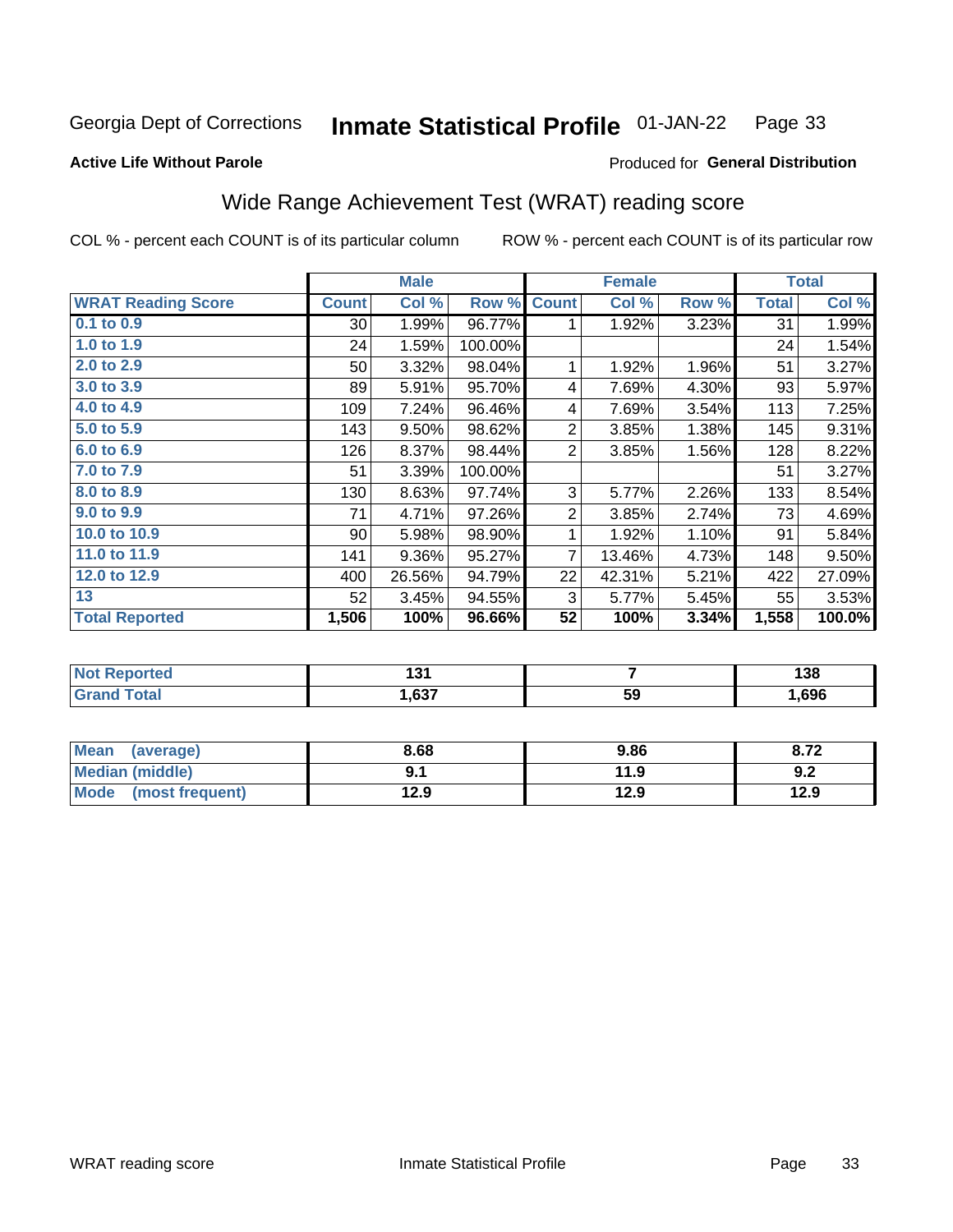#### Inmate Statistical Profile 01-JAN-22 Page 34

### **Active Life Without Parole**

### Produced for General Distribution

## Wide Range Achievement Test (WRAT) math score

COL % - percent each COUNT is of its particular column

|                                     |              | <b>Male</b>    |         |                | <b>Female</b> |        |              | <b>Total</b>     |
|-------------------------------------|--------------|----------------|---------|----------------|---------------|--------|--------------|------------------|
| <b>WRAT Mathematic Score</b>        | <b>Count</b> | Col %          | Row %   | <b>Count</b>   | Col %         | Row %  | <b>Total</b> | Col %            |
| 0.1 to 0.9                          | 5            | 0.33%          | 100.00% |                |               |        | 5            | 0.32%            |
| 1.0 to 1.9                          | 13           | 0.86%          | 100.00% |                |               |        | 13           | 0.83%            |
| 2.0 to 2.9                          | 37           | 2.46%          | 97.37%  | 1              | 1.92%         | 2.63%  | 38           | 2.44%            |
| 3.0 to 3.9                          | 84           | 5.58%          | 96.55%  | 3              | 5.77%         | 3.45%  | 87           | 5.58%            |
| 4.0 to 4.9                          | 169          | 11.22%         | 97.69%  | 4              | 7.69%         | 2.31%  | 173          | 11.10%           |
| 5.0 to 5.9                          | 222          | 14.74%         | 97.37%  | 6              | 11.54%        | 2.63%  | 228          | 14.63%           |
| 6.0 to 6.9                          | 314          | 20.85%         | 97.21%  | 9              | 17.31%        | 2.79%  | 323          | 20.73%           |
| 7.0 to 7.9                          | 137          | 9.10%          | 96.48%  | 5              | 9.62%         | 3.52%  | 142          | 9.11%            |
| 8.0 to 8.9                          | 149          | 9.89%          | 98.03%  | 3              | 5.77%         | 1.97%  | 152          | 9.76%            |
| 9.0 to 9.9                          | 111          | 7.37%          | 95.69%  | 5              | 9.62%         | 4.31%  | 116          | 7.45%            |
| 10.0 to 10.9                        | 33           | 2.19%          | 100.00% |                |               |        | 33           | 2.12%            |
| 11.0 to 11.9                        | 47           | 3.12%          | 95.92%  | $\overline{2}$ | 3.85%         | 4.08%  | 49           | 3.15%            |
| 12.0 to 12.9                        | 179          | 11.89%         | 93.23%  | 13             | 25.00%        | 6.77%  | 192          | 12.32%           |
| 13                                  | 6            | 0.40%          | 85.71%  | 1              | 1.92%         | 14.29% | 7            | 0.45%            |
| <b>Total Reported</b>               | 1,506        | 100%           | 96.66%  | 52             | 100.0%        | 3.34%  | 1,558        | 100%             |
|                                     |              |                |         |                |               |        |              |                  |
| <b><i>Charles Communication</i></b> |              | $\overline{1}$ |         |                | -             |        |              | $\overline{100}$ |

| $\blacksquare$ | . .  |    | ' ^ '<br>סכ ו |
|----------------|------|----|---------------|
|                | .637 | 59 | .696          |

| <b>Mean</b><br>(average)       | 7.30 | 8.31 | - פר<br>دد. |
|--------------------------------|------|------|-------------|
| Median (middle)                | 6.9  |      | 6.9         |
| <b>Mode</b><br>(most frequent) | 12.9 | 12.9 | 12.9        |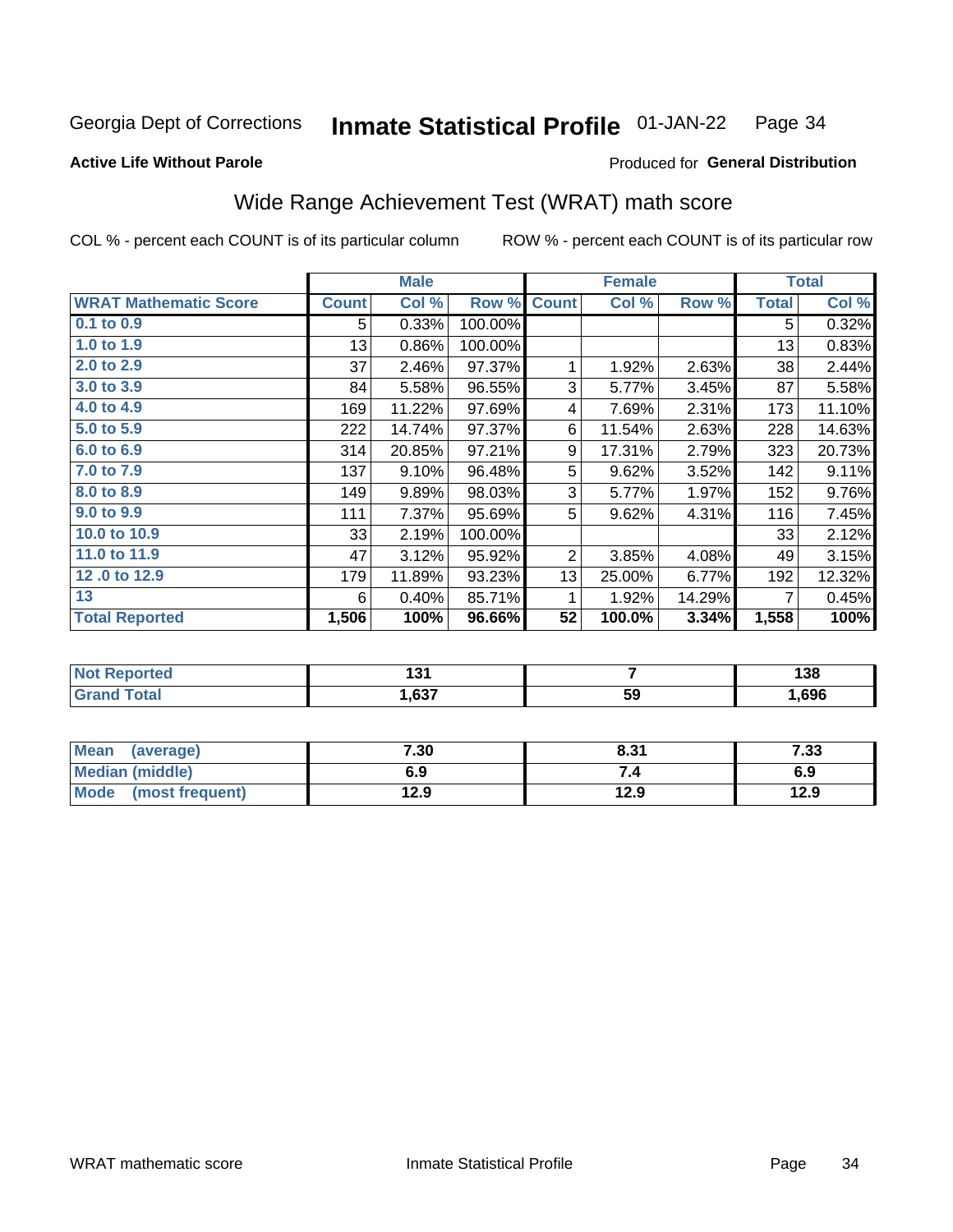#### Inmate Statistical Profile 01-JAN-22 Page 35

#### **Active Life Without Parole**

## Produced for General Distribution

## Wide Range Achievement Test (WRAT) spelling score

COL % - percent each COUNT is of its particular column

|                            |              | <b>Male</b> |         | <b>Female</b>  |        |       | <b>Total</b> |        |
|----------------------------|--------------|-------------|---------|----------------|--------|-------|--------------|--------|
| <b>WRAT Spelling Score</b> | <b>Count</b> | Col %       | Row %   | <b>Count</b>   | Col %  | Row % | <b>Total</b> | Col %  |
| 0.1 to 0.9                 | 25           | 1.66%       | 96.15%  | 1              | 1.92%  | 3.85% | 26           | 1.67%  |
| 1.0 to 1.9                 | 38           | 2.53%       | 100.00% |                |        |       | 38           | 2.44%  |
| 2.0 to 2.9                 | 65           | 4.32%       | 97.01%  | 2              | 3.85%  | 2.99% | 67           | 4.31%  |
| 3.0 to 3.9                 | 91           | 6.05%       | 97.85%  | $\overline{2}$ | 3.85%  | 2.15% | 93           | 5.98%  |
| 4.0 to 4.9                 | 94           | 6.25%       | 98.95%  | 1              | 1.92%  | 1.05% | 95           | 6.11%  |
| 5.0 to 5.9                 | 149          | 9.91%       | 99.33%  | 1              | 1.92%  | 0.67% | 150          | 9.64%  |
| 6.0 to 6.9                 | 133          | 8.84%       | 97.79%  | 3              | 5.77%  | 2.21% | 136          | 8.74%  |
| 7.0 to 7.9                 | 138          | 9.18%       | 97.87%  | 3              | 5.77%  | 2.13% | 141          | 9.06%  |
| 8.0 to 8.9                 | 130          | 8.64%       | 97.74%  | 3              | 5.77%  | 2.26% | 133          | 8.55%  |
| 9.0 to 9.9                 | 78           | 5.19%       | 100.00% |                |        |       | 78           | 5.01%  |
| 10.0 to 10.9               | 78           | 5.19%       | 100.00% |                |        |       | 78           | 5.01%  |
| 11.0 to 11.9               | 109          | 7.25%       | 94.78%  | 6              | 11.54% | 5.22% | 115          | 7.39%  |
| 12.0 to 12.9               | 347          | 23.07%      | 92.29%  | 29             | 55.77% | 7.71% | 376          | 24.16% |
| 13                         | 29           | 1.93%       | 96.67%  |                | 1.92%  | 3.33% | 30           | 1.93%  |
| <b>Total Reported</b>      | 1,504        | 100%        | 96.66%  | 52             | 100%   | 3.34% | 1,556        | 100%   |
|                            |              |             |         |                |        |       |              |        |
| <b>Not Reported</b>        |              | 133         |         | $\overline{7}$ |        |       | 140          |        |
| <b>Grand Total</b>         |              | 1,637       |         |                | 59     |       |              | 1,696  |

| <b>Mean</b><br>(average)       | 8.22       | 10.44         | 8.29 |
|--------------------------------|------------|---------------|------|
| Median (middle)                | פ ס<br>ი.ა | 12.7<br>I 4.I | ი.ა  |
| <b>Mode</b><br>(most frequent) | 12.9       | 12.9          | 12.9 |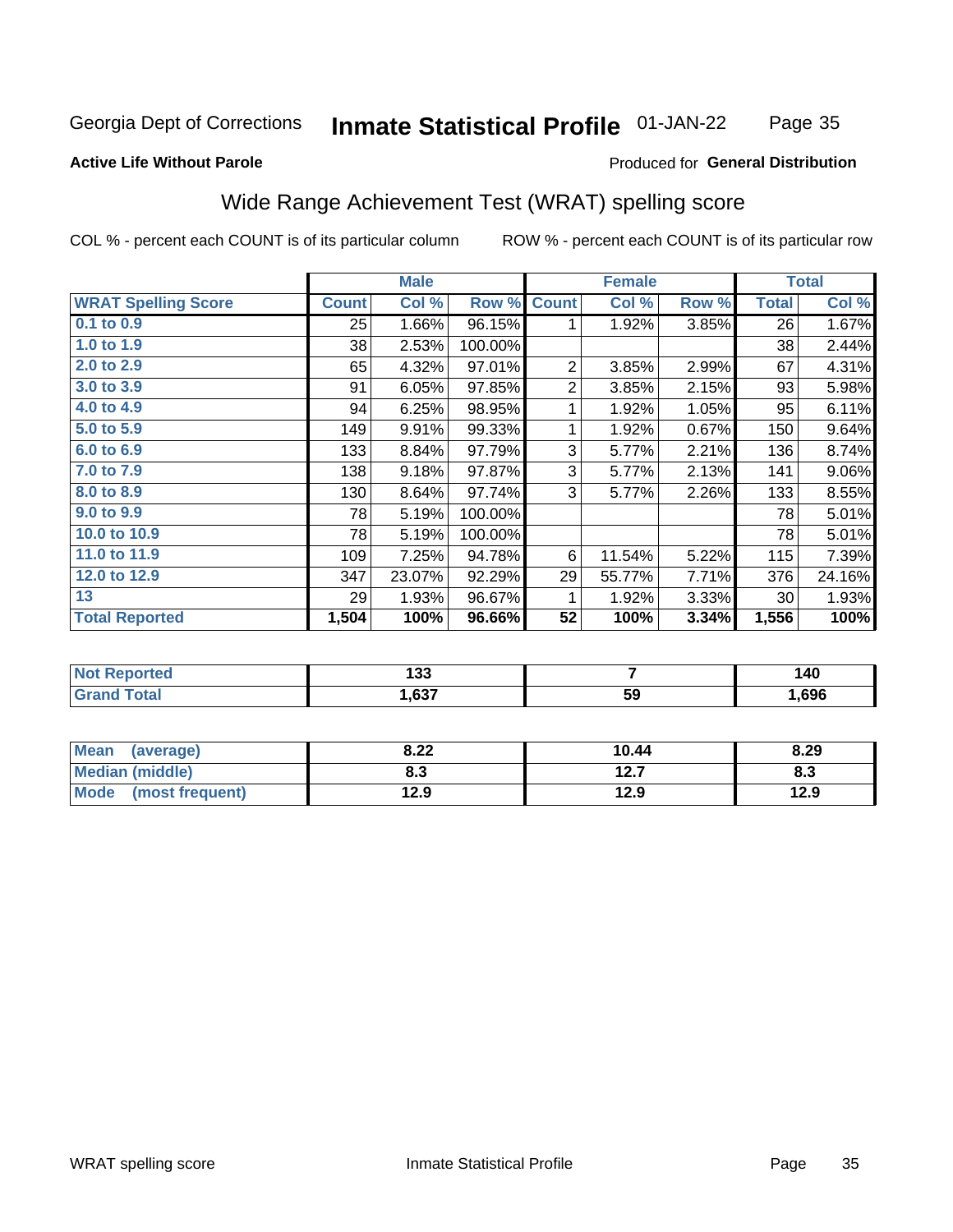#### **Inmate Statistical Profile 01-JAN-22** Page 36

#### **Active Life Without Parole**

### **Produced for General Distribution**

## Current / last mental health treatment level

COL % - percent each COUNT is of its particular column

|                                    |              | <b>Male</b> |         |              | <b>Female</b> |        |              | <b>Total</b> |
|------------------------------------|--------------|-------------|---------|--------------|---------------|--------|--------------|--------------|
| <b>Mental Health Treatment Lev</b> | <b>Count</b> | Col %       | Row %   | <b>Count</b> | Col%          | Row %  | <b>Total</b> | Col %        |
| 1 No problem at current time       | 288          | 38.40%      | 96.64%  | 10           | 18.87%        | 3.36%  | 298          | 37.11%       |
| 2 Receiving outpatient             | 377          | 50.27%      | 89.98%  | 42           | 79.25%        | 10.02% | 419          | 52.18%       |
| <b>Treatment</b>                   |              |             |         |              |               |        |              |              |
| 3 Inpatient, moderate              | 66           | 8.80%       | 98.51%  |              | 1.89%         | 1.49%  | 67           | 8.34%        |
| <b>Treatment</b>                   |              |             |         |              |               |        |              |              |
| 4 Inpatient, intensive             | 19           | 2.53%       | 100.00% |              |               |        | 19           | 2.37%        |
| Treatment                          |              |             |         |              |               |        |              |              |
| <b>Total Evaluated</b>             | 750          | 100%        | 93.40%  | 53           | 100%          | 6.60%  | 803          | 100%         |

| Never had MH evaluation | 887  |    | 893  |
|-------------------------|------|----|------|
| Total                   | ,637 | 59 | ,696 |

| <b>Median (middle)</b>         | <b>Receiving outpatient</b><br>treatment | <b>Receiving outpatient</b><br>treatment | <b>Receiving</b><br>outpatient<br>treatment |  |
|--------------------------------|------------------------------------------|------------------------------------------|---------------------------------------------|--|
| <b>Mode</b><br>(most frequent) | <b>Receiving outpatient</b><br>treatment | <b>Receiving outpatient</b><br>treatment | <b>Receiving</b><br>outpatient<br>treatment |  |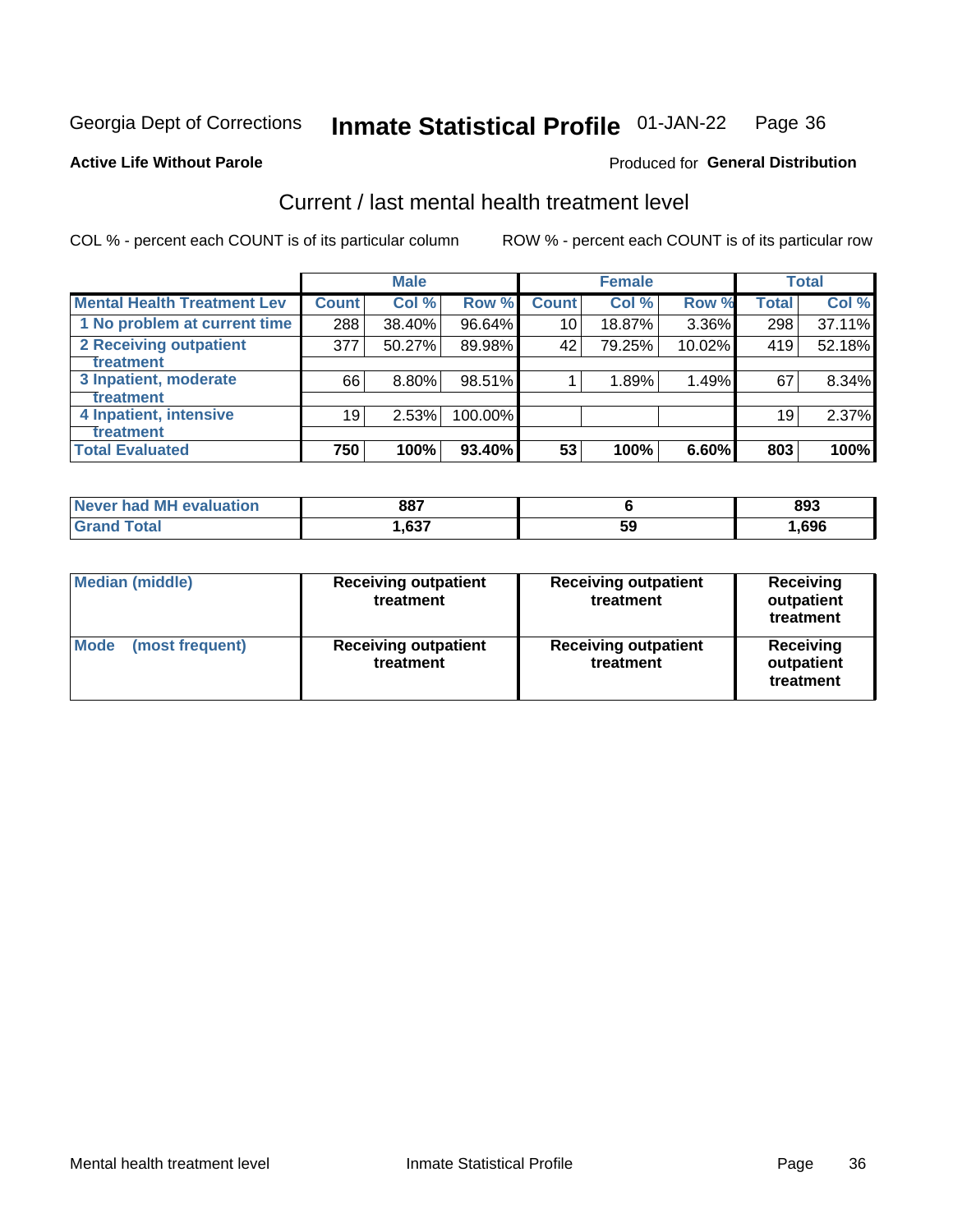#### Inmate Statistical Profile 01-JAN-22 Page 37

### **Active Life Without Parole**

### Produced for General Distribution

## PULHESDWIT medical scale - 'P' overall condition ('P'hysical)

COL % - percent each COUNT is of its particular column

|                                  |              | <b>Male</b> |             |    | <b>Female</b> |       |              | <b>Total</b> |
|----------------------------------|--------------|-------------|-------------|----|---------------|-------|--------------|--------------|
| 'P' Overall Condition            | <b>Count</b> | Col %       | Row % Count |    | Col %         | Row % | <b>Total</b> | Col %        |
| 1 No medical illness             | 1,185        | 77.50%      | 97.29%      | 33 | 55.93%        | 2.71% | 1,218        | 76.70%       |
| 2 Well-controlled chronic        | 310          | 20.27%      | 92.54%      | 25 | 42.37%        | 7.46% | 335          | 21.10%       |
| <b>lillness</b>                  |              |             |             |    |               |       |              |              |
| 3 Poorly-controlled chronic      | 291          | $1.90\%$    | 96.67%      |    | 1.69%         | 3.33% | 30           | 1.89%        |
| <b>illness</b>                   |              |             |             |    |               |       |              |              |
| 4 Significant problems requiring | 4            | 0.26%       | 100.00%     |    |               |       | 4            | 0.25%        |
| special housing                  |              |             |             |    |               |       |              |              |
| 5 Terminal illness, < 6 months   |              | 0.07%       | 100.00%     |    |               |       |              | 0.06%        |
| to live                          |              |             |             |    |               |       |              |              |
| <b>Total Reported</b>            | 1,529        | 100%        | 96.28%      | 59 | 100%          | 3.72% | 1,588        | 100%         |

| rteo<br>.          | 108            |    | 108  |
|--------------------|----------------|----|------|
| $\sim$ 40<br>_____ | 627<br>י כס, י | Jã | ,696 |

|  |  | Mode (most frequent) | 1 No medical illness | 1 No medical illness | 1 No medical<br>illness |
|--|--|----------------------|----------------------|----------------------|-------------------------|
|--|--|----------------------|----------------------|----------------------|-------------------------|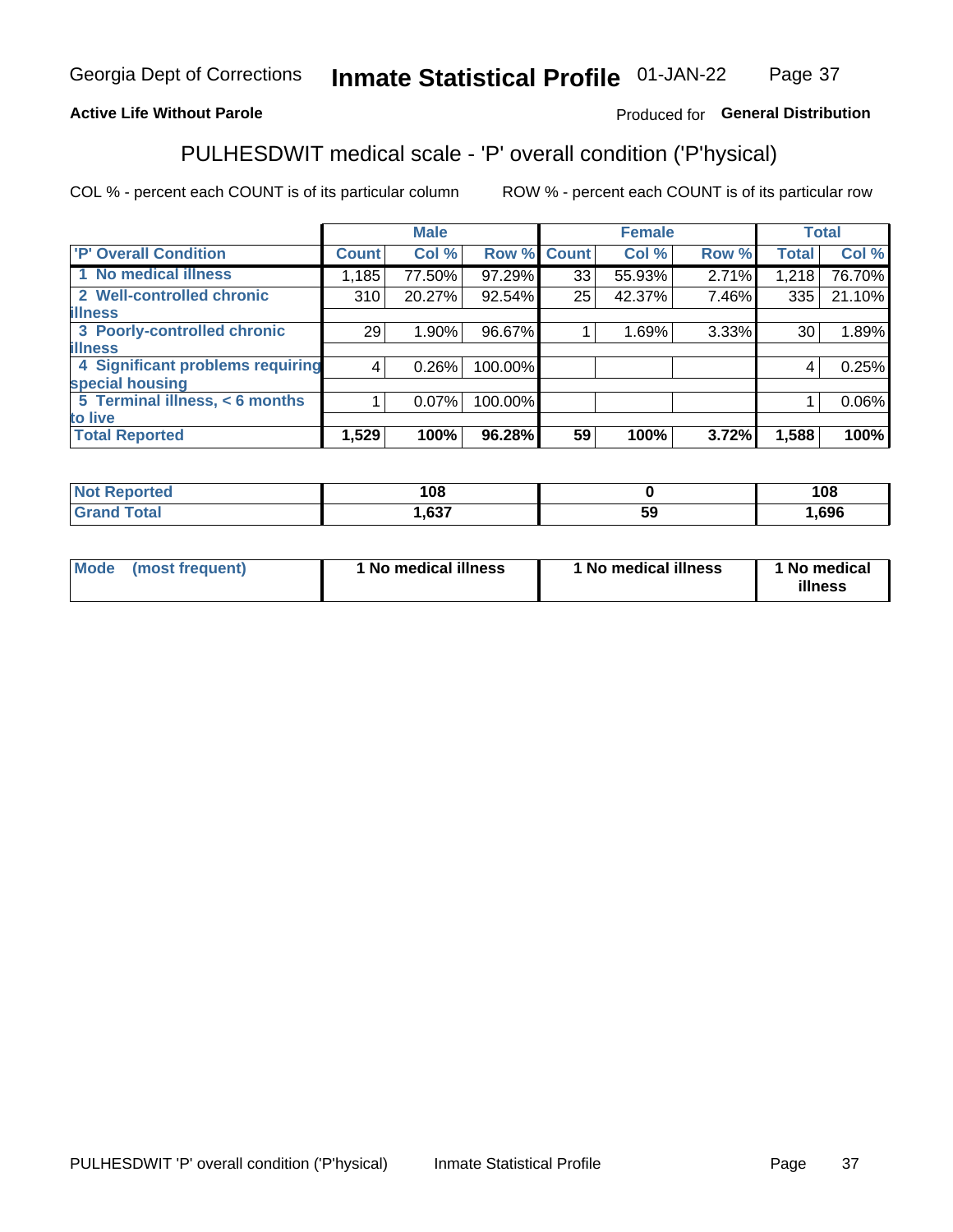### **Active Life Without Parole**

## Produced for General Distribution

## PULHESDWIT medical scale - 'U' upper body

COL % - percent each COUNT is of its particular column

|                              |              | <b>Male</b> |         |              | <b>Female</b> |       |              | <b>Total</b> |
|------------------------------|--------------|-------------|---------|--------------|---------------|-------|--------------|--------------|
| <b>'U' Upper Body</b>        | <b>Count</b> | Col %       | Row %   | <b>Count</b> | Col %         | Row % | <b>Total</b> | Col %        |
| 1 Upper bones, joints,       | 1,430        | 94.08%      | 96.30%  | 55           | 93.22%        | 3.70% | 1,485        | 94.05%       |
| muscles all OK               |              |             |         |              |               |       |              |              |
| 2 One or both arms minimally | 79           | 5.20%       | 95.18%  | 4            | 6.78%         | 4.82% | 83           | 5.26%        |
| <b>limited</b>               |              |             |         |              |               |       |              |              |
| 3 One or both arms           | 8            | 0.53%       | 100.00% |              |               |       | 8            | 0.51%        |
| <b>moderately limited</b>    |              |             |         |              |               |       |              |              |
| 4 One arm disabled,          | 3            | 0.20%       | 100.00% |              |               |       | 3            | 0.19%        |
| paralyzed, or amputated      |              |             |         |              |               |       |              |              |
| <b>Total Reported</b>        | 1,520        | 100%        | 96.26%  | 59           | 100%          | 3.74% | 1,579        | 100.0%       |

| <b>Not Reported</b> | 1 A 7 |    | 447  |
|---------------------|-------|----|------|
| <b>Grand Total</b>  | 1,637 | 59 | ,696 |

|  | Mode (most frequent) | l Upper bones, joints,<br>muscles all OK | 1 Upper bones, joints,<br>muscles all OK | 1 Upper bones,<br>ljoints, muscles all |
|--|----------------------|------------------------------------------|------------------------------------------|----------------------------------------|
|--|----------------------|------------------------------------------|------------------------------------------|----------------------------------------|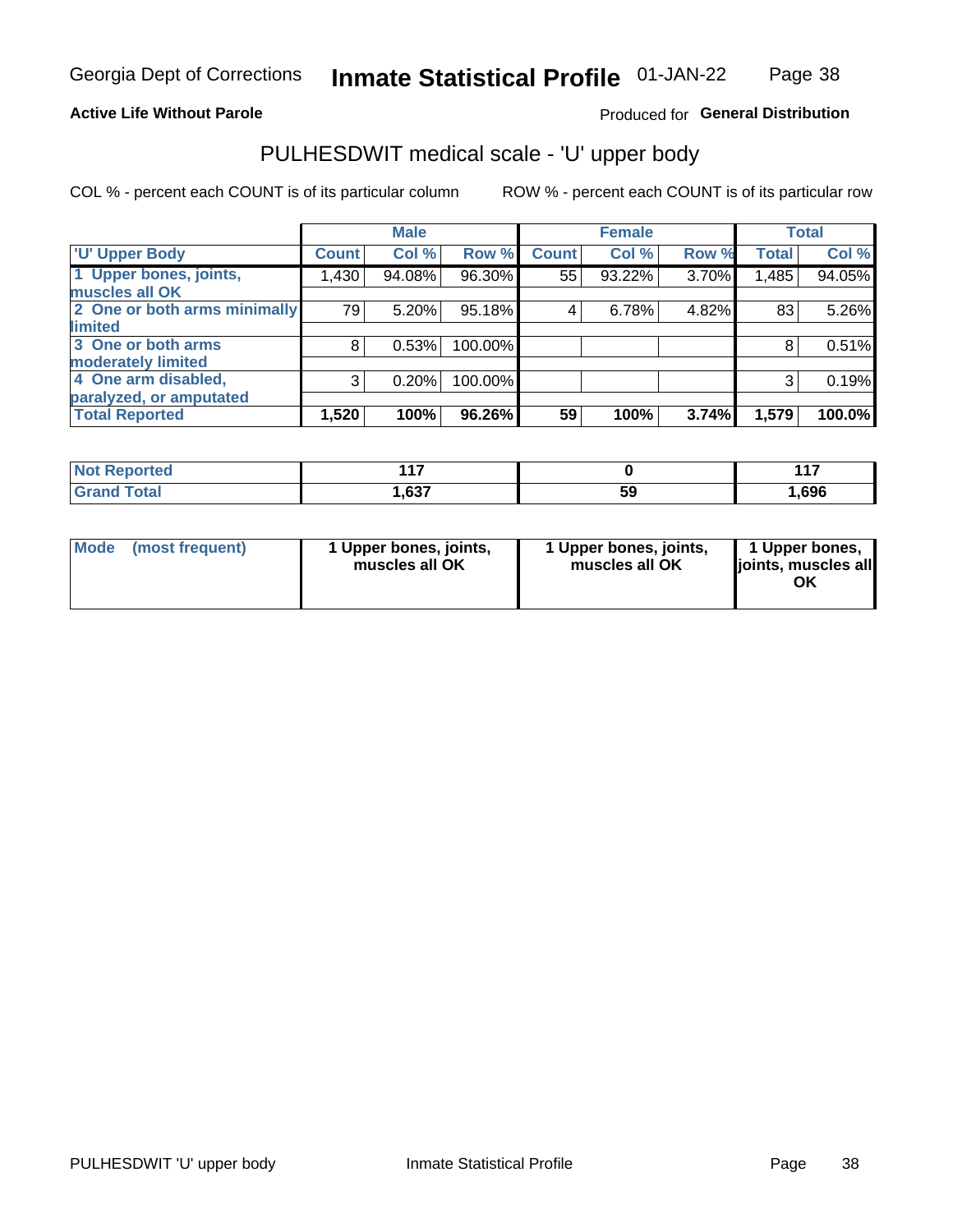### **Active Life Without Parole**

## Produced for General Distribution

## PULHESDWIT medical scale - 'L' lower body

COL % - percent each COUNT is of its particular column

|                                |              | <b>Male</b> |         |              | <b>Female</b> |       |              | <b>Total</b> |
|--------------------------------|--------------|-------------|---------|--------------|---------------|-------|--------------|--------------|
| 'L' Lower Body                 | <b>Count</b> | Col %       | Row %   | <b>Count</b> | Col %         | Row % | <b>Total</b> | Col %        |
| 1 Lower bones, joints,         | 1,330        | 87.50%      | 96.17%  | 53           | 89.83%        | 3.83% | 1,383        | 87.59%       |
| muscles all OK                 |              |             |         |              |               |       |              |              |
| 2 One or both legs minimally   | 161          | 10.59%      | 96.41%  | 6            | 10.17%        | 3.59% | 167          | 10.58%       |
| limited                        |              |             |         |              |               |       |              |              |
| 3 One or both legs             | 21           | 1.38%       | 100.00% |              |               |       | 21           | 1.33%        |
| moderately limited             |              |             |         |              |               |       |              |              |
| 4 One leg disabled, paralyzed, | 6            | 0.39%       | 100.00% |              |               |       | 6            | 0.38%        |
| or amputated                   |              |             |         |              |               |       |              |              |
| 5 Both legs disabled,          | 2            | 0.13%       | 100.00% |              |               |       | 2            | 0.13%        |
| paralyzed, or amputated        |              |             |         |              |               |       |              |              |
| <b>Total Reported</b>          | 1,520        | 100%        | 96.26%  | 59           | 100%          | 3.74% | 1,579        | 100.0%       |

| <b>Not Reported</b> | $\overline{1}$ |    | 447  |
|---------------------|----------------|----|------|
| <b>Grand Total</b>  | 637,           | JJ | .696 |

| Mode (most frequent) | I Lower bones, joints,<br>muscles all OK | 1 Lower bones, joints,<br>muscles all OK | 1 Lower bones,<br>joints, muscles all<br>ΟK |
|----------------------|------------------------------------------|------------------------------------------|---------------------------------------------|
|----------------------|------------------------------------------|------------------------------------------|---------------------------------------------|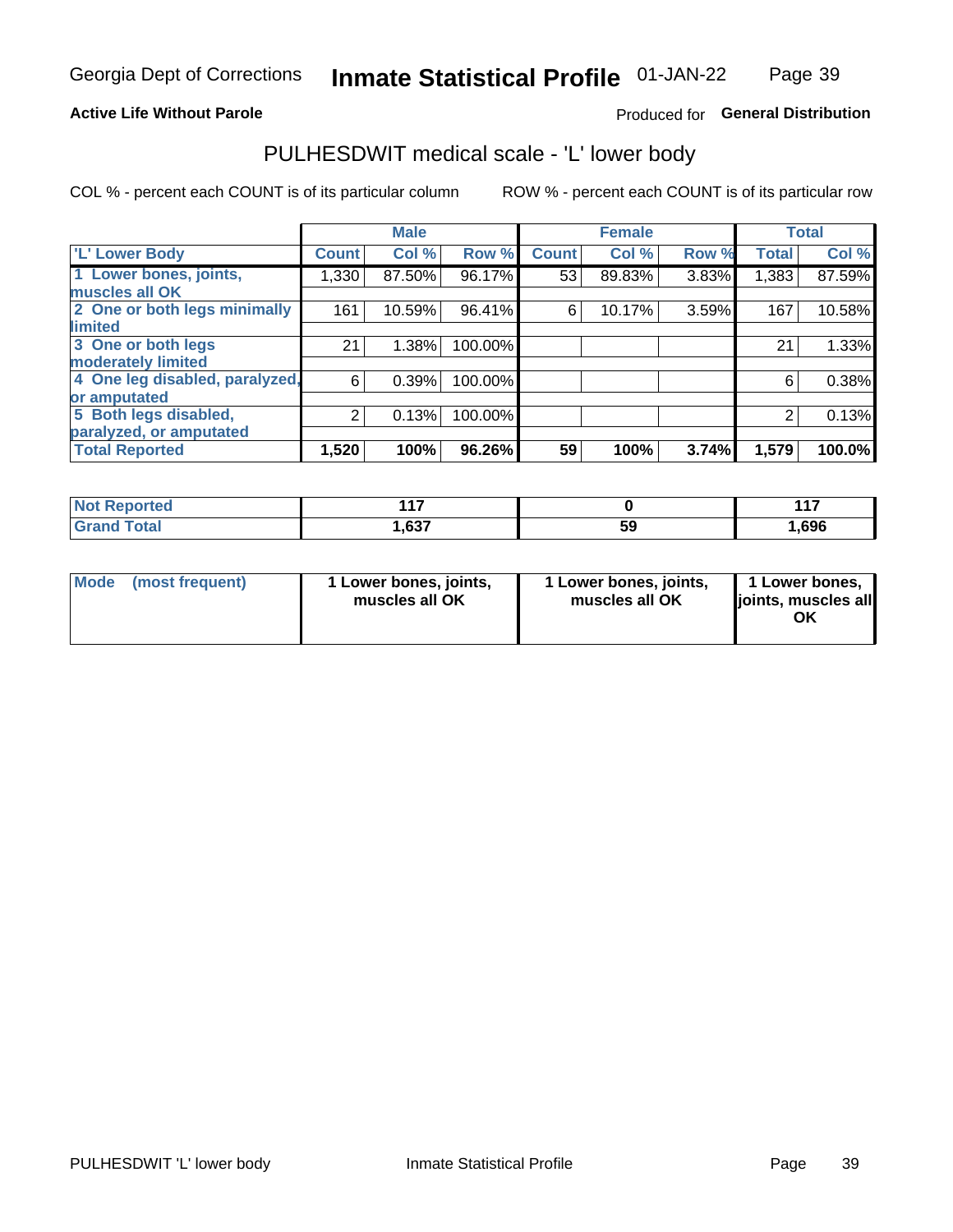**Active Life Without Parole** 

Produced for General Distribution

## PULHESDWIT medical scale - 'H' hearing

COL % - percent each COUNT is of its particular column

|                                |              | <b>Male</b> |                    |    | <b>Female</b> |       | <b>Total</b> |        |
|--------------------------------|--------------|-------------|--------------------|----|---------------|-------|--------------|--------|
| <b>H' Hearing</b>              | <b>Count</b> | Col %       | <b>Row % Count</b> |    | Col %         | Row % | <b>Total</b> | Col %  |
| 1 Normal hearing both ears     | 1,495        | 98.61%      | 96.27%             | 58 | 100.00%       | 3.73% | 1,553        | 98.67% |
| 2 Some loss in one ear with    | 15           | 0.99%       | 100.00%            |    |               |       | 15           | 0.95%  |
| other OK, or mild loss in both |              |             |                    |    |               |       |              |        |
| 3 Total loss in one ear with   | 5            | 0.33%       | 100.00%            |    |               |       | 5            | 0.32%  |
| mild loss in other             |              |             |                    |    |               |       |              |        |
| 4 Severe loss in both ears     |              | 0.07%       | 100.00%            |    |               |       |              | 0.06%  |
| <b>Total Reported</b>          | 1,516        | 100%        | 96.32%             | 58 | 100%          | 3.68% | 1,574        | 100%   |

| ported<br><b>NOT</b> |      |     | י הי<br>1 <i>ll</i> |
|----------------------|------|-----|---------------------|
| $n+n$                | 0.27 | -59 | 696,،               |

| Mode (most frequent) | 1 Normal hearing both ears 1 Normal hearing both ears 1 Normal hearing | both ears |
|----------------------|------------------------------------------------------------------------|-----------|
|                      |                                                                        |           |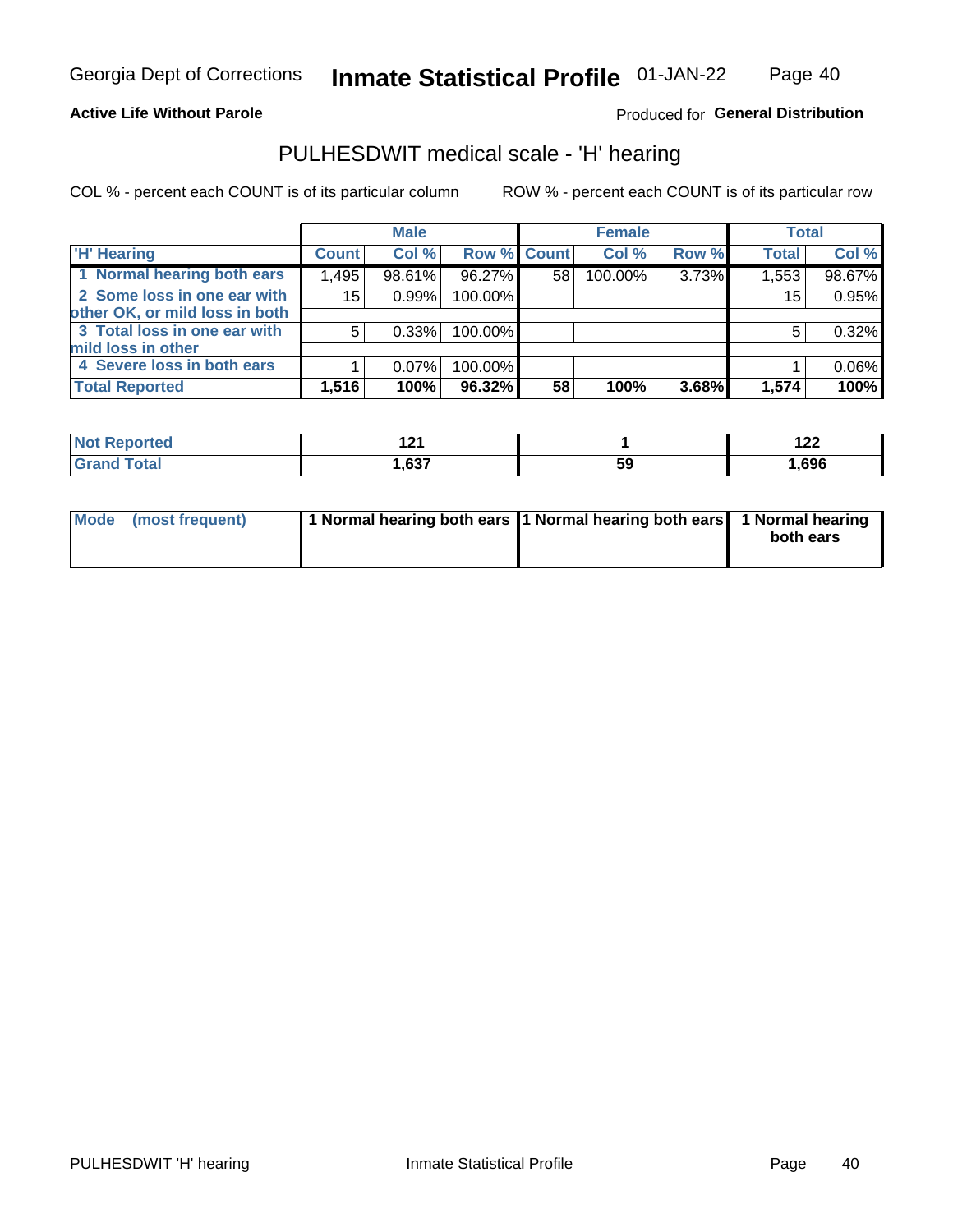### **Active Life Without Parole**

### Produced for General Distribution

## PULHESDWIT medical scale - 'E' vision

COL % - percent each COUNT is of its particular column

|                                 |                    | <b>Male</b> |         |              | <b>Female</b> |       |              | <b>Total</b> |
|---------------------------------|--------------------|-------------|---------|--------------|---------------|-------|--------------|--------------|
| <b>E' Vision</b>                | Count <sup>'</sup> | Col %       | Row %   | <b>Count</b> | Col %         | Row % | <b>Total</b> | Col %        |
| 1 Correctable to 20/40 in both  | 1,073              | 72.55%      | 96.93%  | 34           | 58.62%        | 3.07% | 1,107        | 72.02%       |
| eyes                            |                    |             |         |              |               |       |              |              |
| 2 Correctable to 20/70 in one   | 337                | 22.79%      | 93.35%  | 24           | 41.38%        | 6.65% | 361          | 23.49%       |
| eye, may be blind in other      |                    |             |         |              |               |       |              |              |
| 3 Correctable to 20/200 in one  | 61                 | 4.12%       | 100.00% |              |               |       | 61           | 3.97%        |
| eye, may be blind in other      |                    |             |         |              |               |       |              |              |
| 4 One eye not correctable to    |                    | 0.47%       | 100.00% |              |               |       |              | 0.46%        |
| 20/200, other may be blind      |                    |             |         |              |               |       |              |              |
| 5 Blind in both eyes, requiring |                    | 0.07%       | 100.00% |              |               |       |              | 0.07%        |
| special housing                 |                    |             |         |              |               |       |              |              |
| <b>Total Reported</b>           | 1,479              | 100%        | 96.23%  | 58           | 100%          | 3.77% | 1,537        | 100.0%       |

| ੋਾorted<br><b>NOT</b><br>REFE | 158            |    | 159  |
|-------------------------------|----------------|----|------|
| T <sub>ofol</sub>             | 627<br>י כס, י | 59 | ,696 |

| Mode (most frequent) | 1 Correctable to 20/40 in both<br>eves | 1 Correctable to 20/40 in   1 Correctable to  <br>both eyes | 20/40 in both eyes |
|----------------------|----------------------------------------|-------------------------------------------------------------|--------------------|
|                      |                                        |                                                             |                    |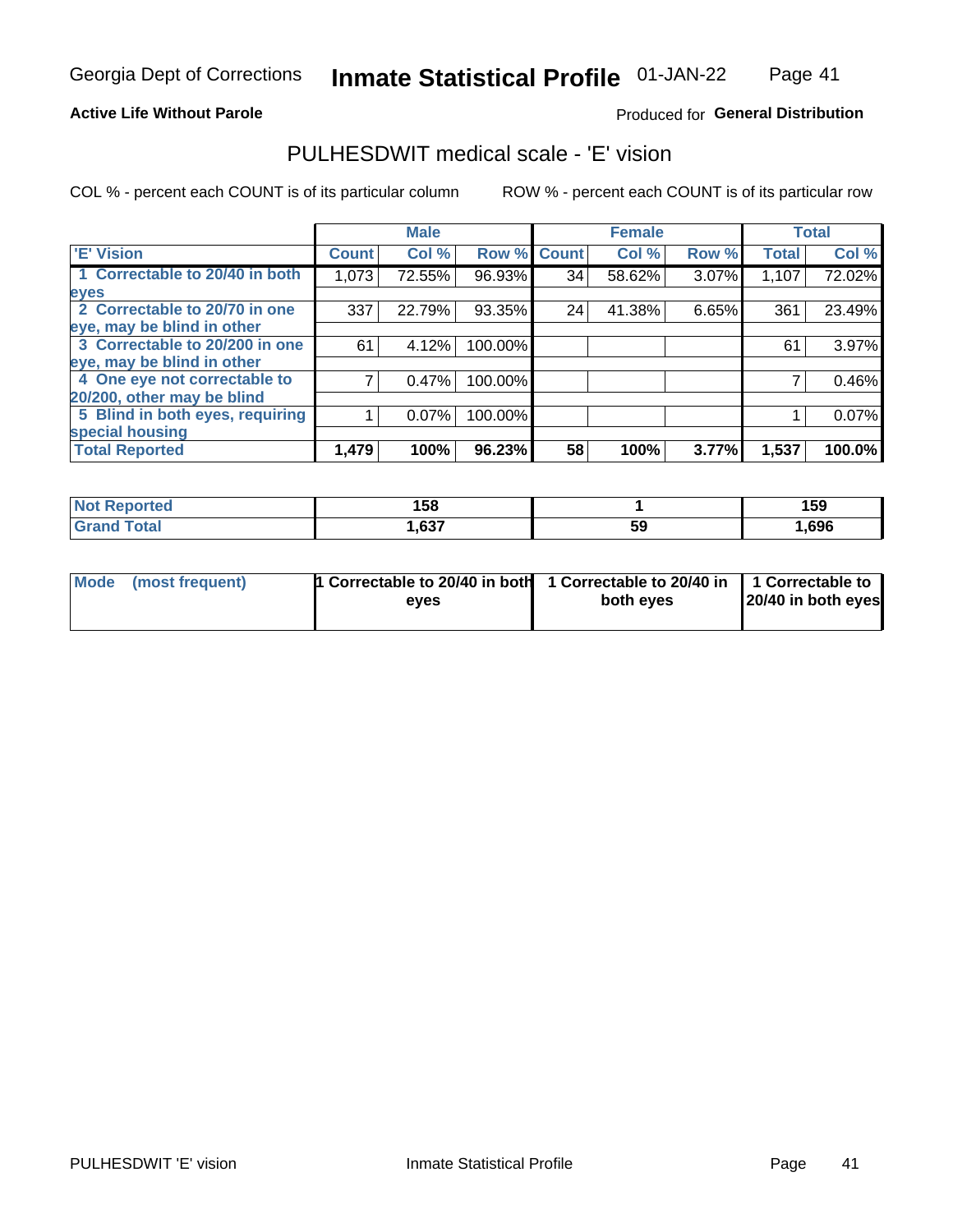### **Active Life Without Parole**

## Produced for General Distribution

## PULHESDWIT medical scale - 'S' pSychiatric

COL % - percent each COUNT is of its particular column

|                                 |              | <b>Male</b> |         |             | <b>Female</b> |        |              | <b>Total</b> |
|---------------------------------|--------------|-------------|---------|-------------|---------------|--------|--------------|--------------|
| 'S' pSychiatric                 | <b>Count</b> | Col %       |         | Row % Count | Col %         | Row %  | <b>Total</b> | Col %        |
| 1 No impairment or disorders    | 1,262        | 83.41%      | 98.59%  | 18          | 33.96%        | 1.41%  | 1,280        | 81.74%       |
| 2 Stable, or in remission, or   | 203          | 13.42%      | 85.65%  | 34          | 64.15%        | 14.35% | 237          | 15.13%       |
| mild impairment or retardation  |              |             |         |             |               |        |              |              |
| 3 Requires moderate inpatient   | 36           | 2.38%       | 97.30%  |             | 1.89%         | 2.70%  | 37           | 2.36%        |
| <b>treatment</b>                |              |             |         |             |               |        |              |              |
| 4 Requires intensive inpatient  | 11           | 0.73%       | 100.00% |             |               |        | 11           | 0.70%        |
| <b>treatment</b>                |              |             |         |             |               |        |              |              |
| 5 Requires Crisis Stabilization |              | 0.07%       | 100.00% |             |               |        |              | 0.06%        |
| Unit (CSU) inpatient care       |              |             |         |             |               |        |              |              |
| <b>Total Reported</b>           | 1,513        | 100%        | 96.62%  | 53          | 100%          | 3.38%  | 1,566        | 100%         |

| ∋orted       | 2 <sub>A</sub><br>. |    | 130  |
|--------------|---------------------|----|------|
| <b>Total</b> | ,637                | 59 | ,696 |

| Mode (most frequent) | <b>1 No impairment or disorders</b> 2 Stable, or in remission, 11 No impairment or |                       |           |
|----------------------|------------------------------------------------------------------------------------|-----------------------|-----------|
|                      |                                                                                    | or mild impairment or | disorders |
|                      |                                                                                    | retardation           |           |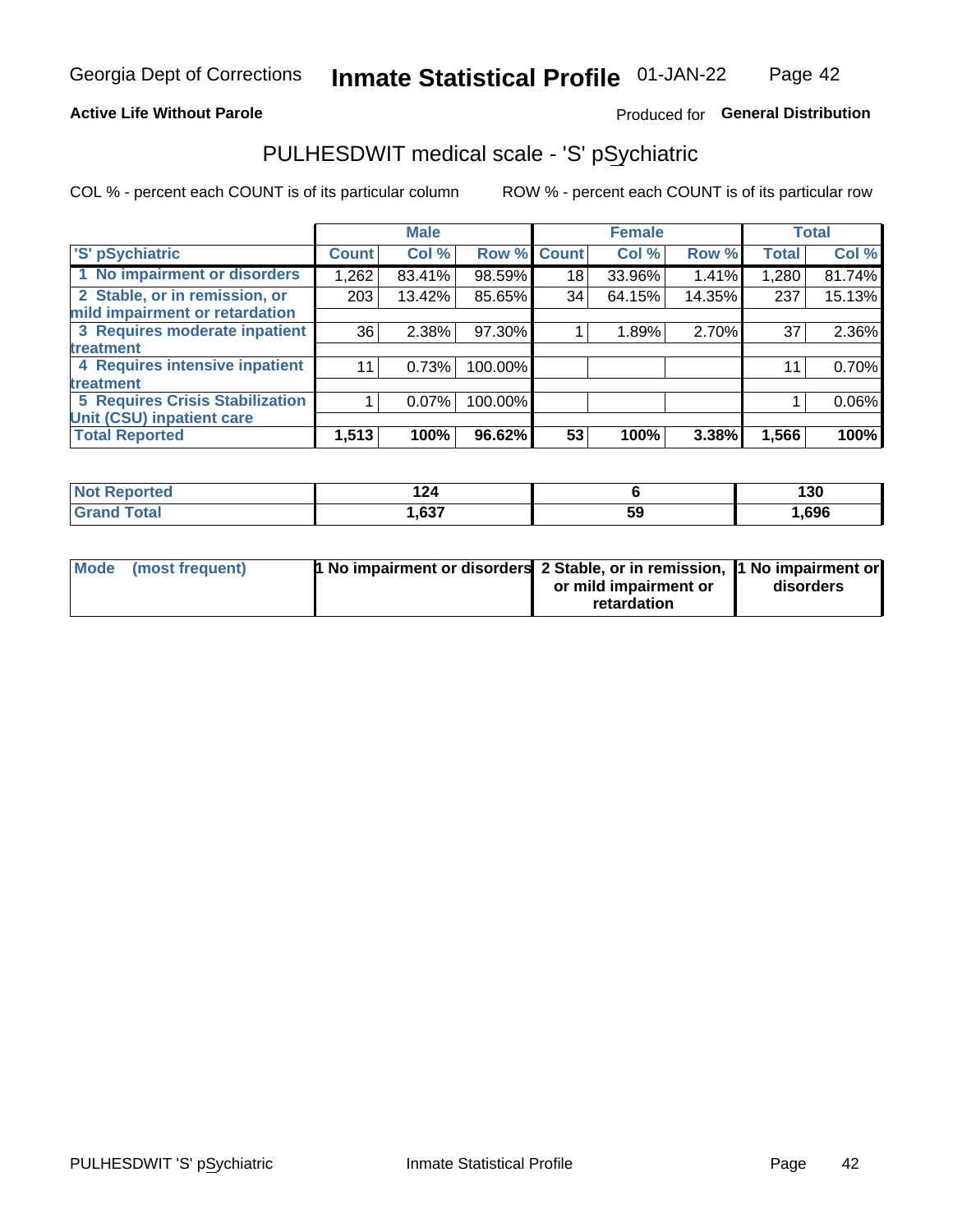### **Active Life Without Parole**

## Produced for General Distribution

## PULHESDWIT medical scale - 'D' dental

COL % - percent each COUNT is of its particular column

|                                 |              | <b>Male</b> |         |              | <b>Female</b> |       |              | <b>Total</b> |
|---------------------------------|--------------|-------------|---------|--------------|---------------|-------|--------------|--------------|
| <b>D'</b> Dental                | <b>Count</b> | Col %       | Row %   | <b>Count</b> | Col %         | Row % | <b>Total</b> | Col %        |
| 1 Minimal routine dental health | 1,103        | 77.95%      | 95.58%  | 51           | 94.44%        | 4.42% | 1,154        | 78.56%       |
| <b>needs</b>                    |              |             |         |              |               |       |              |              |
| 2 Moderate cavities and/or gum  | 271          | 19.15%      | 99.27%  | 2            | 3.70%         | 0.73% | 273          | 18.58%       |
| disease                         |              |             |         |              |               |       |              |              |
| 3 Extensive gum disease         | 40           | 2.83%       | 97.56%  |              | 1.85%         | 2.44% | 41           | 2.79%        |
| and/or widespread decay         |              |             |         |              |               |       |              |              |
| 4 Urgent need for dental        |              | $0.07\%$    | 100.00% |              |               |       |              | 0.07%        |
| <b>services</b>                 |              |             |         |              |               |       |              |              |
| <b>Total Reported</b>           | 1,415        | 100%        | 96.32%  | 54           | 100%          | 3.68% | 1,469        | 100%         |

| ິດດດ<br>LLL |    | כמה<br>22 I |
|-------------|----|-------------|
| .027        | ວະ | ,696        |

| <b>Mode</b> | (most frequent) | <b>Minimal routine dental</b><br>health needs | 1 Minimal routine dental<br>health needs | <b>11 Minimal routine I</b><br>dental health<br>needs |
|-------------|-----------------|-----------------------------------------------|------------------------------------------|-------------------------------------------------------|
|-------------|-----------------|-----------------------------------------------|------------------------------------------|-------------------------------------------------------|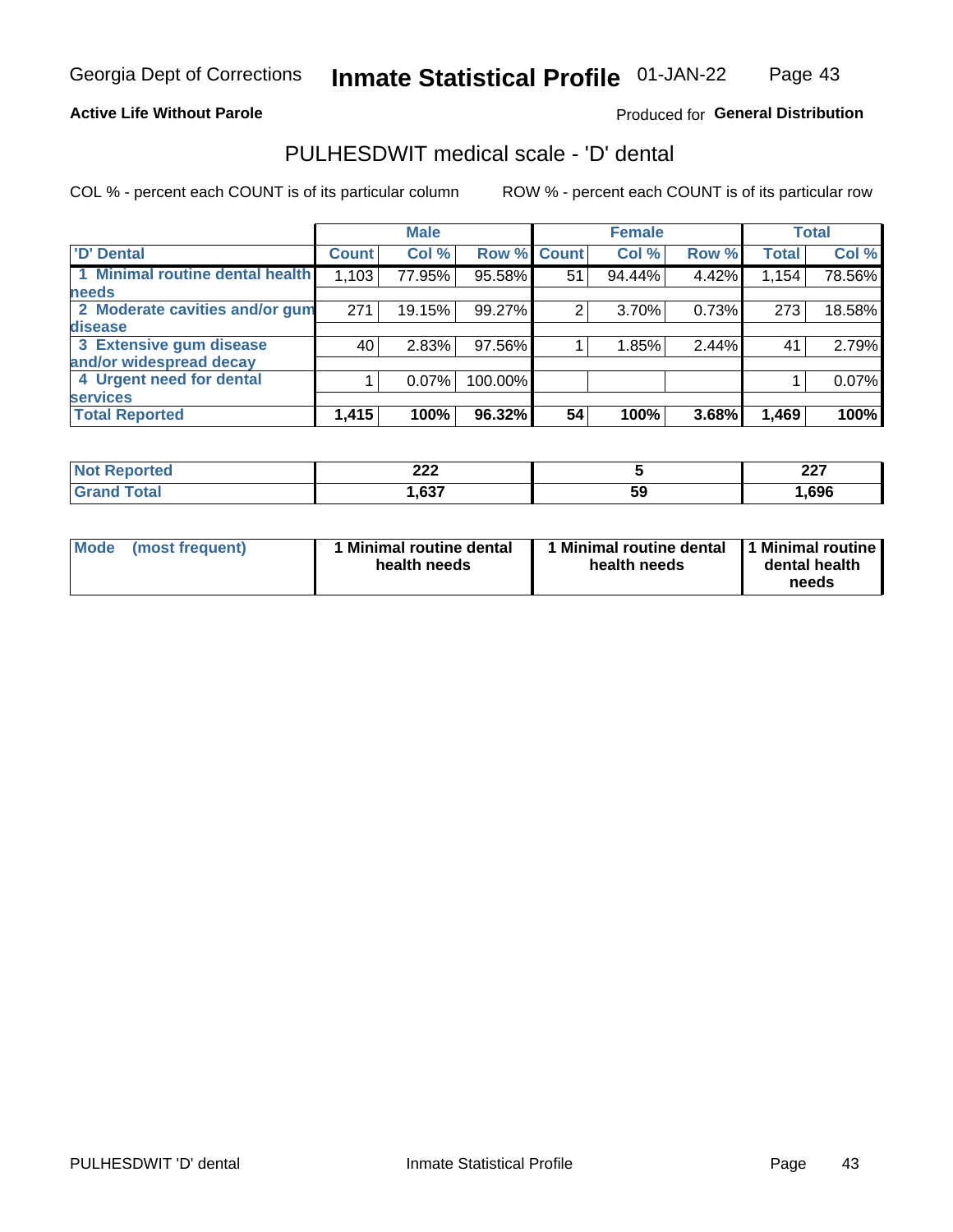### **Active Life Without Parole**

## Produced for General Distribution

## PULHESDWIT medical scale - 'W' work ability

COL % - percent each COUNT is of its particular column

|                                 |                 | <b>Male</b> |         |             | <b>Female</b> |       |              | <b>Total</b> |
|---------------------------------|-----------------|-------------|---------|-------------|---------------|-------|--------------|--------------|
| <b>W' work ability</b>          | <b>Count</b>    | Col %       |         | Row % Count | Col %         | Row % | <b>Total</b> | Col %        |
| 1 Unrestricted work or activity | 1,276           | 84.00%      | 96.45%  | 47          | 79.66%        | 3.55% | 1,323        | 83.84%       |
| 2 Minor restrictions on type of | 192             | 12.64%      | 94.12%  | 12          | 20.34%        | 5.88% | 204          | 12.93%       |
| <b>work</b>                     |                 |             |         |             |               |       |              |              |
| 3 Moderate restrictions on type | 33              | 2.17%       | 100.00% |             |               |       | 33           | 2.09%        |
| of work                         |                 |             |         |             |               |       |              |              |
| 4 Major restrictions on type of | 10 <sup>1</sup> | 0.66%       | 100.00% |             |               |       | 10           | 0.63%        |
| <b>work</b>                     |                 |             |         |             |               |       |              |              |
| 5 Cannot work under any         | 8               | 0.53%       | 100.00% |             |               |       | 8            | 0.51%        |
| <b>circumstances</b>            |                 |             |         |             |               |       |              |              |
| <b>Total Reported</b>           | 1,519           | 100%        | 96.26%  | 59          | 100%          | 3.74% | 1,578        | 100%         |

| <b>Not Reported</b>     | 44 <sup>c</sup> |    | 440<br>. |
|-------------------------|-----------------|----|----------|
| <b>Total</b><br>Grand . | ,637            | 59 | ,696     |

| <b>Mode</b>     | 1 Unrestricted work or | 1 Unrestricted work or | 1 Unrestricted   |
|-----------------|------------------------|------------------------|------------------|
| (most frequent) | activity               | activity               | work or activity |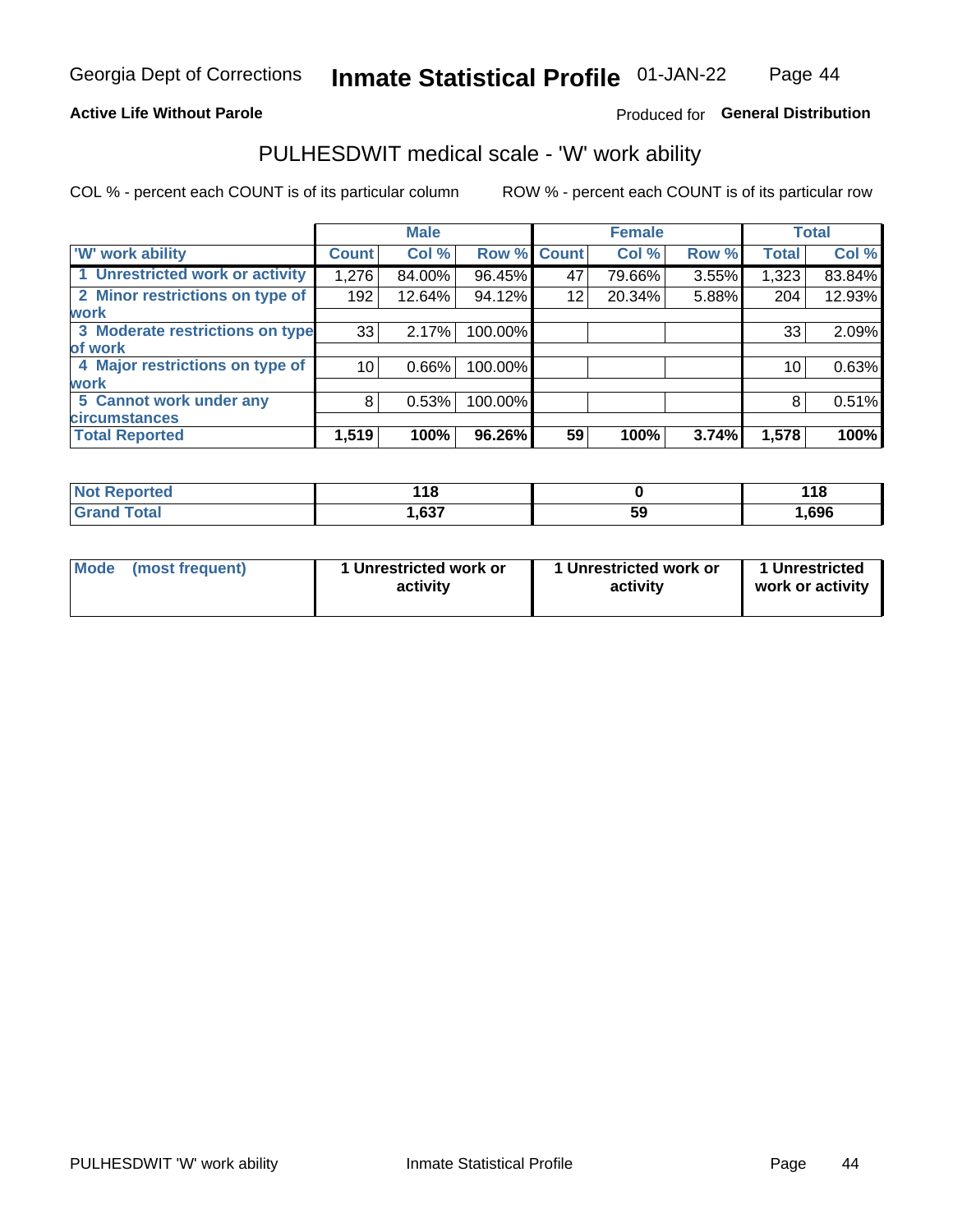### **Active Life Without Parole**

## Produced for General Distribution

## PULHESDWIT medical scale - 'I' impairment

COL % - percent each COUNT is of its particular column ROW % - percent each COUNT is of its particular row

|                                   |              | <b>Male</b> |             |    | <b>Female</b> |       |              | <b>Total</b> |
|-----------------------------------|--------------|-------------|-------------|----|---------------|-------|--------------|--------------|
| <b>T' Impairment</b>              | <b>Count</b> | Col %       | Row % Count |    | Col %         | Row % | <b>Total</b> | Col %        |
| 1 No impairments or               | .496         | 98.55%      | 96.21%      | 59 | 100.00%       | 3.79% | 1,555        | 98.60%       |
| disabilities                      |              |             |             |    |               |       |              |              |
| 2 Wheelchair-bound but            | 9            | 0.59%       | 100.00%     |    |               |       | 9            | 0.57%        |
| otherwise OK                      |              |             |             |    |               |       |              |              |
| <b>3 Needs low-level Assisted</b> | 2            | 0.13%       | 100.00%     |    |               |       | 2            | 0.13%        |
| Living (level I)                  |              |             |             |    |               |       |              |              |
| 4 Needs moderate Assisted         |              | 0.07%       | 100.00%     |    |               |       |              | 0.06%        |
| Living (level II)                 |              |             |             |    |               |       |              |              |
| <b>5 Needs maximal Assisted</b>   | 10           | 0.66%       | 100.00%     |    |               |       | 10           | 0.63%        |
| <b>Living (level III)</b>         |              |             |             |    |               |       |              |              |
| <b>Total Reported</b>             | 1,518        | 100%        | 96.26%      | 59 | 100%          | 3.74% | 1,577        | 100%         |

| orted       | 11 O<br>- 11<br>$\sim$ |    | 44 C<br>. |
|-------------|------------------------|----|-----------|
| <b>otal</b> | .637                   | 59 | 1,696     |

| Mode | (most frequent) | 1 No impairments or<br>disabilities | 1 No impairments or<br>disabilities | 1 No impairments<br>or disabilities |
|------|-----------------|-------------------------------------|-------------------------------------|-------------------------------------|
|------|-----------------|-------------------------------------|-------------------------------------|-------------------------------------|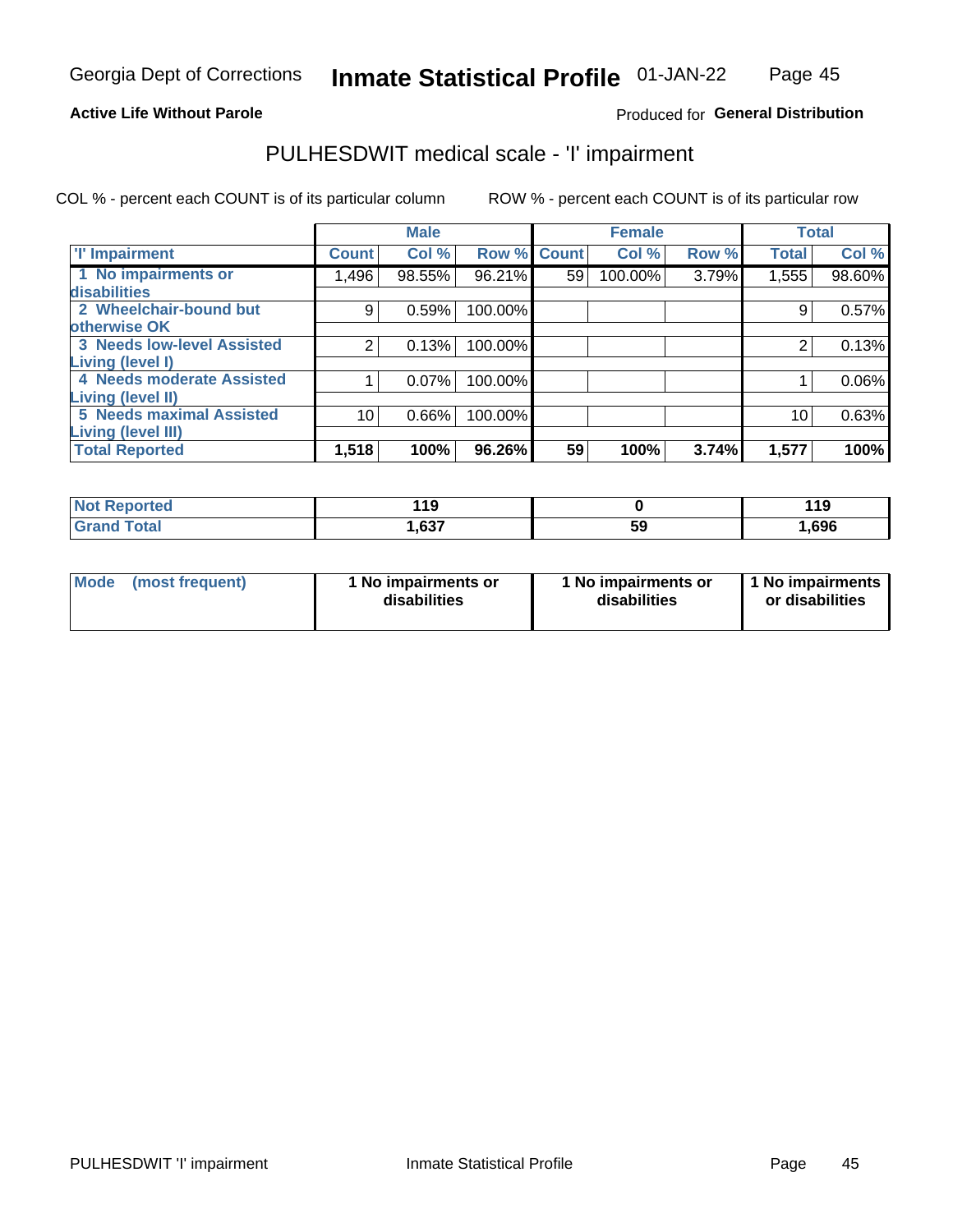### **Active Life Without Parole**

### Produced fo General Distribution

## PULHESDWIT medical scale - 'T' transportability

COL % - percent each COUNT is of its particular column

|                              |                 | <b>Male</b> |             |    | <b>Female</b> |       |              | <b>Total</b> |
|------------------------------|-----------------|-------------|-------------|----|---------------|-------|--------------|--------------|
| <b>T' Transportability</b>   | <b>Count</b>    | Col %       | Row % Count |    | Col %         | Row % | <b>Total</b> | Col %        |
| 1 Can be transported in any  | 1,508           | 98.69%      | 96.30%      | 58 | 100.00%       | 3.70% | 1,566        | 98.74%       |
| ordinary approved vehicle    |                 |             |             |    |               |       |              |              |
| 2 Wheelchair-bound, not      | 8               | 0.52%       | 100.00%     |    |               |       |              | 0.50%        |
| needing special vehicle      |                 |             |             |    |               |       |              |              |
| 3 Wheelchair-bound, requires |                 | 0.13%       | 100.00%     |    |               |       |              | 0.13%        |
| special vehicle              |                 |             |             |    |               |       |              |              |
| 5 Requires ambulance         | 10 <sub>1</sub> | 0.65%       | 100.00%     |    |               |       | 10           | 0.63%        |
| transport                    |                 |             |             |    |               |       |              |              |
| <b>Total Reported</b>        | 1,528           | 100%        | 96.34%      | 58 | 100%          | 3.66% | 1,586        | 100%         |

| rted        | na<br>vj |          | $\cdot$ IV |
|-------------|----------|----------|------------|
| <b>otal</b> | .637     | 50<br>JJ | ,696       |

| <b>Mode</b> | (most frequent) | 1 Can be transported in any 1 Can be transported in any | ordinary approved vehicle   ordinary approved vehicle   transported in any | 1 Can be<br>  ordinary approved  <br>vehicle |
|-------------|-----------------|---------------------------------------------------------|----------------------------------------------------------------------------|----------------------------------------------|
|-------------|-----------------|---------------------------------------------------------|----------------------------------------------------------------------------|----------------------------------------------|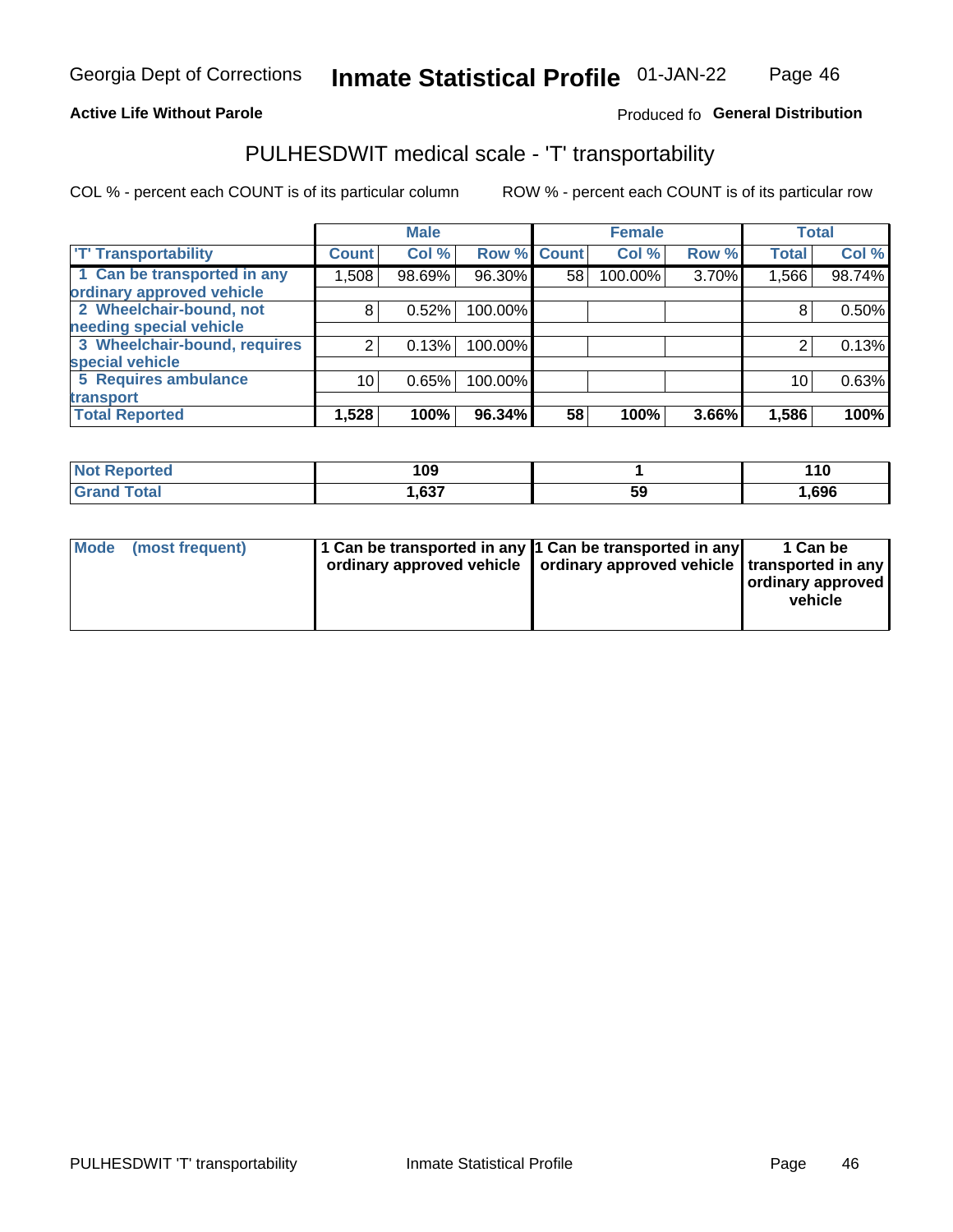#### Inmate Statistical Profile 01-JAN-22 Page 47

#### **Active Life Without Parole**

## **Produced for General Distribution**

## Number of prior Georgia incarcerations

COL % - percent each COUNT is of its particular column

|                                       |       | <b>Male</b> |             |    | <b>Female</b> |       |       | <b>Total</b> |
|---------------------------------------|-------|-------------|-------------|----|---------------|-------|-------|--------------|
| <b>Num of Prior GA Incarcerations</b> | Count | Col %       | Row % Count |    | Col %         | Row % | Total | Col %        |
|                                       | 844   | 51.56%      | 94.73%      | 47 | 79.66%        | 5.27% | 891   | 52.54%       |
|                                       | 319   | 19.49%      | $97.85\%$   |    | 11.86%        | 2.15% | 326   | 19.22%       |
|                                       | 197   | 12.03%      | 98.99%      | 2  | 3.39%         | 1.01% | 199   | 11.73%       |
| 3                                     | 130   | 7.94%       | 98.48%      | 2  | 3.39%         | 1.52% | 132   | 7.78%        |
| 4                                     | 69    | 4.22%       | 100.00%     |    |               |       | 69    | 4.07%        |
| 5                                     | 42    | 2.57%       | 100.00%     |    |               |       | 42    | 2.48%        |
| <b>More Than 5</b>                    | 36    | 2.20%       | $97.30\%$   |    | 1.69%         | 2.70% | 37    | 2.18%        |
| <b>Total Reported</b>                 | 1,637 | 100%        | 96.52%      | 59 | 100%          | 3.48% | 1,696 | 100%         |

| ortea                                     |  |   |      |
|-------------------------------------------|--|---|------|
| $\sim$<br><b>otal</b><br>$\mathbf{v}$ and |  | v | ,696 |

| Mean (average)       | 1 1 J | 1.09 |
|----------------------|-------|------|
| Median (middle)      |       |      |
| Mode (most frequent) |       |      |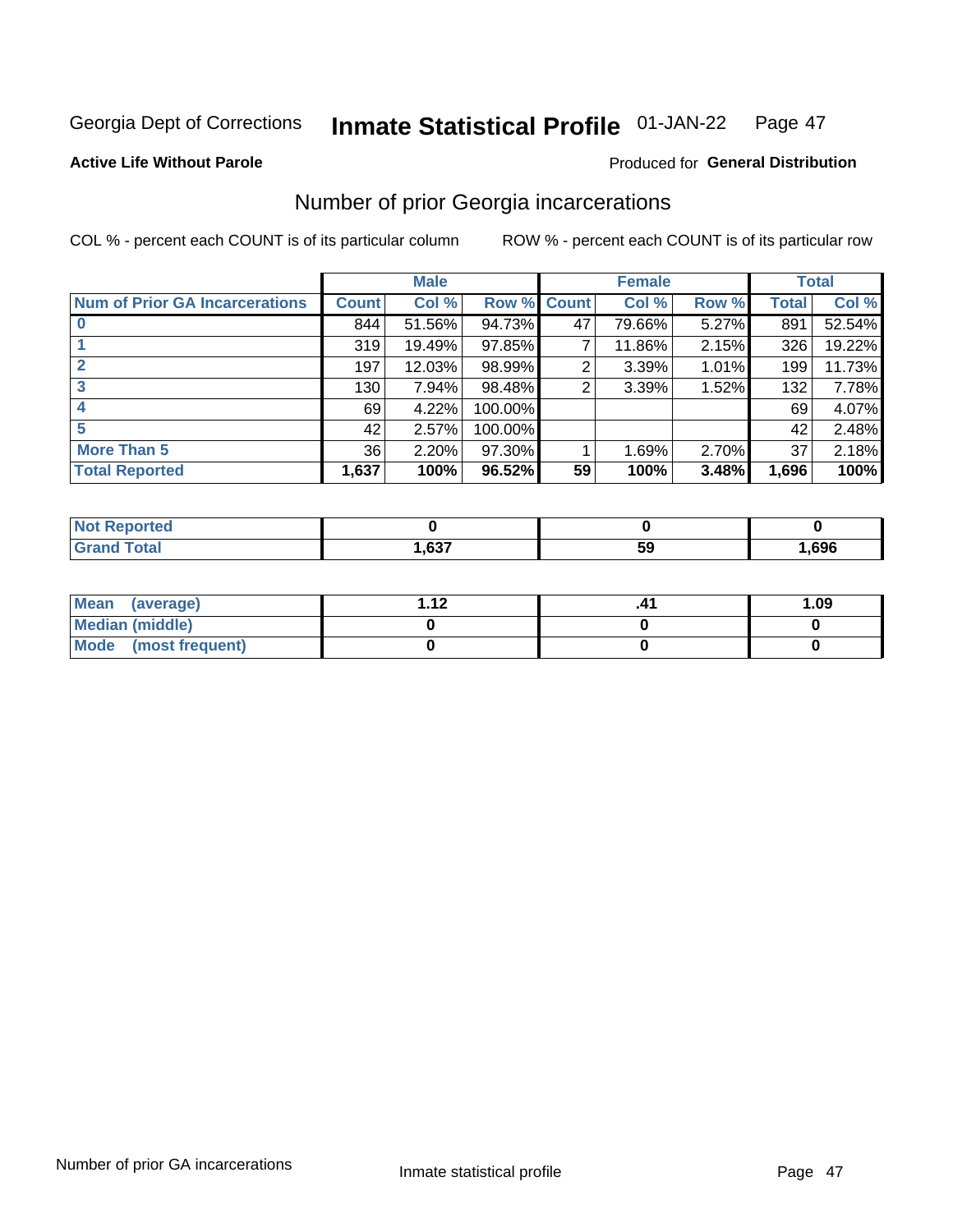#### Inmate Statistical Profile 01-JAN-22 Page 48

**Active Life Without Parole** 

Produced for General Distribution

## Prison sentence in years

COL % - percent each COUNT is of its particular column

ROW % - percent each COUNT is of its particular row

|                                 | <b>Male</b> |            |                    | <b>Female</b> |         |          | Total |         |
|---------------------------------|-------------|------------|--------------------|---------------|---------|----------|-------|---------|
| <b>Prison Sentence In Years</b> | Count l     | Col %      | <b>Row % Count</b> |               | Col %   | Row %    | Total | Col %   |
| <b>Life Without Parole</b>      | .637        | $100.00\%$ | $96.52\%$          | 59            | 100.00% | $3.48\%$ | 1,696 | 100.00% |
| <b>Total Reported</b>           | 1,637       | 100%       | 96.52%             | 59            | $100\%$ | $3.48\%$ | 1,696 | 100%    |

| <b>Reported</b> |      |    |      |
|-----------------|------|----|------|
|                 | ,637 | 59 | 696, |

#### **Determinate (numeric) sentences only**

| <b>Mean</b><br>(average) |  |  |
|--------------------------|--|--|
|--------------------------|--|--|

All sentences (including determinate), with life, life without parole, and death sentences figured at 45 years

| Me<br>.<br> | -- | -- |  |
|-------------|----|----|--|
|             |    |    |  |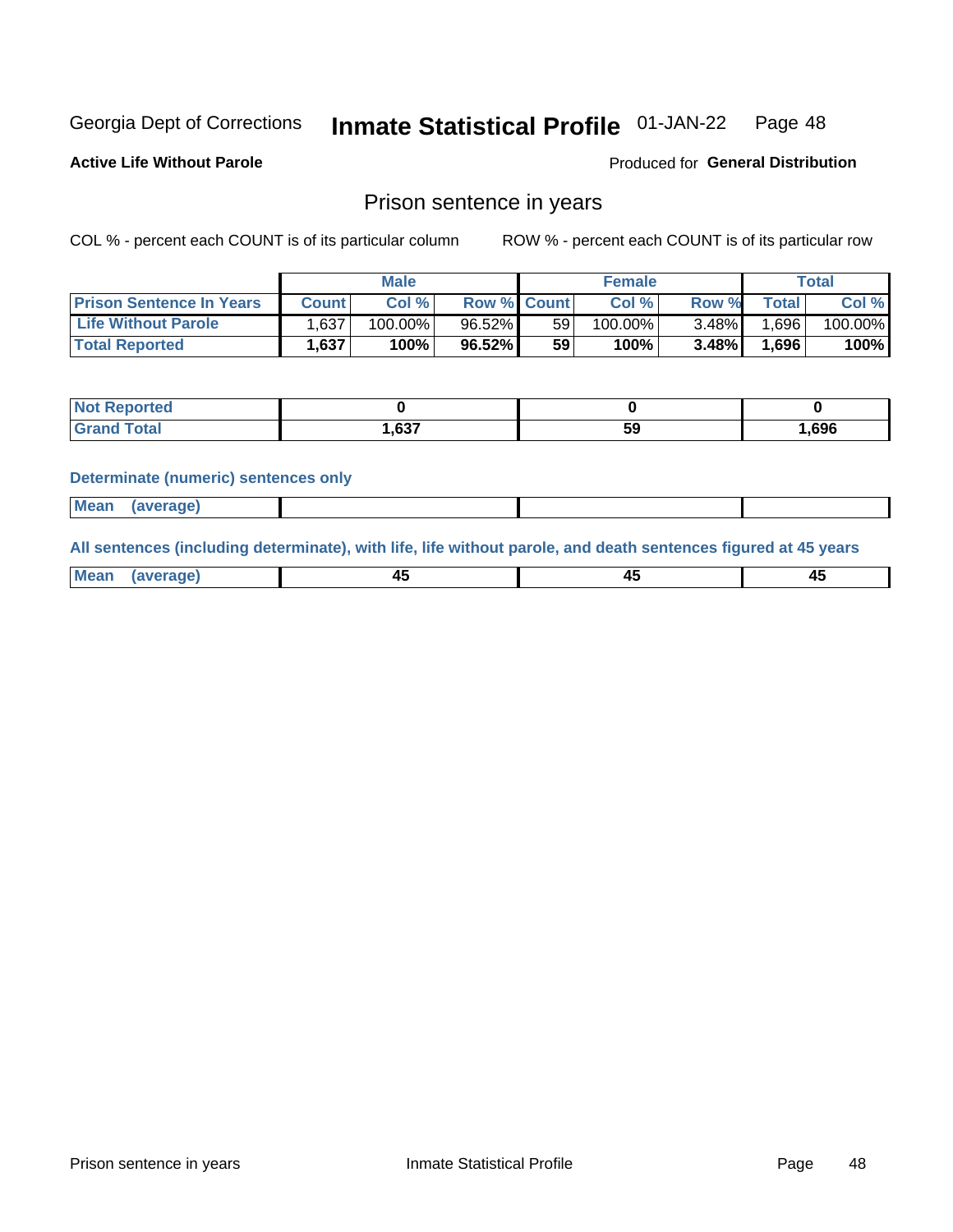#### Georgia Dept of Corrections Inmate Statistical Profile 01-JAN-22 Page 49

#### **Active Life Without Parole**

### Produced for General Distribution

## Primary offense, broken out into felonies vs misdemeanors

COL % - percent each COUNT is of its particular column

|                                  | <b>Male</b>  |            |                    | <b>Female</b> |            |          | Total        |         |
|----------------------------------|--------------|------------|--------------------|---------------|------------|----------|--------------|---------|
| <b>Felonies and Misdemeanors</b> | <b>Count</b> | Col%       | <b>Row % Count</b> |               | Col%       | Row %    | <b>Total</b> | Col %   |
| <b>Felonies</b>                  | 1,631        | $100.00\%$ | $96.62\%$          | 57            | $100.00\%$ | $3.38\%$ | 1,688        | 100.00% |
| <b>Total Reported</b>            | .631         | 100%       | 96.62%             | 57            | 100%       | 3.38%    | .688         | 100%    |

| <b>Not Reported</b>   |      |      |      |
|-----------------------|------|------|------|
| ™otal<br><b>Grand</b> | ,637 | ,633 | .696 |

| <b>Mode</b><br>frequent)<br>nies<br>≧ (most tr.<br>. | onies<br>. | lonies<br>ею<br>____ |
|------------------------------------------------------|------------|----------------------|
|------------------------------------------------------|------------|----------------------|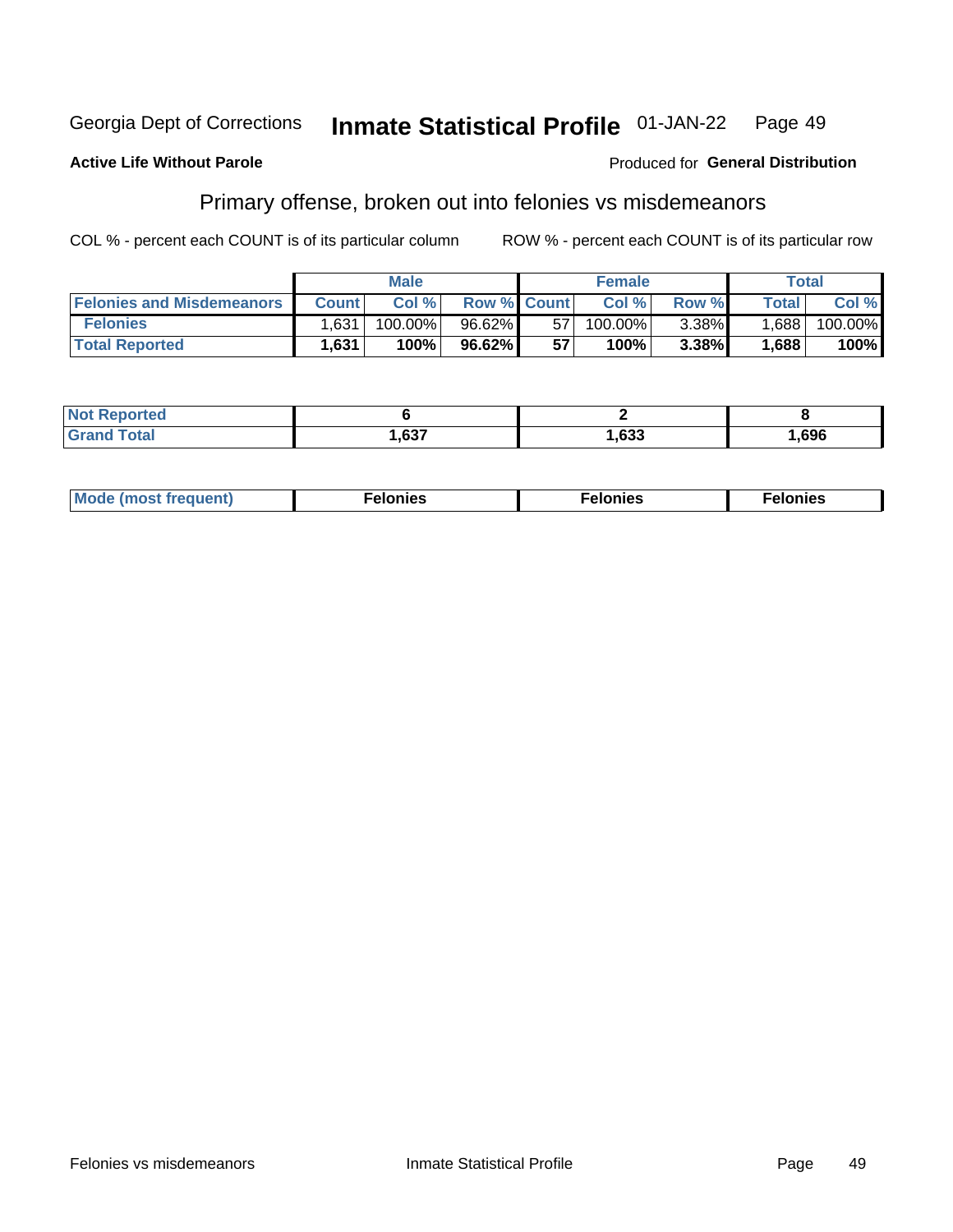#### Inmate Statistical Profile 01-JAN-22 Page 50

### **Active Life Without Parole**

### Produced for General Distribution

## Primary offense, broken out into six broad crime categories

COL % - percent each COUNT is of its particular column

|                         | <b>Male</b>  |        |                    | <b>Female</b> |        |       | Total        |         |
|-------------------------|--------------|--------|--------------------|---------------|--------|-------|--------------|---------|
| <b>Crime Categories</b> | <b>Count</b> | Col%   | <b>Row % Count</b> |               | Col %  | Row % | <b>Total</b> | Col %   |
| <b>Violent</b>          | $.428+$      | 87.23% | 96.10%             | 58            | 98.31% | 3.90% | 1,486        | 87.62%  |
| <b>Sex Crime</b>        | 203          | 12.40% | 99.51%             |               | 1.69%  | .49%  | 204          | 12.03%  |
| <b>Drug</b>             | 6            | .37%   | 100.00%            |               | .00%   |       | 6            | $.35\%$ |
| <b>Total Reported</b>   | 1,637        | 100%   | 96.52%             | 59            | 100%   | 3.48% | 1,696        | $100\%$ |

| .      |         |    |      |
|--------|---------|----|------|
| -      | 627     | 50 | .696 |
| ______ | ו כס. ו | -  |      |

| Mo<br>quenti | .<br>iolent<br>ΊΙ. | --<br>olent | .<br>'ent |
|--------------|--------------------|-------------|-----------|
|              |                    |             |           |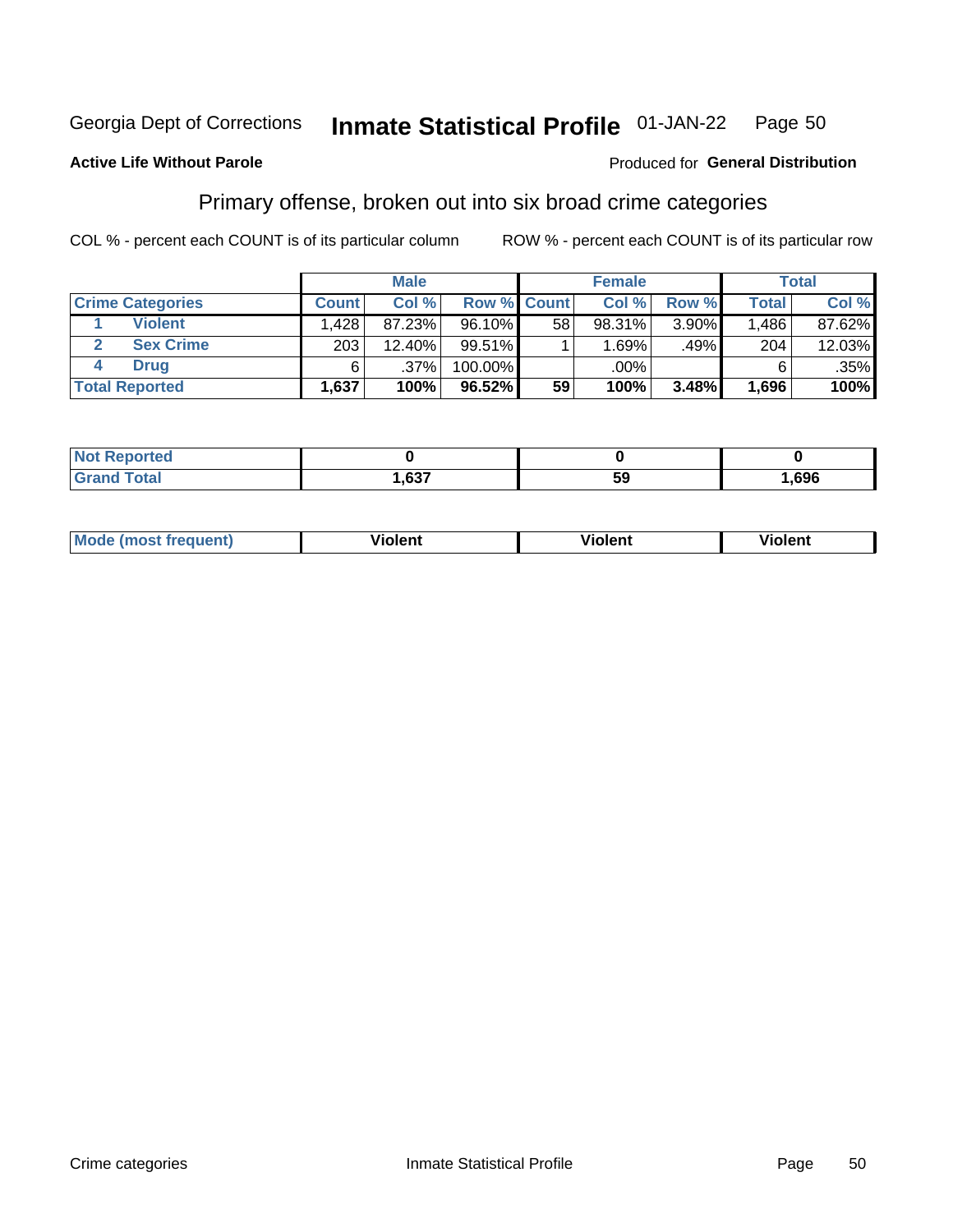#### **Inmate Statistical Profile 01-JAN-22** Page 51

#### **Active Life Without Parole**

### **Produced for General Distribution**

## Primary offense, detailed offense code

COL % - percent each COUNT is of its particular column

|                                         |              | <b>Male</b>                |         |              | <b>Female</b> |        |              | <b>Total</b> |
|-----------------------------------------|--------------|----------------------------|---------|--------------|---------------|--------|--------------|--------------|
| <b>Primary Offense</b>                  | <b>Count</b> | $\overline{\text{Col }^9}$ | Row %   | <b>Count</b> | Col %         | Row %  | <b>Total</b> | Col %        |
| <b>Agg Sex Battery Atmpt (2099)</b>     |              | .06%                       | 100.00% |              |               |        | 1            | .06%         |
| <b>Aggrav Assault (1302)</b>            | 3            | .18%                       | 75.00%  | 1            | 1.69%         | 25.00% | 4            | .24%         |
| <b>Aggrav Battery (1305)</b>            |              | .06%                       | 100.00% |              |               |        |              | .06%         |
| <b>Aggrav Child Molestation (2021)</b>  | 25           | 1.53%                      | 100.00% |              |               |        | 25           | 1.47%        |
| <b>Aggrav Sexual Battery (2009)</b>     |              | .43%                       | 100.00% |              |               |        | 7            | .41%         |
| <b>Aggrav Sodomy (2003)</b>             | 12           | .73%                       | 100.00% |              |               |        | 12           | .71%         |
| <b>Armed Robbery (1902)</b>             | 158          | 9.65%                      | 99.37%  | 1            | 1.69%         | .63%   | 159          | 9.38%        |
| <b>Child Molestation (2019)</b>         | 5            | .31%                       | 100.00% |              |               |        | 5            | .29%         |
| <b>False Imprisonment (1308)</b>        |              | .06%                       | 100.00% |              |               |        |              | .06%         |
| <b>Hijacking Motor Vehicle (1911)</b>   |              | .06%                       | 100.00% |              |               |        |              | .06%         |
| Kidnapping (1311)                       | 94           | 5.74%                      | 100.00% |              |               |        | 94           | 5.54%        |
| <b>Murder (1101)</b>                    | 1,167        | 71.29%                     | 95.42%  | 56           | 94.92%        | 4.58%  | 1,223        | 72.11%       |
| <b>Poss Of Firearm Dur Crime</b>        | 2            | .12%                       | 100.00% |              |               |        | 2            | .12%         |
| (2910)                                  |              |                            |         |              |               |        |              |              |
| Rape (2001)                             | 153          | 9.35%                      | 99.35%  |              | 1.69%         | .65%   | 154          | 9.08%        |
| S/D Cocaine (4021)                      |              | .06%                       | 100.00% |              |               |        |              | .06%         |
| S/D Cont Sub Public (4017)              |              | .06%                       | 100.00% |              |               |        |              | .06%         |
| S/D Cont Sub School (4018)              |              | .06%                       | 100.00% |              |               |        | 1            | .06%         |
| <b>Traf Cocaine 401+ Gm (4103)</b>      |              | .06%                       | 100.00% |              |               |        | 1            | .06%         |
| <b>Traf Methamph 28-199 Gm</b>          |              | .06%                       | 100.00% |              |               |        | 1            | .06%         |
| (4140)                                  |              |                            |         |              |               |        |              |              |
| Traf Narcotic 29+ Gm (4113)             |              | .06%                       | 100.00% |              |               |        |              | .06%         |
| <b>Traffick Sexual Servitude (1331)</b> |              | .06%                       | 100.00% |              |               |        |              | .06%         |
| <b>Total Rported</b>                    | 1,637        | 100%                       | 96.52%  | 59           | 100%          | 3.48%  | 1,696        | 100%         |

| <b>Not</b><br><b>orted</b><br>мени |                |          |      |
|------------------------------------|----------------|----------|------|
| <b>Total</b>                       | 627<br>/ 30, ا | --<br>59 | ,696 |

| Mode (most frequent) | 1101 Murder | 1101 Murder | 1101 Murder |
|----------------------|-------------|-------------|-------------|
|----------------------|-------------|-------------|-------------|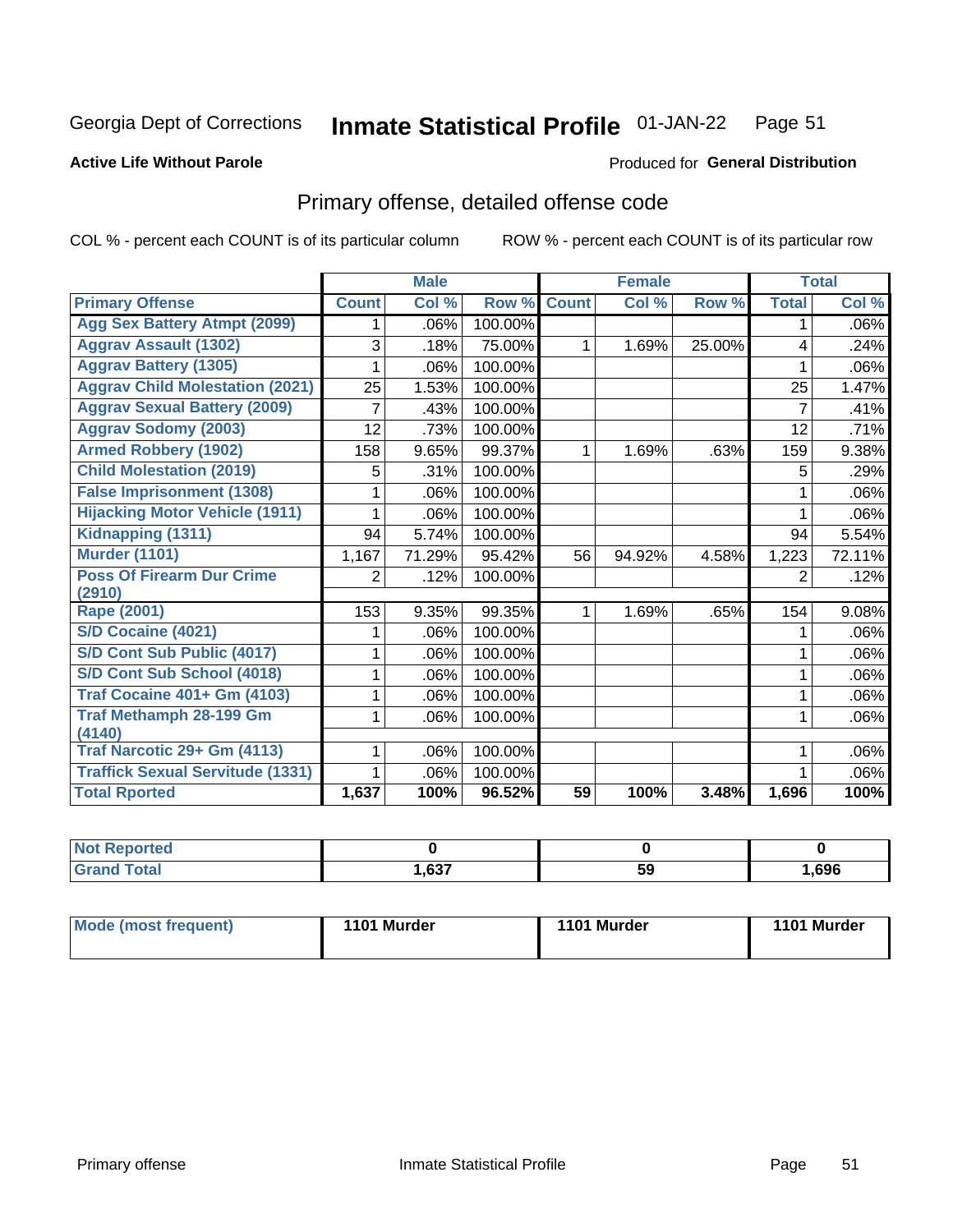#### **Inmate Statistical Profile 01-JAN-22** Page 52

**Active Life Without Parole** 

Produced for General Distribution

## County of conviction of primary offense

COL % - percent each COUNT is of its particular column

|                                |                | <b>Male</b> |         |                | <b>Female</b> |        |                | <b>Total</b> |
|--------------------------------|----------------|-------------|---------|----------------|---------------|--------|----------------|--------------|
| <b>County of Conviction</b>    | <b>Count</b>   | Col %       | Row %   | <b>Count</b>   | Col %         | Row %  | <b>Total</b>   | Col %        |
| 000<br><b>Unknown</b>          | 6              | .37%        | 75.00%  | $\overline{2}$ | 3.39%         | 25.00% | 8              | .47%         |
| <b>Appling County</b><br>001   | 4              | .24%        | 100.00% |                |               |        | 4              | .24%         |
| <b>Atkinson County</b><br>002  | 3              | .18%        | 100.00% |                |               |        | 3              | .18%         |
| <b>Bacon County</b><br>003     | 4              | .24%        | 100.00% |                |               |        | 4              | .24%         |
| <b>Baker County</b><br>004     | $\mathbf{1}$   | .06%        | 100.00% |                |               |        | 1              | .06%         |
| <b>Baldwin County</b><br>005   | 6              | .37%        | 100.00% |                |               |        | 6              | .35%         |
| <b>Banks County</b><br>006     | 3              | .18%        | 100.00% |                |               |        | 3              | .18%         |
| <b>Barrow County</b><br>007    | $\overline{7}$ | .43%        | 100.00% |                |               |        | $\overline{7}$ | .41%         |
| <b>Bartow County</b><br>008    | 10             | .61%        | 90.91%  | 1              | 1.69%         | 9.09%  | 11             | .65%         |
| <b>Ben Hill County</b><br>009  | 8              | .49%        | 100.00% |                |               |        | 8              | .47%         |
| <b>Berrien County</b><br>010   | 4              | .24%        | 100.00% |                |               |        | 4              | .24%         |
| <b>Bibb County</b><br>011      | 46             | 2.81%       | 95.83%  | $\overline{2}$ | 3.39%         | 4.17%  | 48             | 2.83%        |
| <b>Bleckley County</b><br>012  | $\mathbf{1}$   | .06%        | 100.00% |                |               |        | $\mathbf{1}$   | .06%         |
| <b>Brantley County</b><br>013  | $\overline{2}$ | .12%        | 100.00% |                |               |        | $\overline{2}$ | .12%         |
| <b>Brooks County</b><br>014    | $\overline{2}$ | .12%        | 100.00% |                |               |        | $\overline{2}$ | .12%         |
| <b>Bryan County</b><br>015     | $\mathbf{1}$   | .06%        | 100.00% |                |               |        | $\mathbf{1}$   | .06%         |
| <b>Bulloch County</b><br>016   | 8              | .49%        | 88.89%  | 1              | 1.69%         | 11.11% | 9              | .53%         |
| <b>Burke County</b><br>017     | 13             | .79%        | 100.00% |                |               |        | 13             | .77%         |
| <b>Butts County</b><br>018     | 3              | .18%        | 100.00% |                |               |        | 3              | .18%         |
| <b>Calhoun County</b><br>019   | 3              | .18%        | 100.00% |                |               |        | $\overline{3}$ | .18%         |
| <b>Camden County</b><br>020    | $\overline{7}$ | .43%        | 100.00% |                |               |        | $\overline{7}$ | .41%         |
| <b>Candler County</b><br>021   | 4              | .24%        | 100.00% |                |               |        | 4              | .24%         |
| <b>Carroll County</b><br>022   | 5              | .31%        | 100.00% |                |               |        | 5              | .29%         |
| <b>Catoosa County</b><br>023   | 4              | .24%        | 80.00%  | 1              | 1.69%         | 20.00% | 5              | .29%         |
| <b>Chatham County</b><br>025   | 70             | 4.28%       | 97.22%  | $\overline{2}$ | 3.39%         | 2.78%  | 72             | 4.25%        |
| <b>Chattooga County</b><br>027 | 3              | .18%        | 100.00% |                |               |        | 3              | .18%         |
| <b>Cherokee County</b><br>028  | 10             | .61%        | 100.00% |                |               |        | 10             | .59%         |
| <b>Clarke County</b><br>029    | 24             | 1.47%       | 100.00% |                |               |        | 24             | 1.42%        |
| <b>Clay County</b><br>030      | $\mathbf{1}$   | .06%        | 100.00% |                |               |        | $\mathbf{1}$   | .06%         |
| <b>Clayton County</b><br>031   | 74             | 4.52%       | 93.67%  | 5              | 8.47%         | 6.33%  | 79             | 4.66%        |
| <b>Clinch County</b><br>032    | 1              | .06%        | 100.00% |                |               |        | 1              | .06%         |
| 033<br><b>Cobb County</b>      | 73             | 4.46%       | 97.33%  | 2              | 3.39%         | 2.67%  | 75             | 4.42%        |
| <b>Coffee County</b><br>034    | 14             | .86%        | 87.50%  | $\overline{2}$ | 3.39%         | 12.50% | 16             | .94%         |
| <b>Colquitt County</b><br>035  | $\mathfrak{S}$ | .18%        | 100.00% |                |               |        | 3              | .18%         |
| <b>Columbia County</b><br>036  | 10             | .61%        | 83.33%  | $\overline{2}$ | 3.39%         | 16.67% | 12             | .71%         |
| <b>Cook County</b><br>037      | 5              | .31%        | 100.00% |                |               |        | 5              | .29%         |
| <b>Coweta County</b><br>038    | 9              | .55%        | 100.00% |                |               |        | 9              | .53%         |
| <b>Crisp County</b><br>040     | 8              | .49%        | 100.00% |                |               |        | 8              | .47%         |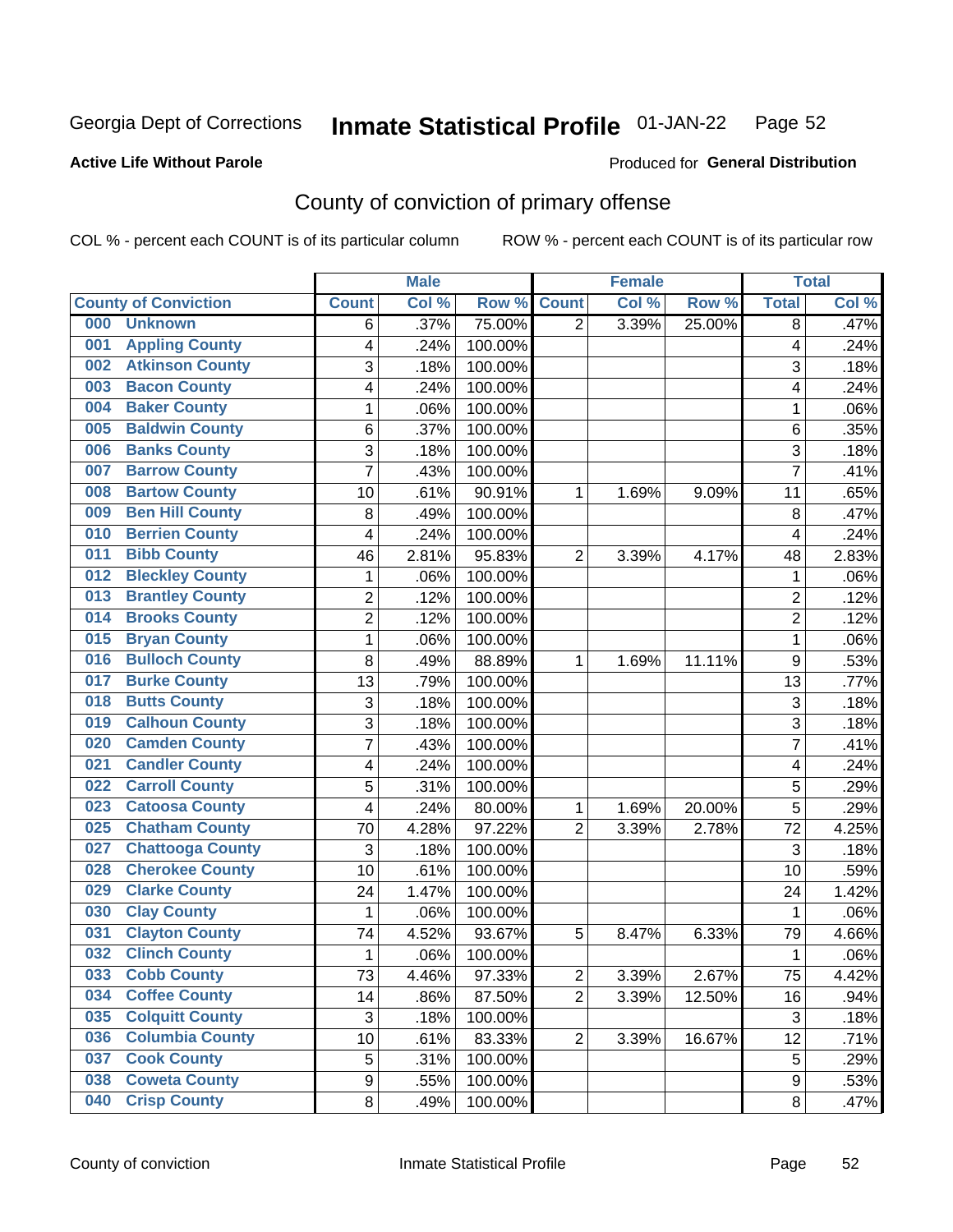#### **Inmate Statistical Profile 01-JAN-22** Page 53

### **Active Life Without Parole**

## Produced for General Distribution

## County of conviction of primary offense

COL % - percent each COUNT is of its particular column

|     |                             |                         | <b>Male</b> |         |                | <b>Female</b> |           |                  | <b>Total</b> |
|-----|-----------------------------|-------------------------|-------------|---------|----------------|---------------|-----------|------------------|--------------|
|     | <b>County of Conviction</b> | <b>Count</b>            | Col %       | Row %   | <b>Count</b>   | Col %         | Row %     | <b>Total</b>     | Col %        |
| 041 | <b>Dade County</b>          | 1                       | .06%        | 100.00% |                |               |           | 1                | .06%         |
| 042 | <b>Dawson County</b>        | 3                       | .18%        | 100.00% |                |               |           | $\overline{3}$   | .18%         |
| 043 | <b>Decatur County</b>       | $\overline{6}$          | .37%        | 100.00% |                |               |           | $6\phantom{1}$   | .35%         |
| 044 | <b>Dekalb County</b>        | 143                     | 8.74%       | 97.28%  | 4              | 6.78%         | 2.72%     | 147              | 8.67%        |
| 045 | <b>Dodge County</b>         | 1                       | .06%        | 100.00% |                |               |           | 1                | .06%         |
| 046 | <b>Dooly County</b>         | $\overline{3}$          | .18%        | 100.00% |                |               |           | $\overline{3}$   | .18%         |
| 047 | <b>Dougherty County</b>     | 33                      | 2.02%       | 97.06%  | 1              | 1.69%         | 2.94%     | 34               | 2.00%        |
| 048 | <b>Douglas County</b>       | 38                      | 2.32%       | 95.00%  | $\overline{2}$ | 3.39%         | 5.00%     | 40               | 2.36%        |
| 049 | <b>Early County</b>         | $\overline{c}$          | .12%        | 100.00% |                |               |           | $\overline{2}$   | .12%         |
| 051 | <b>Effingham County</b>     | 8                       | .49%        | 88.89%  | 1              | 1.69%         | 11.11%    | $\boldsymbol{9}$ | .53%         |
| 052 | <b>Elbert County</b>        | $\overline{3}$          | .18%        | 75.00%  | 1              | 1.69%         | 25.00%    | 4                | .24%         |
| 053 | <b>Emanuel County</b>       | 14                      | .86%        | 100.00% |                |               |           | 14               | .83%         |
| 056 | <b>Fayette County</b>       | 10                      | .61%        | 100.00% |                |               |           | 10               | .59%         |
| 057 | <b>Floyd County</b>         | 35                      | 2.14%       | 97.22%  | 1              | 1.69%         | 2.78%     | 36               | 2.12%        |
| 058 | <b>Forsyth County</b>       | $\overline{\mathbf{4}}$ | .24%        | 80.00%  | 1              | 1.69%         | 20.00%    | 5                | .29%         |
| 059 | <b>Franklin County</b>      | 6                       | .37%        | 85.71%  | 1              | 1.69%         | 14.29%    | $\overline{7}$   | .41%         |
| 060 | <b>Fulton County</b>        | 221                     | 13.50%      | 98.66%  | 3              | 5.08%         | 1.34%     | 224              | 13.21%       |
| 061 | <b>Gilmer County</b>        | $\overline{c}$          | .12%        | 100.00% |                |               |           | $\overline{2}$   | .12%         |
| 063 | <b>Glynn County</b>         | 21                      | 1.28%       | 100.00% |                |               |           | 21               | 1.24%        |
| 064 | <b>Gordon County</b>        | 9                       | .55%        | 100.00% |                |               |           | $\boldsymbol{9}$ | .53%         |
| 065 | <b>Grady County</b>         | 3                       | .18%        | 100.00% |                |               |           | 3                | .18%         |
| 066 | <b>Greene County</b>        | $\overline{2}$          | .12%        | 100.00% |                |               |           | $\overline{2}$   | .12%         |
| 067 | <b>Gwinnett County</b>      | $\overline{72}$         | 4.40%       | 94.74%  | 4              | 6.78%         | 5.26%     | 76               | 4.48%        |
| 068 | <b>Habersham County</b>     | $\overline{\mathbf{4}}$ | .24%        | 80.00%  | 1              | 1.69%         | 20.00%    | 5                | .29%         |
| 069 | <b>Hall County</b>          | 24                      | 1.47%       | 82.76%  | 5              | 8.47%         | 17.24%    | 29               | 1.71%        |
| 070 | <b>Hancock County</b>       | 5                       | .31%        | 100.00% |                |               |           | 5                | .29%         |
| 071 | <b>Haralson County</b>      | $\,6$                   | .37%        | 100.00% |                |               |           | $\,6\,$          | .35%         |
| 072 | <b>Harris County</b>        | $\overline{c}$          | .12%        | 100.00% |                |               |           | $\overline{2}$   | .12%         |
| 073 | <b>Hart County</b>          | 3                       | .18%        | 100.00% |                |               |           | 3                | .18%         |
| 075 | <b>Henry County</b>         | 19                      | 1.16%       | 95.00%  | 1              | 1.69%         | 5.00%     | 20               | 1.18%        |
| 076 | <b>Houston County</b>       | 27                      | 1.65%       | 100.00% |                |               |           | 27               | 1.59%        |
| 078 | <b>Jackson County</b>       | 12                      | .73%        | 100.00% |                |               |           | 12               | .71%         |
| 079 | <b>Jasper County</b>        | 1                       | .06%        | 100.00% |                |               |           | $\mathbf 1$      | .06%         |
| 080 | <b>Jeff Davis County</b>    | 1                       | .06%        | 100.00% |                |               |           | 1                | .06%         |
| 081 | <b>Jefferson County</b>     | 6                       | .37%        | 100.00% |                |               |           | $6\phantom{a}$   | .35%         |
| 082 | <b>Jenkins County</b>       | 3                       | .18%        | 100.00% |                |               |           | 3                | .18%         |
| 083 | <b>Johnson County</b>       | 1                       | .06%        | 100.00% |                |               |           | $\mathbf 1$      | .06%         |
| 084 | <b>Jones County</b>         | $\mathbf 1$             | .06%        | 50.00%  | 1              | 1.69%         | $50.00\%$ | $\overline{2}$   | .12%         |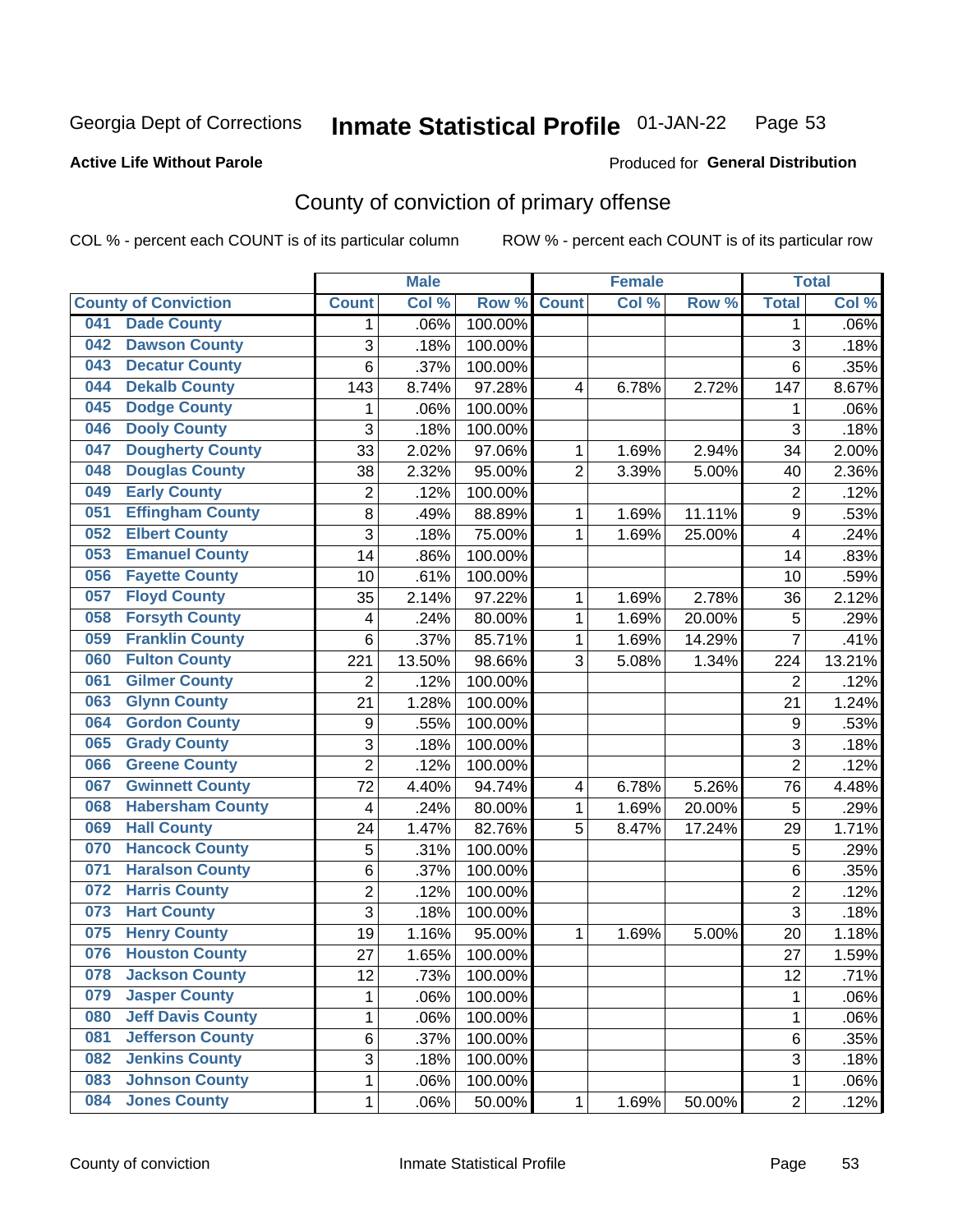#### **Inmate Statistical Profile 01-JAN-22** Page 54

**Active Life Without Parole** 

**Produced for General Distribution** 

## County of conviction of primary offense

COL % - percent each COUNT is of its particular column

|                                        |              |                 | <b>Male</b> |         |                | <b>Female</b> |        | <b>Total</b>    |         |
|----------------------------------------|--------------|-----------------|-------------|---------|----------------|---------------|--------|-----------------|---------|
| <b>County of Conviction</b>            | <b>Count</b> |                 | Col %       | Row %   | <b>Count</b>   | Col %         | Row %  | <b>Total</b>    | Col %   |
| <b>Lamar County</b><br>085             |              | 1               | .06%        | 100.00% |                |               |        | 1               | $.06\%$ |
| <b>Lanier County</b><br>086            |              | $\overline{2}$  | .12%        | 100.00% |                |               |        | $\overline{2}$  | .12%    |
| <b>Laurens County</b><br>087           |              | 4               | .24%        | 100.00% |                |               |        | 4               | .24%    |
| <b>Lee County</b><br>088               |              | 4               | .24%        | 100.00% |                |               |        | 4               | .24%    |
| <b>Liberty County</b><br>089           |              | 6               | .37%        | 100.00% |                |               |        | 6               | .35%    |
| <b>Long County</b><br>091              |              | 5               | .31%        | 100.00% |                |               |        | 5               | .29%    |
| <b>Lowndes County</b><br>092           |              | 9               | .55%        | 100.00% |                |               |        | 9               | .53%    |
| <b>Lumpkin County</b><br>093           |              | 1               | .06%        | 100.00% |                |               |        | 1               | .06%    |
| <b>Madison County</b><br>095           |              | 3               | .18%        | 100.00% |                |               |        | 3               | .18%    |
| <b>Marion County</b><br>096            |              | 1               | .06%        | 100.00% |                |               |        | 1               | .06%    |
| <b>Mcduffie County</b><br>097          |              | 3               | .18%        | 100.00% |                |               |        | 3               | .18%    |
| <b>Meriwether County</b><br>099        |              | $\overline{2}$  | .12%        | 100.00% |                |               |        | $\overline{2}$  | .12%    |
| <b>Miller County</b><br>100            |              | 1               | .06%        | 100.00% |                |               |        | 1               | .06%    |
| <b>Mitchell County</b><br>101          |              | 4               | .24%        | 100.00% |                |               |        | 4               | .24%    |
| <b>Monroe County</b><br>102            |              | 7               | .43%        | 100.00% |                |               |        | $\overline{7}$  | .41%    |
| <b>Morgan County</b><br>104            |              | $\overline{2}$  | .12%        | 100.00% |                |               |        | $\overline{2}$  | .12%    |
| <b>Murray County</b><br>105            |              | 5               | .31%        | 100.00% |                |               |        | 5               | .29%    |
| <b>Muscogee County</b><br>106          |              | 50              | 3.05%       | 98.04%  | 1              | 1.69%         | 1.96%  | 51              | 3.01%   |
| <b>Newton County</b><br>107            |              | 17              | 1.04%       | 89.47%  | $\overline{2}$ | 3.39%         | 10.53% | 19              | 1.12%   |
| <b>Oconee County</b><br>108            |              | 1               | .06%        | 100.00% |                |               |        | 1               | .06%    |
| <b>Oglethorpe County</b><br>109        |              | 1               | .06%        | 100.00% |                |               |        | 1               | .06%    |
| <b>Paulding County</b><br>110          |              | 6               | .37%        | 100.00% |                |               |        | 6               | .35%    |
| <b>Peach County</b><br>111             |              | 4               | .24%        | 100.00% |                |               |        | 4               | .24%    |
| <b>Pickens County</b><br>112           |              | $\overline{2}$  | .12%        | 100.00% |                |               |        | $\overline{2}$  | .12%    |
| <b>Pierce County</b><br>113            |              | 2               | .12%        | 100.00% |                |               |        | 2               | .12%    |
| <b>Pike County</b><br>$\overline{114}$ |              | $\overline{2}$  | .12%        | 66.67%  | 1              | 1.69%         | 33.33% | 3               | .18%    |
| <b>Polk County</b><br>$\overline{115}$ |              | 6               | .37%        | 100.00% |                |               |        | 6               | .35%    |
| <b>Pulaski County</b><br>116           |              | 1               | .06%        | 100.00% |                |               |        | 1               | .06%    |
| <b>Putnam County</b><br>117            |              | 8               | .49%        | 100.00% |                |               |        | 8               | .47%    |
| <b>Rabun County</b><br>119             |              | 1               | .06%        | 100.00% |                |               |        | 1               | .06%    |
| <b>Randolph County</b><br>120          |              | $\overline{2}$  | .12%        | 100.00% |                |               |        | 2               | .12%    |
| <b>121 Richmond County</b>             |              | $\overline{78}$ | 4.76%       | 96.30%  | З              | 5.08%         | 3.70%  | $\overline{81}$ | 4.78%   |
| <b>Rockdale County</b><br>122          |              | 10              | .61%        | 100.00% |                |               |        | 10              | .59%    |
| $125$<br><b>Seminole County</b>        |              | $\overline{2}$  | .12%        | 100.00% |                |               |        | $\overline{2}$  | .12%    |
| <b>Spalding County</b><br>126          |              | 14              | .86%        | 100.00% |                |               |        | 14              | .83%    |
| <b>Stephens County</b><br>127          |              | 3               | .18%        | 100.00% |                |               |        | 3               | .18%    |
| <b>Sumter County</b><br>129            |              | 7               | .43%        | 100.00% |                |               |        | $\overline{7}$  | .41%    |
| <b>Taliaferro County</b><br>131        |              | 1               | .06%        | 100.00% |                |               |        | 1               | .06%    |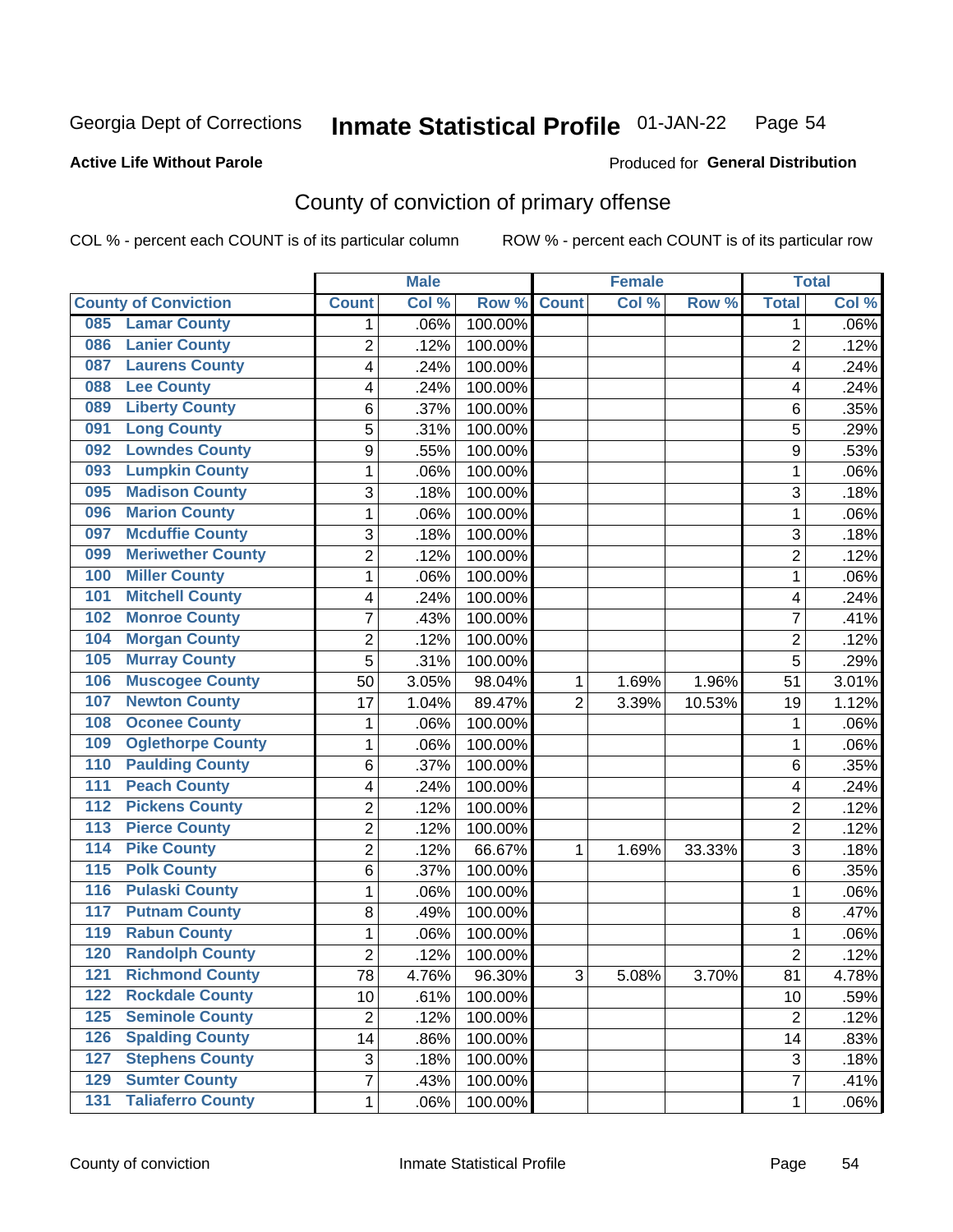#### **Inmate Statistical Profile 01-JAN-22** Page 55

**Produced for General Distribution** 

#### **Active Life Without Parole**

## County of conviction of primary offense

COL % - percent each COUNT is of its particular column

|                                 |                | <b>Male</b> |         |                 | <b>Female</b>             |        |                | <b>Total</b> |
|---------------------------------|----------------|-------------|---------|-----------------|---------------------------|--------|----------------|--------------|
| <b>County of Conviction</b>     | <b>Count</b>   | Col %       | Row %   | <b>Count</b>    | $\overline{\text{Col 9}}$ | Row %  | <b>Total</b>   | Col %        |
| <b>Tattnall County</b><br>132   | $\overline{2}$ | .12%        | 66.67%  | 1               | 1.69%                     | 33.33% | 3              | .18%         |
| <b>Taylor County</b><br>133     | $\overline{2}$ | .12%        | 100.00% |                 |                           |        | $\overline{2}$ | .12%         |
| <b>Terrell County</b><br>135    | 3              | .18%        | 100.00% |                 |                           |        | 3              | .18%         |
| <b>Thomas County</b><br>136     | 6              | .37%        | 100.00% |                 |                           |        | 6              | .35%         |
| <b>Tift County</b><br>137       | 10             | .61%        | 100.00% |                 |                           |        | 10             | .59%         |
| <b>Toombs County</b><br>138     | 11             | .67%        | 100.00% |                 |                           |        | 11             | .65%         |
| <b>Towns County</b><br>139      |                | .06%        | 100.00% |                 |                           |        | 1              | .06%         |
| <b>Treutlen County</b><br>140   | 5              | .31%        | 100.00% |                 |                           |        | 5              | .29%         |
| <b>Troup County</b><br>141      | 10             | .61%        | 90.91%  | 1               | 1.69%                     | 9.09%  | 11             | .65%         |
| <b>Turner County</b><br>142     | $\overline{2}$ | .12%        | 100.00% |                 |                           |        | $\overline{2}$ | .12%         |
| <b>Twiggs County</b><br>143     |                | .06%        | 100.00% |                 |                           |        | 1              | .06%         |
| <b>Upson County</b><br>145      | 5              | .31%        | 100.00% |                 |                           |        | 5              | .29%         |
| <b>Walker County</b><br>146     | 10             | .61%        | 90.91%  | 1               | 1.69%                     | 9.09%  | 11             | .65%         |
| <b>Walton County</b><br>147     | 22             | 1.34%       | 100.00% |                 |                           |        | 22             | 1.30%        |
| <b>Ware County</b><br>148       | 17             | 1.04%       | 100.00% |                 |                           |        | 17             | 1.00%        |
| <b>Warren County</b><br>149     | 3              | .18%        | 75.00%  | 1               | 1.69%                     | 25.00% | 4              | .24%         |
| <b>Washington County</b><br>150 | 4              | .24%        | 100.00% |                 |                           |        | 4              | .24%         |
| <b>Wayne County</b><br>151      | 12             | .73%        | 100.00% |                 |                           |        | 12             | .71%         |
| <b>White County</b><br>154      | 1              | .06%        | 100.00% |                 |                           |        | 1              | .06%         |
| <b>Whitfield County</b><br>155  | 14             | .86%        | 93.33%  | 1               | 1.69%                     | 6.67%  | 15             | .88%         |
| <b>Wilkes County</b><br>157     | $\overline{2}$ | .12%        | 100.00% |                 |                           |        | $\overline{2}$ | .12%         |
| <b>Worth County</b><br>159      | 1              | .06%        | 100.00% |                 |                           |        | 1              | .06%         |
| <b>Total Rported</b>            | 1,637          | 100%        | 96.52%  | $\overline{59}$ | 100%                      | 3.48%  | 1,696          | 100%         |

| rtea<br>æm |      |     |      |
|------------|------|-----|------|
| υιαι       | ,637 | -59 | ,696 |

| <b>Mode (most frequent)</b> | <b>Fulton County</b> | <b>Hall County</b> | Fulton Countv |
|-----------------------------|----------------------|--------------------|---------------|
|-----------------------------|----------------------|--------------------|---------------|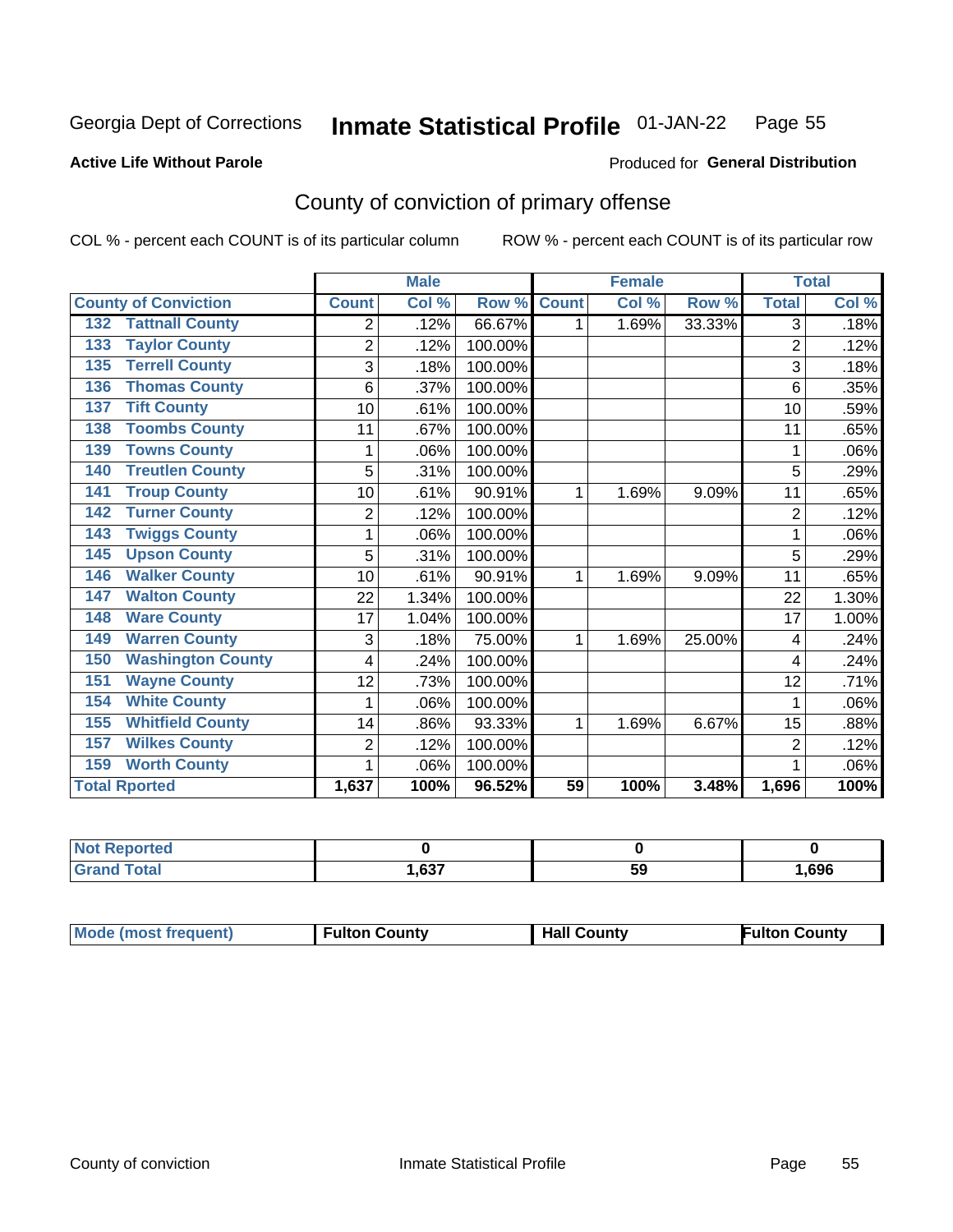## Georgia Dept of Corrections **Active Life Without Parole**

#### Inmate Statistical Profile 01-JAN-22 Page 56

Produced for General Distribution

## Circuit of conviction of primary offense

COL % - percent each COUNT is of its particular column ROW % - percent each COUNT is of its particular row

|                         |                                 |              | <b>Male</b> |                  |                         | <b>Female</b> |        |              | <b>Total</b> |
|-------------------------|---------------------------------|--------------|-------------|------------------|-------------------------|---------------|--------|--------------|--------------|
|                         | <b>Circuit of Conviction</b>    | <b>Count</b> | Col %       | Row <sup>%</sup> | <b>Count</b>            | Col %         | Row %  | <b>Total</b> | Col %        |
| 1                       | <b>Alapaha Circuit</b>          | 15           | .92%        | 100.00%          |                         |               |        | 15           | .89%         |
| $\overline{2}$          | <b>Alcovy Circuit</b>           | 39           | 2.39%       | 95.12%           | $\overline{2}$          | 3.51%         | 4.88%  | 41           | 2.43%        |
| $\overline{3}$          | <b>Atlanta Circuit</b>          | 221          | 13.55%      | 98.66%           | 3                       | 5.26%         | 1.34%  | 224          | 13.27%       |
| $\overline{4}$          | <b>Atlantic Circuit</b>         | 14           | .86%        | 93.33%           | 1                       | 1.75%         | 6.67%  | 15           | .89%         |
| $\overline{5}$          | <b>Augusta Circuit</b>          | 101          | 6.19%       | 95.28%           | 5                       | 8.77%         | 4.72%  | 106          | 6.28%        |
| $\overline{\bf{6}}$     | <b>Blue Ridge Circuit</b>       | 10           | .61%        | 100.00%          |                         |               |        | 10           | .59%         |
| 7                       | <b>Brunswick Circuit</b>        | 45           | 2.76%       | 100.00%          |                         |               |        | 45           | 2.67%        |
| $\overline{\mathbf{8}}$ | <b>Chattahoochee Circuit</b>    | 55           | 3.37%       | 98.21%           | 1                       | 1.75%         | 1.79%  | 56           | 3.32%        |
| $\overline{9}$          | <b>Cherokee Circuit</b>         | 19           | 1.16%       | 95.00%           | $\mathbf{1}$            | 1.75%         | 5.00%  | 20           | 1.18%        |
| 10                      | <b>Clayton Circuit</b>          | 74           | 4.54%       | 93.67%           | 5                       | 8.77%         | 6.33%  | 79           | 4.68%        |
| $\overline{11}$         | <b>Cobb Circuit</b>             | 73           | 4.48%       | 97.33%           | $\overline{2}$          | 3.51%         | 2.67%  | 75           | 4.44%        |
| $\overline{12}$         | <b>Conasauga Circuit</b>        | 19           | 1.16%       | 95.00%           | 1                       | 1.75%         | 5.00%  | 20           | 1.18%        |
| 13                      | <b>Cordele Circuit</b>          | 19           | 1.16%       | 100.00%          |                         |               |        | 19           | 1.13%        |
| 14                      | <b>Coweta Circuit</b>           | 26           | 1.59%       | 96.30%           | 1                       | 1.75%         | 3.70%  | 27           | 1.60%        |
| 15                      | <b>Dougherty Circuit</b>        | 33           | 2.02%       | 97.06%           | $\mathbf{1}$            | 1.75%         | 2.94%  | 34           | 2.01%        |
| 16                      | <b>Dublin Circuit</b>           | 11           | .67%        | 100.00%          |                         |               |        | 11           | .65%         |
| 17                      | <b>Eastern Circuit</b>          | 70           | 4.29%       | 97.22%           | $\overline{2}$          | 3.51%         | 2.78%  | 72           | 4.27%        |
| $\overline{18}$         | <b>Flint Circuit</b>            | 19           | 1.16%       | 95.00%           | $\mathbf 1$             | 1.75%         | 5.00%  | 20           | 1.18%        |
| 19                      | <b>Griffin Circuit</b>          | 31           | 1.90%       | 96.88%           | $\mathbf{1}$            | 1.75%         | 3.13%  | 32           | 1.90%        |
| $\overline{20}$         | <b>Gwinnett Circuit</b>         | 72           | 4.41%       | 94.74%           | 4                       | 7.02%         | 5.26%  | 76           | 4.50%        |
| $\overline{21}$         | <b>Houston Circuit</b>          | 27           | 1.66%       | 100.00%          |                         |               |        | 27           | 1.60%        |
| $\overline{22}$         | <b>Lookout Mountain Circuit</b> | 18           | 1.10%       | 90.00%           | $\overline{2}$          | 3.51%         | 10.00% | 20           | 1.18%        |
| 23                      | <b>Macon Circuit</b>            | 50           | 3.07%       | 96.15%           | $\overline{2}$          | 3.51%         | 3.85%  | 52           | 3.08%        |
| $\overline{24}$         | <b>Middle Circuit</b>           | 39           | 2.39%       | 100.00%          |                         |               |        | 39           | 2.31%        |
| $\overline{25}$         | <b>Mountain Circuit</b>         | 8            | .49%        | 88.89%           | $\mathbf{1}$            | 1.75%         | 11.11% | 9            | .53%         |
| 26                      | <b>Northeastern Circuit</b>     | 27           | 1.66%       | 84.38%           | $\overline{5}$          | 8.77%         | 15.63% | 32           | 1.90%        |
| $\overline{27}$         | <b>Northern Circuit</b>         | 16           | .98%        | 88.89%           | $\overline{2}$          | 3.51%         | 11.11% | 18           | 1.07%        |
| 28                      | <b>Ocmulgee Circuit</b>         | 25           | 1.53%       | 96.15%           | 1                       | 1.75%         | 3.85%  | 26           | 1.54%        |
| 29                      | <b>Oconee Circuit</b>           | 3            | .18%        | 100.00%          |                         |               |        | 3            | .18%         |
| 30                      | <b>Ogeechee Circuit</b>         | 19           | 1.16%       | 90.48%           | $\overline{2}$          | 3.51%         | 9.52%  | 21           | 1.24%        |
| 31                      | <b>Pataula Circuit</b>          | 11           | .67%        | 100.00%          |                         |               |        | 11           | .65%         |
| 32                      | <b>Piedmont Circuit</b>         | 22           | 1.35%       | 100.00%          |                         |               |        | 22           | 1.30%        |
| 33                      | <b>Rome Circuit</b>             | 35           | 2.15%       | 97.22%           | $\mathbf{1}$            | 1.75%         | 2.78%  | 36           | 2.13%        |
| 34                      | <b>South Georgia Circuit</b>    | 17           | 1.04%       | 100.00%          |                         |               |        | 17           | 1.01%        |
| 35                      | <b>Southern Circuit</b>         | 20           | 1.23%       | 100.00%          |                         |               |        | 20           | 1.18%        |
| 36                      | <b>Southwestern Circuit</b>     | 11           | .67%        | 100.00%          |                         |               |        | 11           | .65%         |
| 37                      | <b>Stone Mountain Circuit</b>   | 143          | 8.77%       | 97.28%           | $\overline{\mathbf{4}}$ | 7.02%         | 2.72%  | 147          | 8.71%        |
| 38                      | <b>Tallapoosa Circuit</b>       | 12           | .74%        | 100.00%          |                         |               |        | 12           | .71%         |
| 39                      | <b>Tifton Circuit</b>           | 13           | .80%        | 100.00%          |                         |               |        | 13           | .77%         |
| 40                      | <b>Toombs Circuit</b>           | 9            | .55%        | 90.00%           | 1                       | 1.75%         | 10.00% | 10           | .59%         |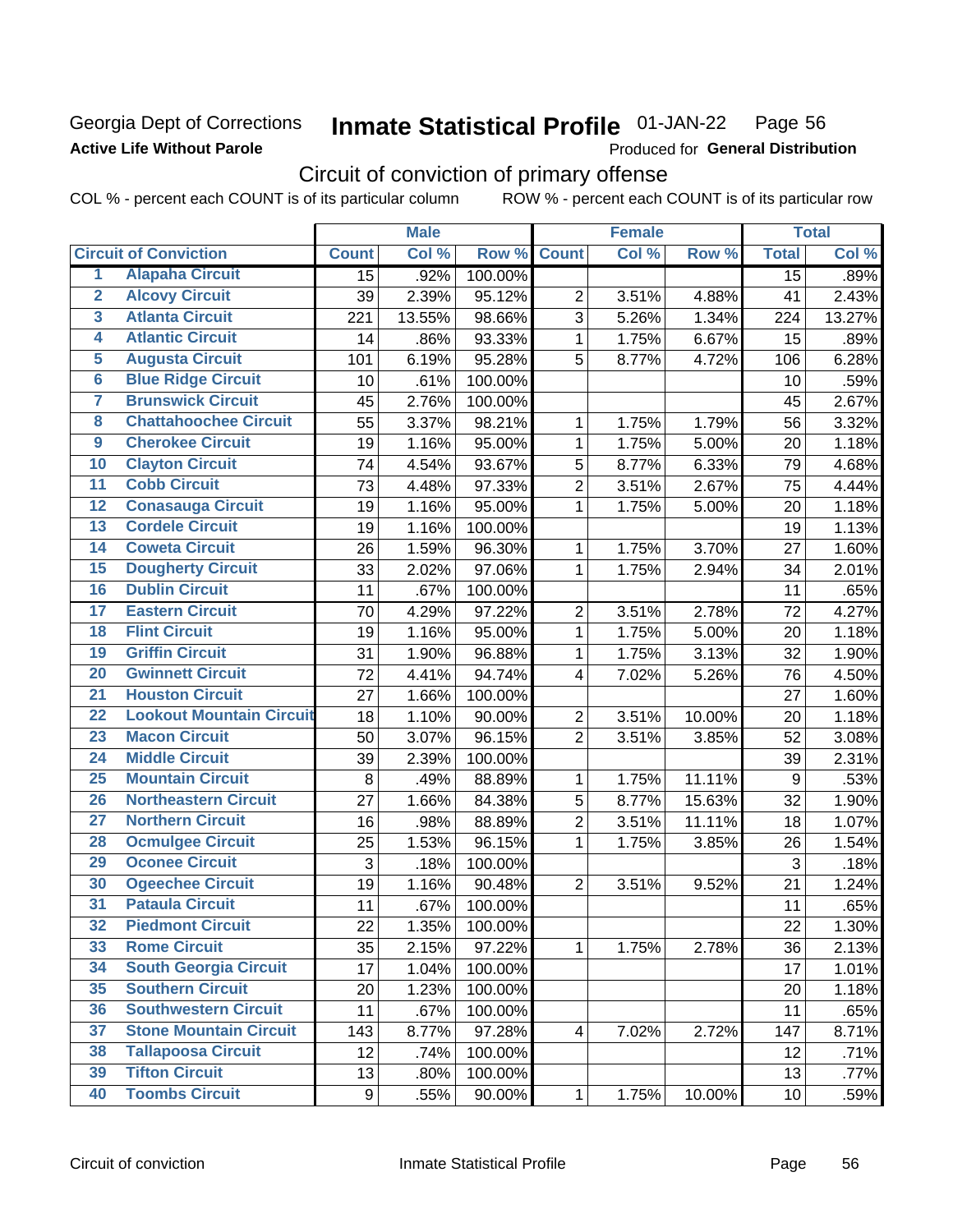## Georgia Dept of Corrections **Active Life Without Parole**

#### **Inmate Statistical Profile 01-JAN-22** Page 57

Produced for General Distribution

## Circuit of conviction of primary offense

COL % - percent each COUNT is of its particular column ROW % - percent each COUNT is of its particular row

|    |                                  |              | <b>Male</b>    |         |                | <b>Female</b> |        |              | <b>Total</b>   |
|----|----------------------------------|--------------|----------------|---------|----------------|---------------|--------|--------------|----------------|
|    | <b>Circuit of Conviction</b>     | <b>Count</b> | Col %          | Row %   | <b>Count</b>   | Col %         | Row %  | <b>Total</b> | Col %          |
| 41 | <b>Waycross Circuit</b>          | 39           | 2.39%          | 95.12%  | $\overline{2}$ | 3.51%         | 4.88%  | 41           | 2.43%          |
| 42 | <b>Western Circuit</b>           | 25           | 1.53%          | 100.00% |                |               |        | 25           | 1.48%          |
| 43 | <b>Rockdale Circuit</b>          | 10           | .61%           | 100.00% |                |               |        | 10           | .59%           |
| 44 | <b>Douglas Circuit</b>           | 38           | 2.33%          | 95.00%  | 2              | 3.51%         | 5.00%  | 40           | 2.37%          |
| 45 | <b>Appalachian Circuit</b>       | 4            | .25%           | 100.00% |                |               |        | 4            | .24%           |
| 46 | <b>Enotah Circuit</b>            | 3            | .18%           | 100.00% |                |               |        | 3            | .18%           |
| 47 | <b>Bell-Forsyth J.C.</b>         | 4            | .25%           | 80.00%  |                | 1.75%         | 20.00% | 5            | $.30\%$        |
| 48 | <b>Towaliga Judicial Circuit</b> | 11           | .67%           | 100.00% |                |               |        | 11           | .65%           |
| 49 | <b>Paulding Circuit</b>          | 6            | .37%           | 100.00% |                |               |        | 6            | $.36\%$        |
|    | <b>Total Rported</b>             | 1,631        | 100%           | 96.62%  | 57             | 100%          | 3.38%  | 1,688        | 100%           |
|    | <b>Not Reported</b>              |              | 6              |         |                | $\mathbf{2}$  |        |              | 8              |
|    | <b>Grand Total</b>               |              | 1,637          |         |                | 59            |        |              | 1,696          |
|    | <b>Mode (most frequent)</b>      |              | <b>Atlanta</b> |         |                | Augusta       |        |              | <b>Atlanta</b> |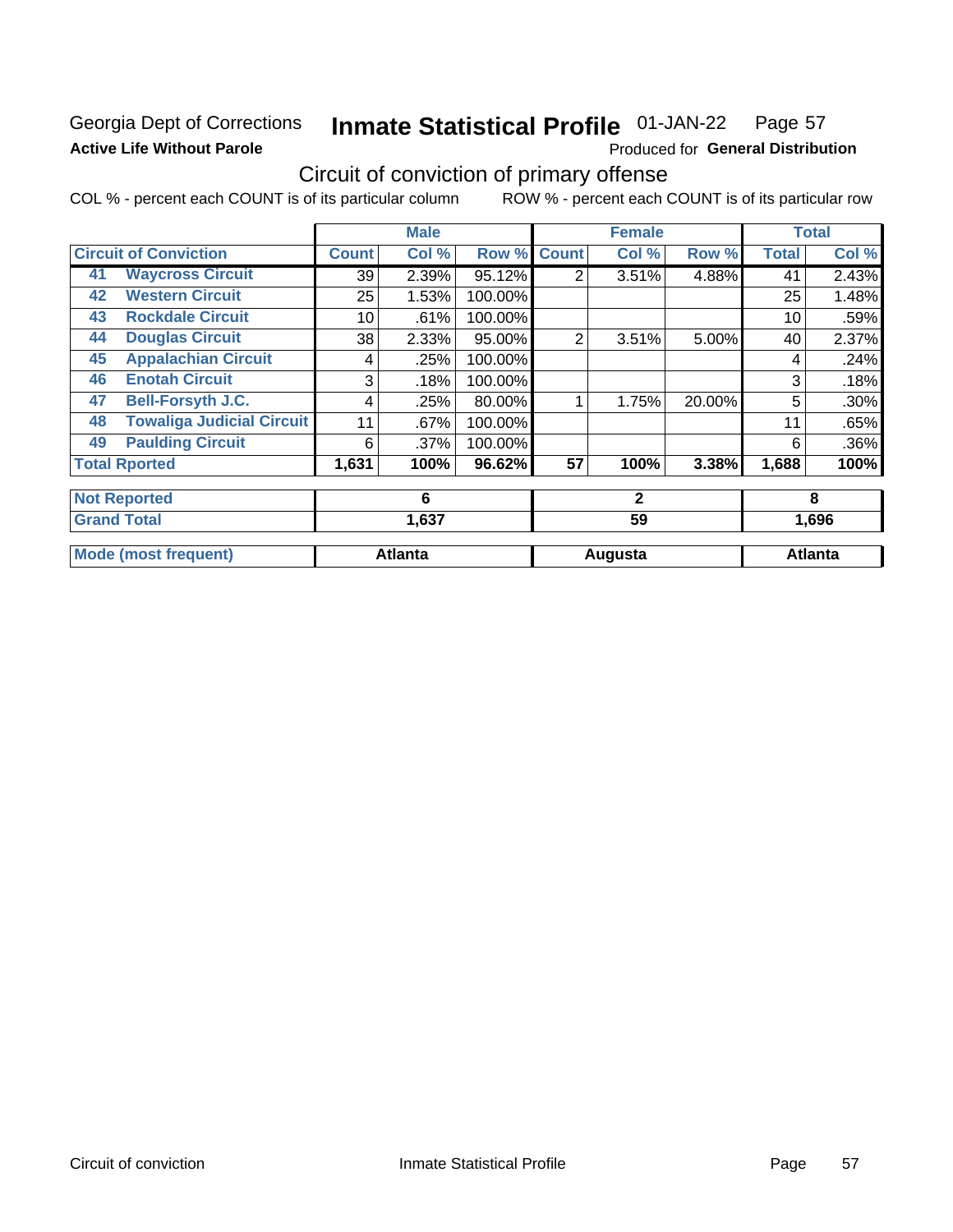## **Active Life Without Parole**

## Produced for General Distribution

## Years served (jail + prison) in this incarceration

COL % - percent each COUNT is of its particular column

|                        |                 | <b>Male</b> |                  |                 | <b>Female</b> |        |                 | <b>Total</b> |
|------------------------|-----------------|-------------|------------------|-----------------|---------------|--------|-----------------|--------------|
| <b>Years Served</b>    | <b>Count</b>    | Col %       | Row <sup>%</sup> | <b>Count</b>    | Col %         | Row %  | <b>Total</b>    | Col %        |
| Less than one year     | 17              | 1.04%       | 100.00%          |                 |               |        | $\overline{17}$ | 1.00%        |
| 1 to 1.99 years        | 16              | 0.98%       | 88.89%           | $\overline{2}$  | 3.39%         | 11.11% | 18              | 1.06%        |
| 2 to 2.99 years        | 54              | 3.30%       | 98.18%           | $\mathbf 1$     | 1.69%         | 1.82%  | 55              | 3.24%        |
| 3 to 3.99 years        | 95              | 5.80%       | 96.94%           | 3               | 5.08%         | 3.06%  | 98              | 5.78%        |
| 4 to 4.99 years        | 96              | 5.86%       | 96.97%           | 3               | 5.08%         | 3.03%  | 99              | 5.84%        |
| 5 to 5.99 years        | 135             | 8.25%       | 95.74%           | 6               | 10.17%        | 4.26%  | 141             | 8.31%        |
| 6 to 6.99 years        | 109             | 6.66%       | 96.46%           | 4               | 6.78%         | 3.54%  | 113             | 6.66%        |
| 7 to 7.99 years        | 123             | 7.51%       | 93.89%           | 8               | 13.56%        | 6.11%  | 131             | 7.72%        |
| <b>8 to 8.99 years</b> | 110             | 6.72%       | 94.02%           | 7               | 11.86%        | 5.98%  | 117             | 6.90%        |
| 9 to 9.99 years        | 103             | 6.29%       | 92.79%           | 8               | 13.56%        | 7.21%  | 111             | 6.54%        |
| 10 to 10.99 years      | 94              | 5.74%       | 97.92%           | $\overline{2}$  | 3.39%         | 2.08%  | 96              | 5.66%        |
| 11 to 11.99 years      | 72              | 4.40%       | 94.74%           | 4               | 6.78%         | 5.26%  | 76              | 4.48%        |
| 12 to 12.99 years      | 54              | 3.30%       | 98.18%           | 1               | 1.69%         | 1.82%  | 55              | 3.24%        |
| 13 to 13.99 years      | 39              | 2.38%       | 97.50%           | $\mathbf 1$     | 1.69%         | 2.50%  | 40              | 2.36%        |
| 14 to 14.99 years      | 42              | 2.57%       | 100.00%          |                 |               |        | 42              | 2.48%        |
| 15 to 15.99 years      | 28              | 1.71%       | 93.33%           | $\overline{c}$  | 3.39%         | 6.67%  | 30              | 1.77%        |
| 16 to 16.99 years      | 28              | 1.71%       | 96.55%           | 1               | 1.69%         | 3.45%  | 29              | 1.71%        |
| 17 to 17.99 years      | 42              | 2.57%       | 100.00%          |                 |               |        | 42              | 2.48%        |
| 18 to 18.99 years      | 31              | 1.89%       | 96.88%           | 1               | 1.69%         | 3.13%  | 32              | 1.89%        |
| 19 to 19.99 years      | 38              | 2.32%       | 92.68%           | 3               | 5.08%         | 7.32%  | 41              | 2.42%        |
| 20 to 20.99 years      | 38              | 2.32%       | 100.00%          |                 |               |        | 38              | 2.24%        |
| 21 to 21.99 years      | 39              | 2.38%       | 100.00%          |                 |               |        | 39              | 2.30%        |
| 22 to 22.99 years      | 31              | 1.89%       | 100.00%          |                 |               |        | 31              | 1.83%        |
| 23 to 23.99 years      | 34              | 2.08%       | 97.14%           | 1               | 1.69%         | 2.86%  | 35              | 2.06%        |
| 24 to 24.99 years      | 39              | 2.38%       | 97.50%           | 1               | 1.69%         | 2.50%  | 40              | 2.36%        |
| 25 to 25.99 years      | 39              | 2.38%       | 100.00%          |                 |               |        | 39              | 2.30%        |
| 26 to 26.99 years      | 22              | 1.34%       | 100.00%          |                 |               |        | 22              | 1.30%        |
| 27 to 27.99 years      | 25              | 1.53%       | 100.00%          |                 |               |        | 25              | 1.47%        |
| 28 to 28.99 years      | 14              | 0.86%       | 100.00%          |                 |               |        | 14              | 0.83%        |
| 29 to 29.99 years      | 3               | 0.18%       | 100.00%          |                 |               |        | 3               | 0.18%        |
| Thirty + years         | $\overline{27}$ | 1.65%       | 100.00%          |                 |               |        | $\overline{27}$ | 1.59%        |
| <b>Total Reported</b>  | 1,637           | 100%        | 96.52%           | $\overline{59}$ | 100%          | 3.48%  | 1,696           | 100%         |

| <b>Not Reported</b>      |                 |                   |                 |
|--------------------------|-----------------|-------------------|-----------------|
| <b>Grand Total</b>       | 1.637           | 59                | 1,696           |
|                          |                 |                   |                 |
| <b>Mean</b><br>(average) | 11.95           | 9.29              | 11.86           |
| <b>Median (middle)</b>   | 9.58            | 8.46              | 9.48            |
| Mode<br>(most frequent)  | 5 to 5.99 years | 11 to 11.99 years | 5 to 5.99 years |

| ledian (middle)      | 9.58            | 8.46              | 9.48              |
|----------------------|-----------------|-------------------|-------------------|
| lode (most frequent) | 5 to 5.99 years | 11 to 11.99 years | $5$ to 5.99 years |
|                      |                 |                   |                   |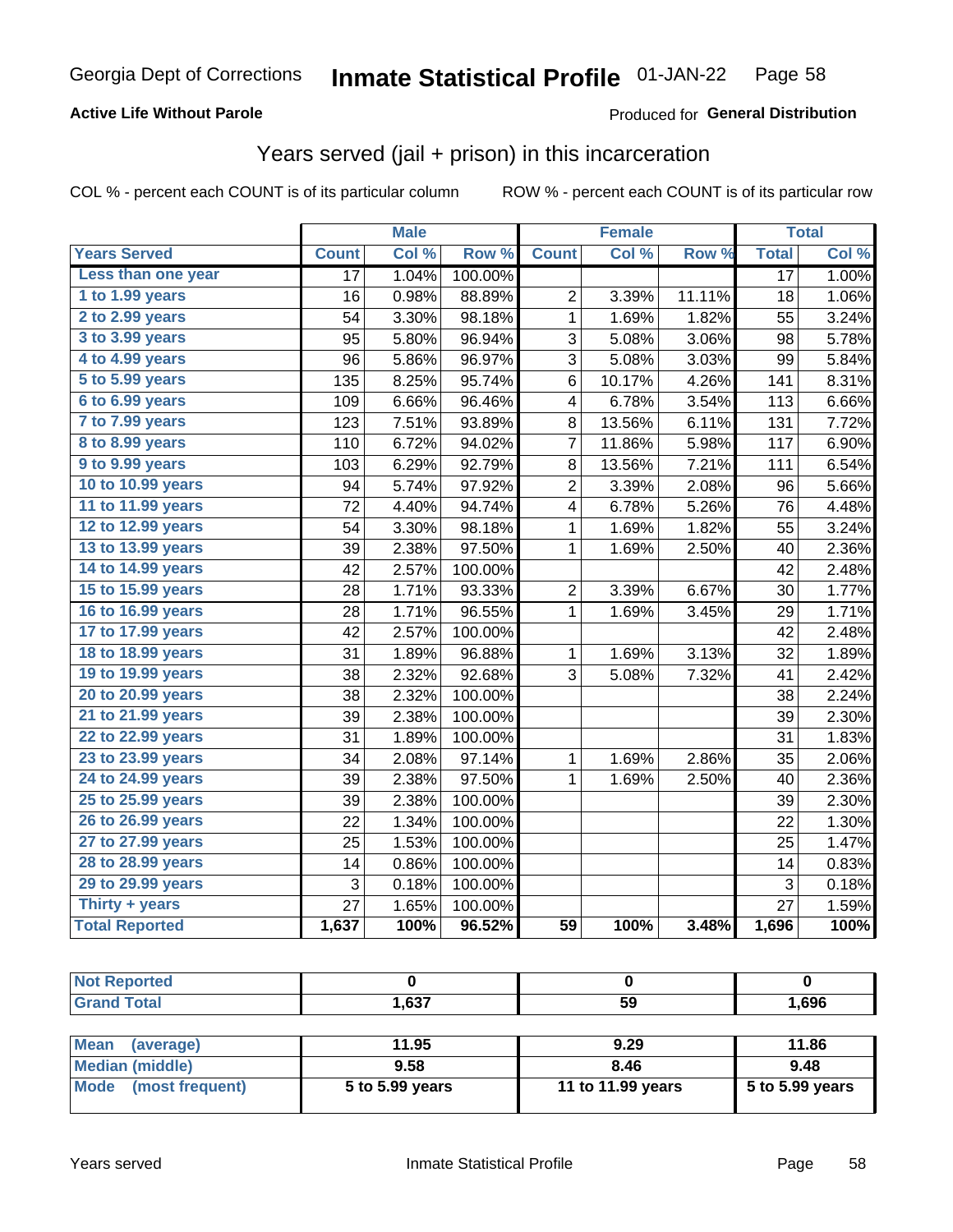#### **Inmate Statistical Profile 01-JAN-22** Page 59

### **Active Life Without Parole**

Produced for General Distribution

## Results of most recent HIV tests

COL % - percent each COUNT is of its particular column

|                         | <b>Male</b>     |         |        | <b>Female</b> |        |          | Total |        |
|-------------------------|-----------------|---------|--------|---------------|--------|----------|-------|--------|
| <b>HIV Test Results</b> | <b>Count</b>    | Col %   | Row %I | <b>Count</b>  | Col %  | Row %    | Total | Col %  |
| <b>Positive</b>         | 13 <sub>1</sub> | 0.83%   | 92.86% |               | 1.82%  | 7.14%    | 14    | 0.87%  |
| <b>Negative</b>         | .549            | 99.17%। | 96.63% | 54            | 98.18% | $3.37\%$ | .603  | 99.13% |
| <b>Total Reported</b>   | .562            | 100%    | 96.60% | 55            | 100%   | 3.40%    | 1,617 | 100%   |

| <b>Not Reported</b> | --<br>. w |    | --   |
|---------------------|-----------|----|------|
| <b>Total</b>        | .637      | 59 | ,696 |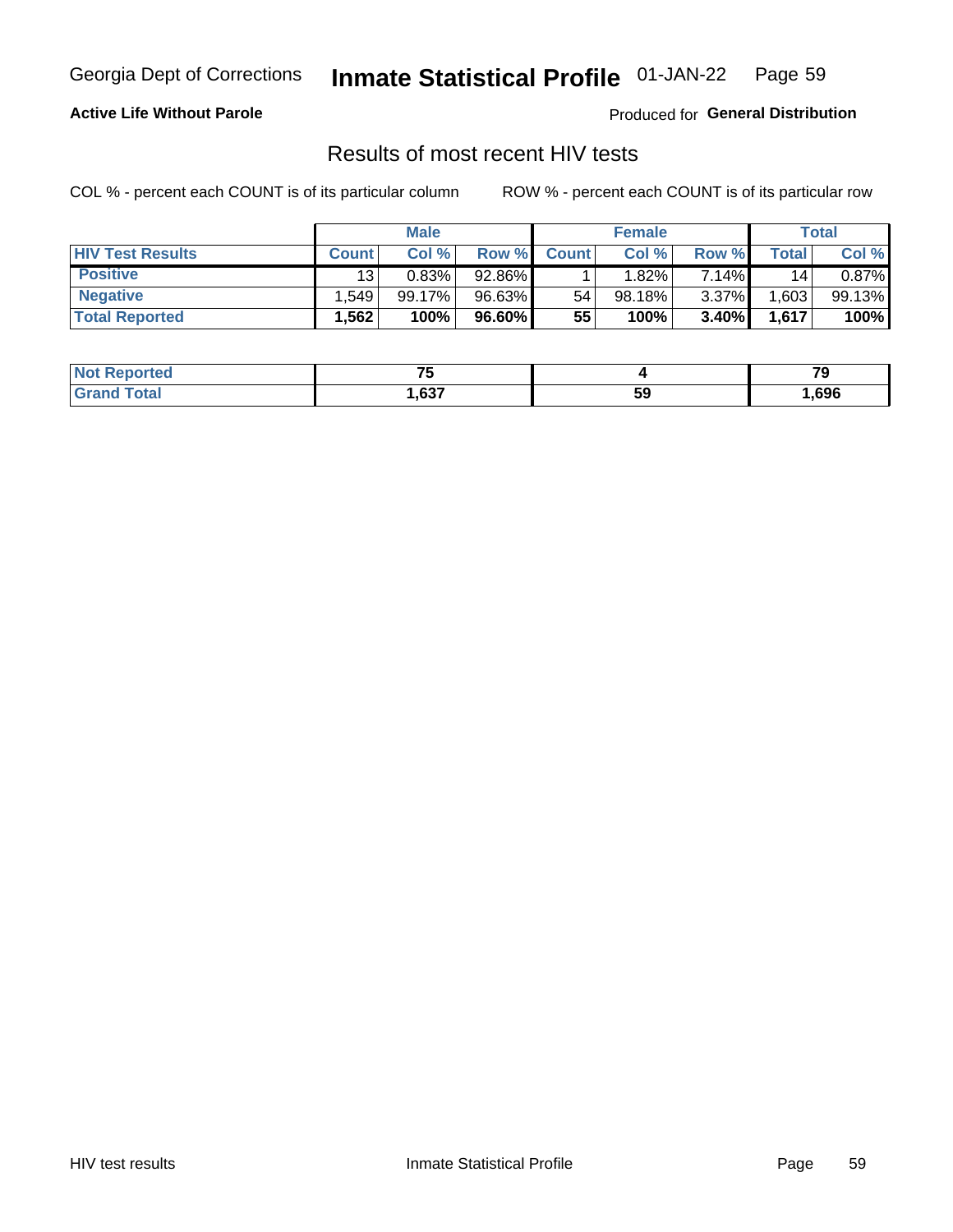## Georgia Dept of Corrections **Inmate Statistical Profile** 01-JAN-22 Page 60

### **Active Life Without Parole**

Produced for **General Distribution**

## Results of most recent tuberculosis test

COL % - percent each COUNT is of its particular column ROW % - percent each COUNT is of its particular row

|                                  | <b>Male</b>  |        |           | <b>Female</b> |        |       | Total |        |
|----------------------------------|--------------|--------|-----------|---------------|--------|-------|-------|--------|
| <b>Tuberculosis Test Results</b> | <b>Count</b> | Col%   | Row %I    | <b>Count</b>  | Col%   | Row % | Total | Col %  |
| <b>Positive on current test</b>  | 264          | 16.37% | $99.25\%$ |               | 3.51%  | 0.75% | 266   | 15.93% |
| <b>Negative</b>                  | .349         | 83.63% | 96.08%    | 55            | 96.49% | 3.92% | 1,404 | 84.07% |
| <b>Total Reported</b>            | 1,613        | 100%   | 96.59%    | 57            | 100%   | 3.41% | 1,670 | 100%   |

| <b>Not Reported</b> | 44.  |    | ኅር<br>ZV |
|---------------------|------|----|----------|
| <b>Total</b>        | .637 | 59 | ,696     |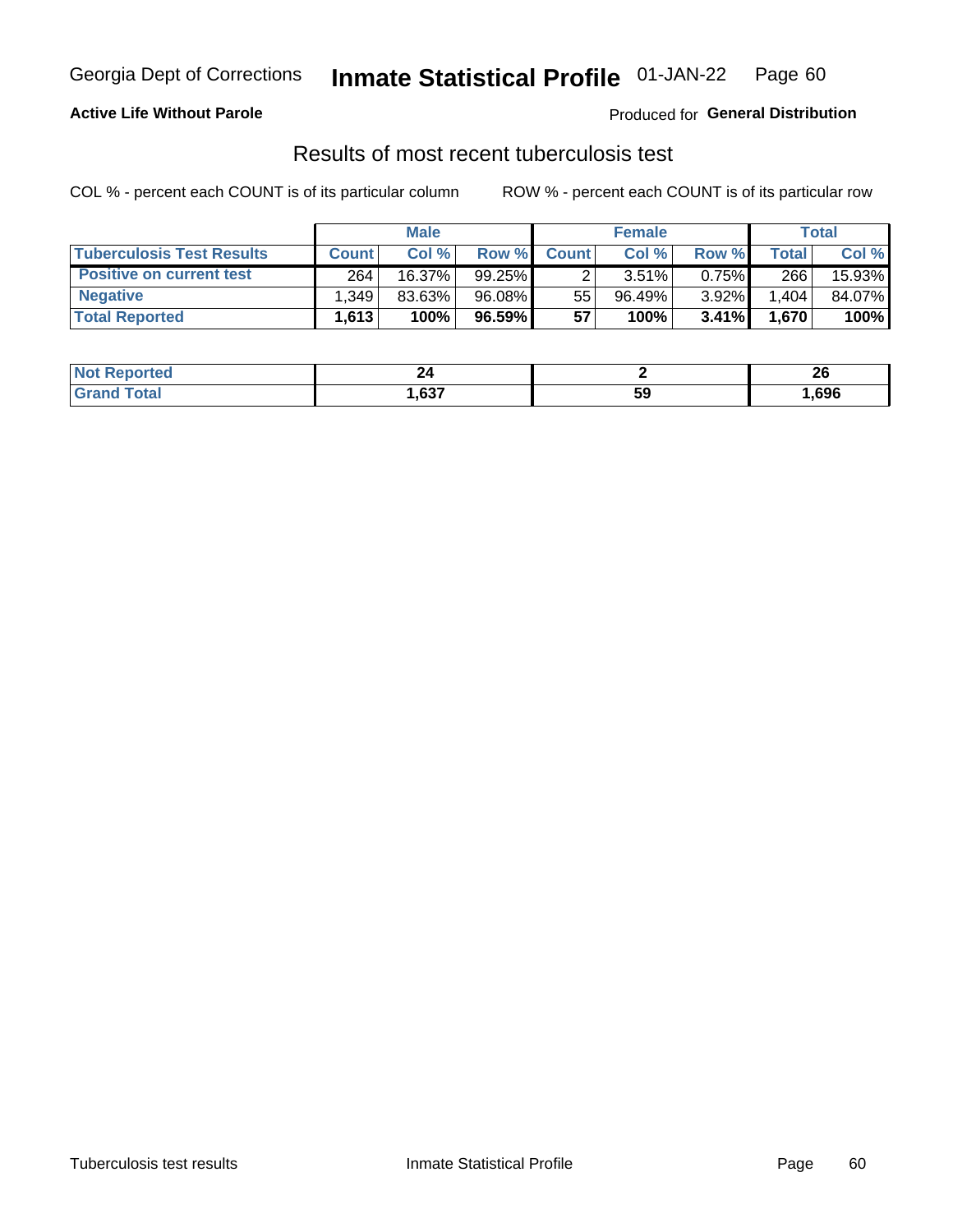## Georgia Dept of Corrections **Inmate Statistical Profile** 01-JAN-22 Page 61

### **Active Life Without Parole**

Produced for **General Distribution**

## Results of most recent syphilis test

COL % - percent each COUNT is of its particular column ROW % - percent each COUNT is of its particular row

|                                 | <b>Male</b>  |           |          | <b>Female</b> |             |          | Total   |        |
|---------------------------------|--------------|-----------|----------|---------------|-------------|----------|---------|--------|
| <b>Syphilis Test Results</b>    | <b>Count</b> | Col %     | Row %    | <b>Count</b>  | Col %       | Row %    | Total I | Col %  |
| <b>Positive on current test</b> | 15           | 2.65%     | 93.75%   |               | 10.00%      | 6.25%    | 16      | 2.78%  |
| <b>Negative</b>                 | 550          | $97.35\%$ | 98.39%   |               | 90.00%      | $1.61\%$ | 559     | 97.22% |
| <b>Total Reported</b>           | 565          | 100%      | 98.26% I | 10            | <b>100%</b> | 1.74%    | 575     | 100%   |

| <b>Not Reported</b>     | 072. ا | 49 | 101<br>$\cdots$ |
|-------------------------|--------|----|-----------------|
| <b>Total</b><br>' Grand | ,637   | 59 | ,696            |